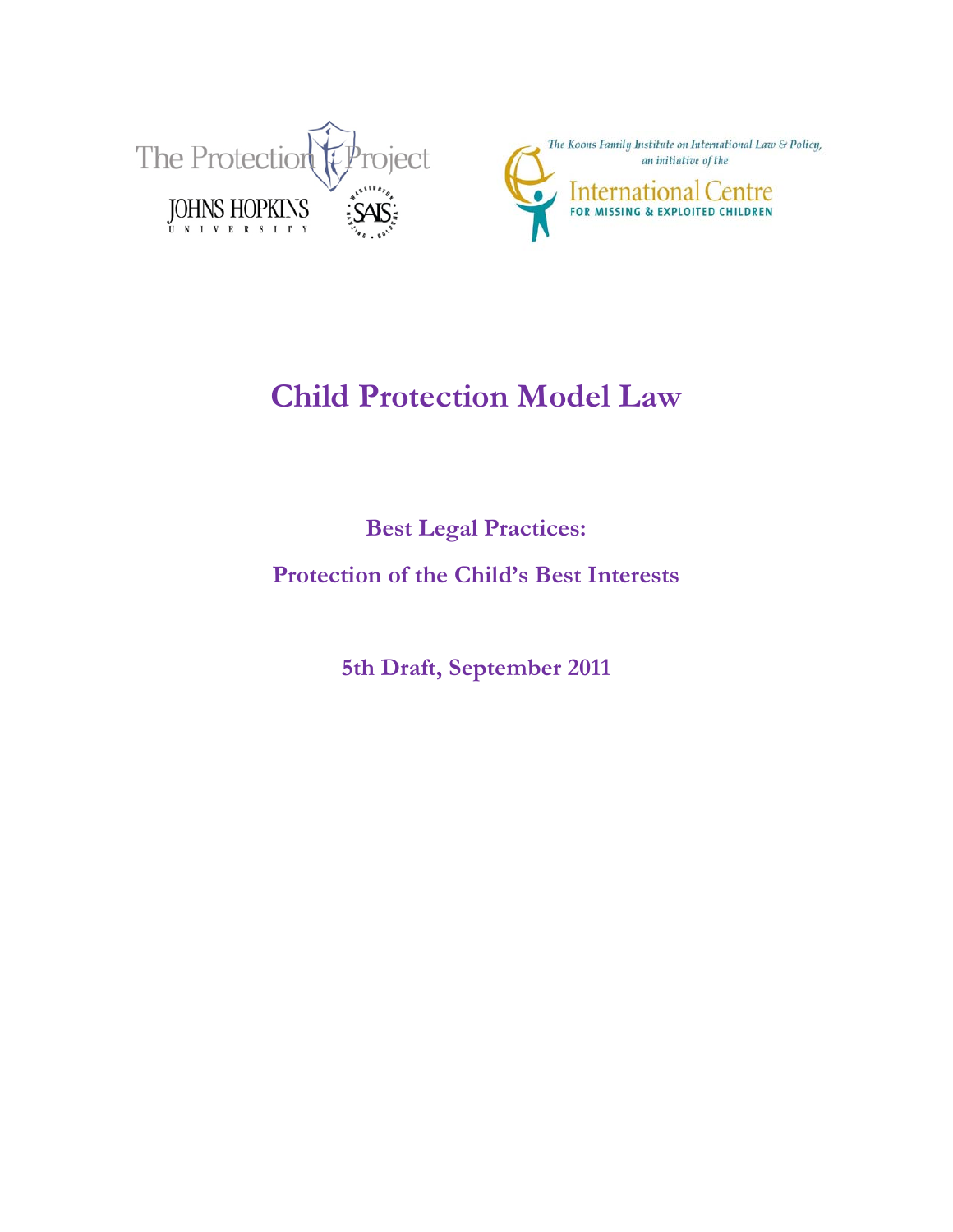| Chapter 1 – Principles and Definitions.                                                       | 5  |
|-----------------------------------------------------------------------------------------------|----|
| Article 1 - Objectives of the Law.                                                            | 5  |
| Article 2 - Definitions.                                                                      | 5  |
| Article 3 – Scope of Protection.                                                              | 7  |
| Article 4 – Principles.                                                                       | 7  |
| Article 5 - International Law.                                                                | 8  |
| Chapter 2 – Implementation and Application.                                                   | 9  |
| Article 6 - National Child Protection Policy and Highest Child Protection Agency.             | 9  |
| Article 7 – Research, Prevention, Training Activities, and Technical Assistance.              | 9  |
| Article 8 – Child Protection Committees.                                                      | 10 |
| Article 9 - Child Protection Service Providers.                                               | 11 |
| Article 10 - Financial Responsibilities for HCPA and Child Protection Committees.             | 12 |
| Chapter 3 – Child Protection Measures.                                                        | 13 |
| Article 11 - Formal Response System and Child Helpline.                                       | 13 |
| Article 12 – Reporting Obligations.                                                           | 13 |
| Article 13 - Investigation and Intervention Obligations; Order of Removal.                    | 14 |
| Article 14 - Safety Order and Supervision Order.                                              | 14 |
| Article 15 - Right to Safe Accommodation.                                                     | 14 |
| Article 16 - Administration of Alternative Care.                                              | 15 |
| Article 17 – Principles of Alternative Care.                                                  | 16 |
| Article 18 - Medical and Psychological Assistance, Rehabilitation and Reintegration Measures. | 17 |
| Article 19 - Legal Assistance and Access to Justice.                                          | 17 |
| Article 20 - Right to Full Compensation.                                                      | 18 |
| Article 21 - Forfeiture of Assets.                                                            | 18 |
| Article 22 – Victim Compensation Fund.                                                        | 18 |
| Chapter 4 – Protection of Children in the Family and Community.                               | 20 |
| Article 23 - Family Responsibilities.                                                         | 20 |
| Article 24 – State Responsibilities.                                                          | 20 |
| Article 25 - Children Deprived of a Protective Family Environment.                            | 21 |
| Article 26 - School and Vocational Training.                                                  | 21 |
| Article 27 – Prohibition of Corporal Punishment.                                              | 22 |
| Article 28 – Protection of the Right to Privacy.                                              | 22 |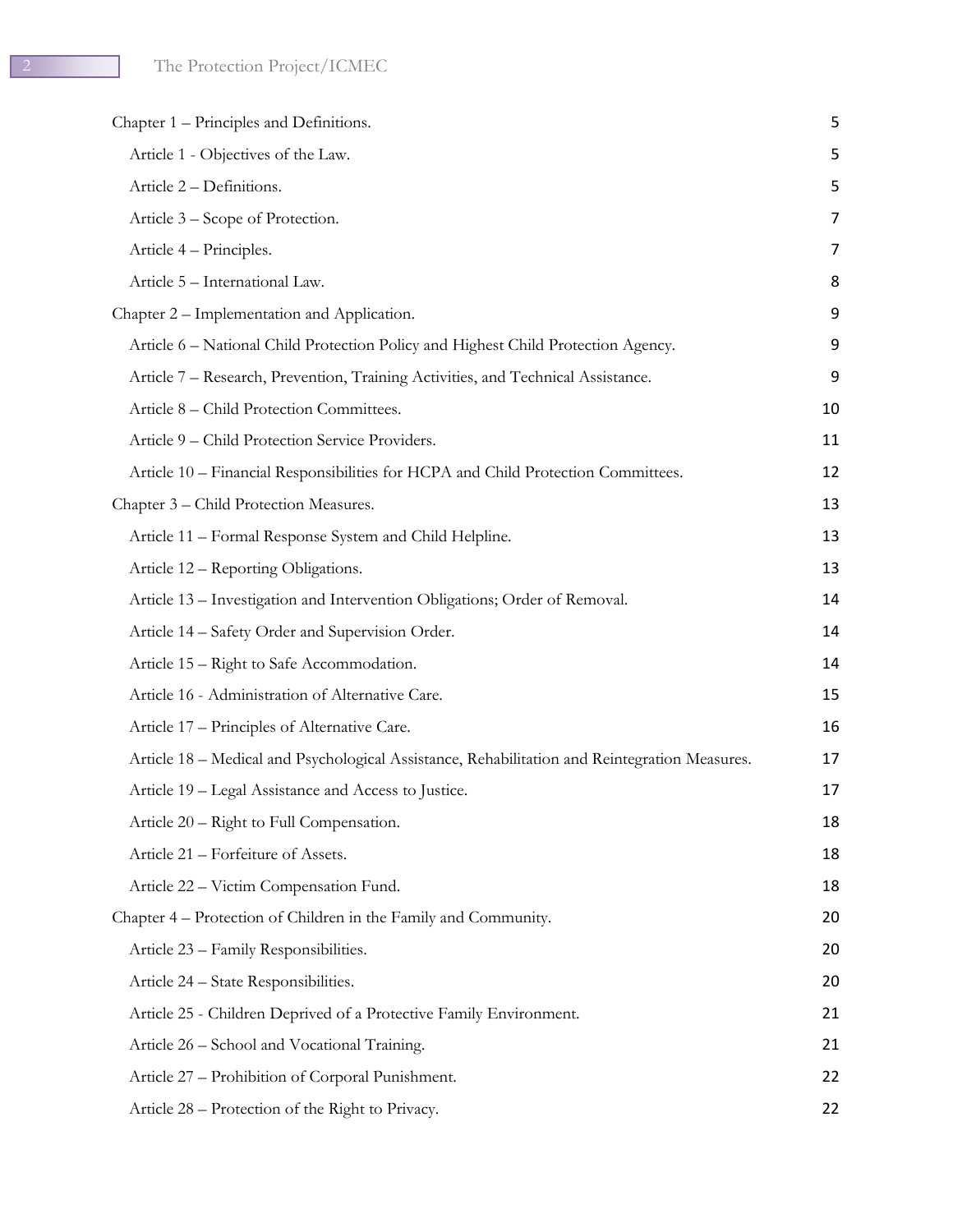| Article 29 - Leisure and Play.                                                   | 22 |
|----------------------------------------------------------------------------------|----|
| Article 30 - Harmful Customary Practices.                                        | 23 |
| Article 31 - Health.                                                             | 23 |
| Article 32 - Narcotic Drugs and Harmful Substances.                              | 23 |
| Article 33 - Public Locations and Entertainment Events.                          | 24 |
| Article 34 - Media.                                                              | 24 |
| Article 35 – Children belonging to Minority Groups.                              | 25 |
| Article 36 – Children with Disabilities.                                         | 25 |
| Article 37 – Prohibition of the Abduction, Sale of, and Trafficking in Children. | 27 |
| Chapter 5 – Protection of Children from Sexual Exploitation.                     | 28 |
| Article 38 – Protection of Children from Sexual Exploitation.                    | 28 |
| Article 39 – Attempt and Aggravated Circumstances.                               | 28 |
| Article 40 – Prohibition of Solicitation of Children for Sexual Exploitation.    | 29 |
| Article 41 – Prohibition of the Use of Children in Prostitution.                 | 29 |
| Article 42 – Prohibition of Child Sex Tourism.                                   | 29 |
| Article 43 – Prohibition of Child Pornography.                                   | 30 |
| Article 44 – Dealing with Child Pornographic Contents and Materials.             | 30 |
| Article 45 - Non-Punishment and Rights of the Child Victim.                      | 31 |
| Article 46 - Jurisdiction, Extradition, Liability, and Cooperation.              | 31 |
| Chapter 6 – Protection of Children from Economic Exploitation.                   | 33 |
| Article 47 – Principles of Children's Work.                                      | 33 |
| Article 48 – Minimum Age for Employment of Children.                             | 33 |
| Article 49 – Prohibition of Harmful, Hazardous, and Indecent Work.               | 34 |
| Article 50 – Obligations of the Employer.                                        | 34 |
| Article 51 – Regulation of Working Hours and Rest Periods.                       | 35 |
| Article 52 - Rights of Child Domestic Workers.                                   | 35 |
| Chapter 7 – Protection of Children in Situations of Emergency.                   | 36 |
| Article 53 - Participation of Children in Armed Conflict.                        | 36 |
| Article 54 – Protection of Children Affected by Armed Conflict.                  | 36 |
| Article 55 – Protection of Children in an Occupied Territory.                    | 37 |
| Article 56 – Demobilization, Medical Assistance, and Reintegration.              | 37 |
| Article 57 - Internally Displaced Children.                                      | 38 |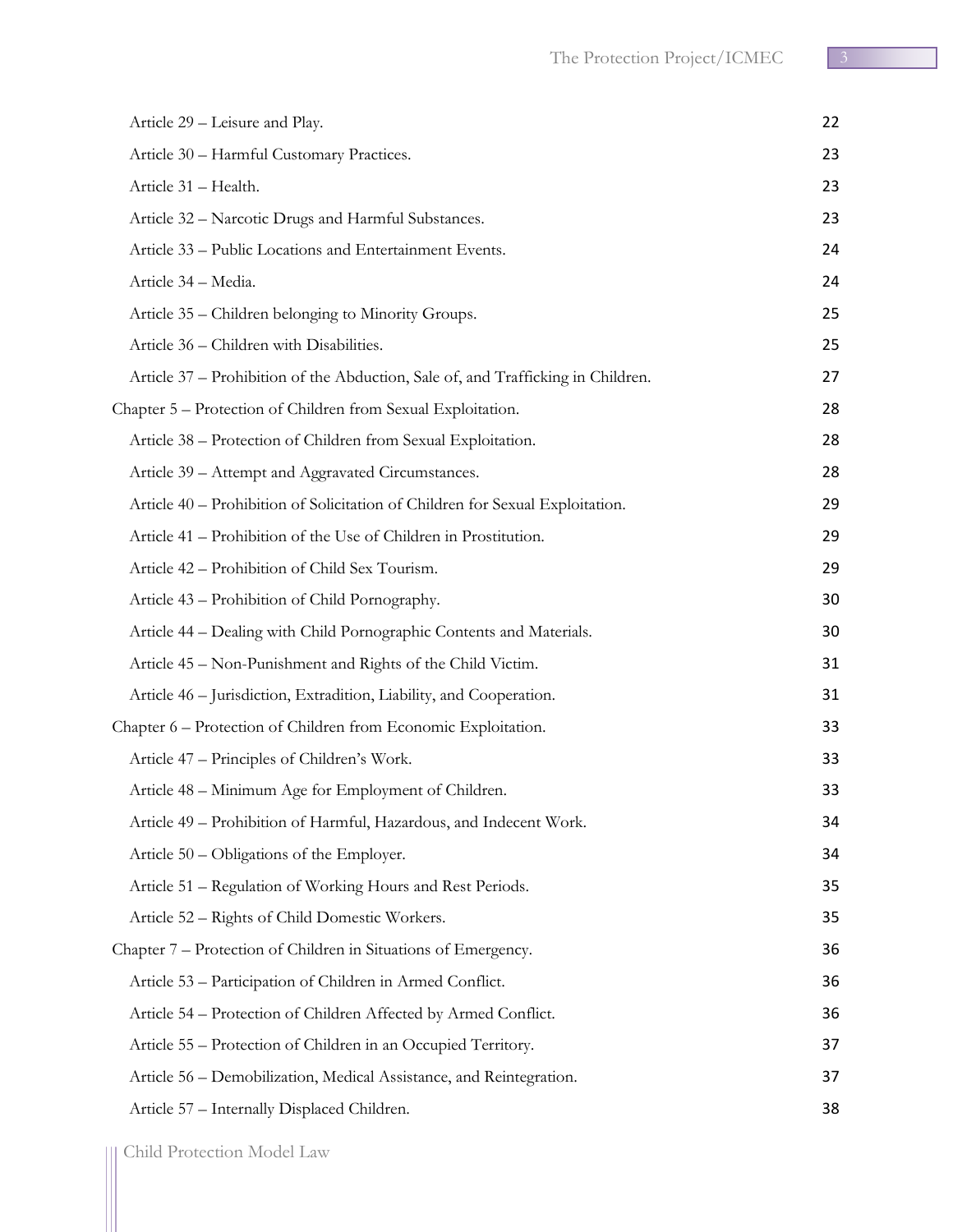| Article 58 – Refugee and Migrant Children.                                | 38 |
|---------------------------------------------------------------------------|----|
| Chapter 8 – Protection of Children in the Justice System.                 | 39 |
| Article 59 – Child Courts and Child Prosecution.                          | 39 |
| Article 60 - Social Workers Assistance.                                   | 39 |
| Article 61 – Principles for Judicial Proceedings involving Children.      | 39 |
| Article 62 – Children Participating in Court Proceedings.                 | 40 |
| Article 63 – Protection of Child Victims and Child Witnesses.             | 41 |
| Article 64 – Criminal Responsibility of Children.                         | 41 |
| Article 65 – Sentencing Guidelines for Children in Conflict with the Law. | 42 |
| Article 66 – Protection of Children Deprived of their Liberty.            | 43 |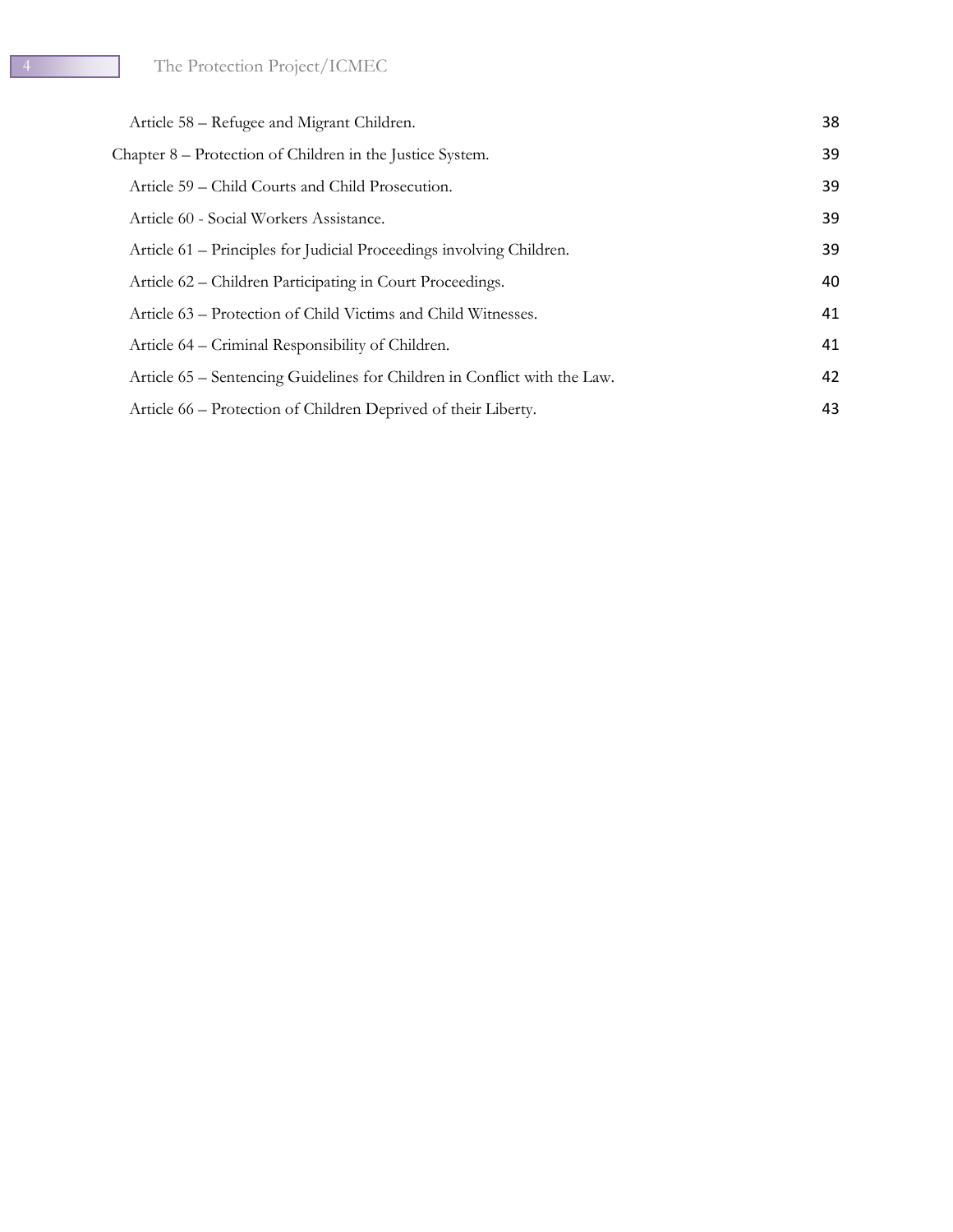## <span id="page-4-0"></span>**Chapter 1 – Principles and Definitions.**

#### <span id="page-4-1"></span>**Article 1 - Objectives of the Law.**

(1) *Emphasizing* the inherent value of children as individual, unique, dignified, and self-determined human beings and full right citizens,

*Realizing* the necessity of guidance and education for children to develop all their inherent potentials and to become active members of society,

*Acknowledging* the vital role of children for nation building and the maintaining of a well-functioning democratic and just society, including the right of children to take part in all actions affecting them so they may act as authentic participants in this society,

*Recognizing* the devastating effects of all forms of neglect, abuse, maltreatment, and exploitation on a child's physical, psychological, intellectual, emotional, and social development,

The objective of this Law is to protect children' best interests from any negative effect by –

(a) Identifying the responsibilities of parents, families, society, and the state in children's upbringing, care, and protection;

(b) Defining different acts and omissions that negatively affect the child's best interests such as neglect, abuse, maltreatment, and exploitation; and

(c) Providing the relevant services for child victims, including medical, psychological, and legal assistance, rehabilitation and reintegration measures, and means of intervention and compensation.

(2) In order to give effect to this Law, all members of society are called upon to participate in the protection of children. Child protection shall be a primary objective in all governmental, legislative, judicial, and administrative proceedings. The private sector shall be encouraged to advance the protection of children by developing rules of corporate social responsibility and codes of conduct. All efforts aimed at protecting children shall bear in mind the growing importance of new technologies, especially the internet, and their benefits to a child's upbringing as well as their potential use to harm children.

#### <span id="page-4-2"></span>**Article 2 – Definitions.**

(1) A child under this Law is any person who has not attained 18 years of age. A different age of majority may apply in the circumstances prescribed by this Law. In case of doubt about the majority or minority of a child, minority status shall be presumed. Ignorance regarding the age of the child shall be excluded as a defense.

(2) For the purpose of this Law –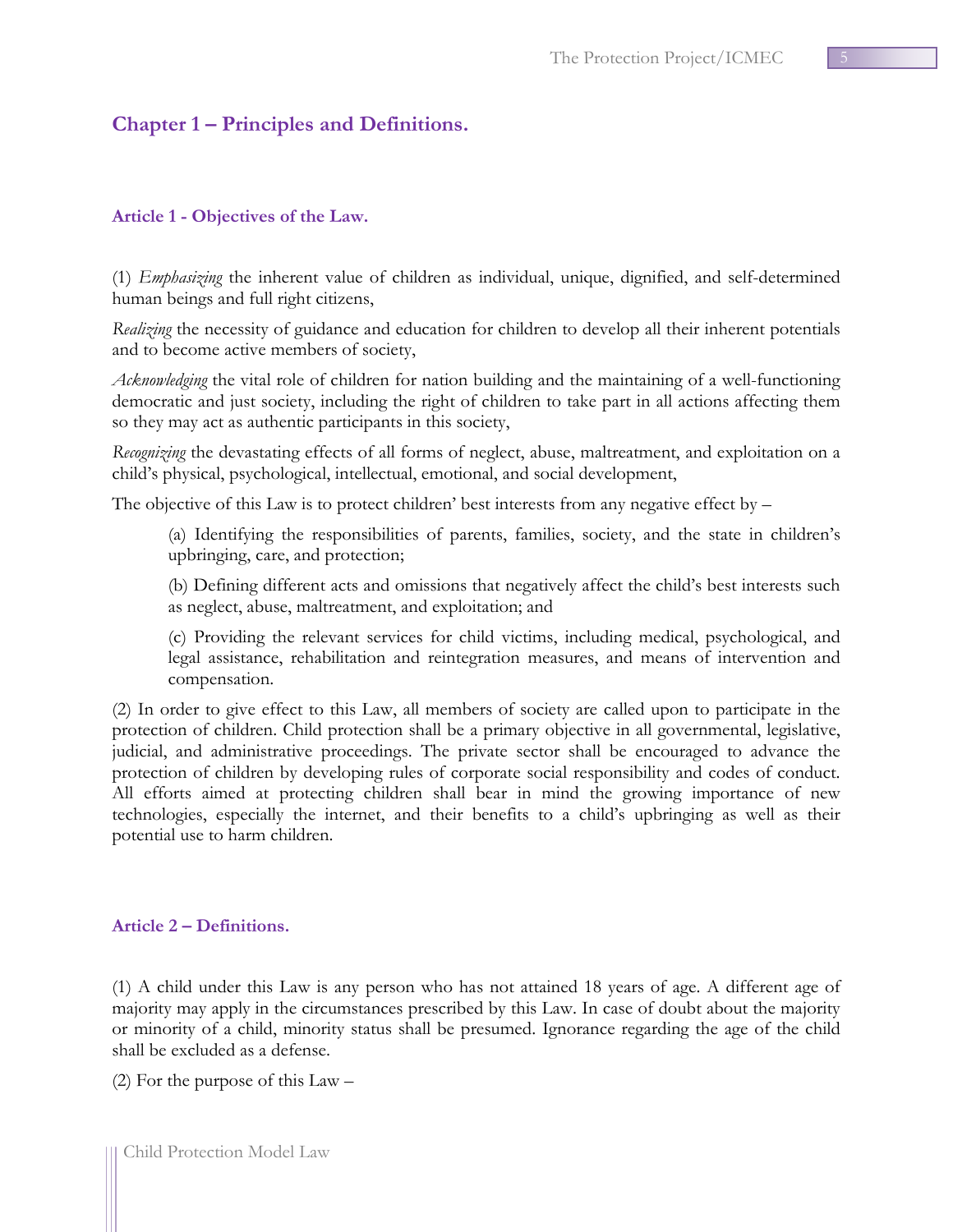(a) "Neglect" shall mean the intentional or involuntary non-exercising of duties and responsibilities to adequately care for and supervise a child and to provide for the child's basic physical, intellectual, emotional, and social needs;

(b) "Abuse" shall mean any intentional or willful act or omission by a parent, guardian, caregiver, or other person in a position of trust or authority causing or likely to cause physical, psychological, or emotional harm to the child;

(c) "Maltreatment" shall mean any intentional or willful act resulting in physical, psychological, or emotional harm to the child or any omission by a parent, guardian, or caregiver to protect children from such harm, and in general all forms of violence, aggression, cruel, degrading, or humiliating treatment of a child;

(d) "Exploitation" shall mean -

(i) Sexual exploitation, including commercial sexual exploitation of children in the form of child prostitution, child sex tourism, child pornography, and child trafficking for these purposes and non-commercial sexual exploitation, in violation of Chapter 5 of this Law;

(ii) Economic exploitation, including child labor, forced begging, domestic servitude, and other services in violation of Chapter 6 of this Law; and

(iii) Other forms of exploitation, including all forms of slavery or practices similar to slavery, debt bondage or servitude;

(e) "Sexual abuse" of children shall mean any –

(i) Engagement in sexual activities with a child under the age of consent;

(ii) Engagement in sexual activities with a child in abuse of a position of trust or authority such as that of parent, guardian or care-giver;

(iii) Encouragement, seduction, or coercion of a child to participate in sexual activities;

(f) "Sexual activities" shall mean sexual intercourse and any other act performed on or in front of a child where the presence or participation of the child is for the purpose of the sexual gratification of a person;

(g) "Parents" shall mean the natural or adoptive parents of a child;

(h) "Guardians" shall mean any legal representative of the child other than natural or adoptive parents;

(i) "Care-giver" shall mean anyone other than a parent or guardian who factually cares for a child, due to a professional or non-professional relationship, in a permanent or temporary manner.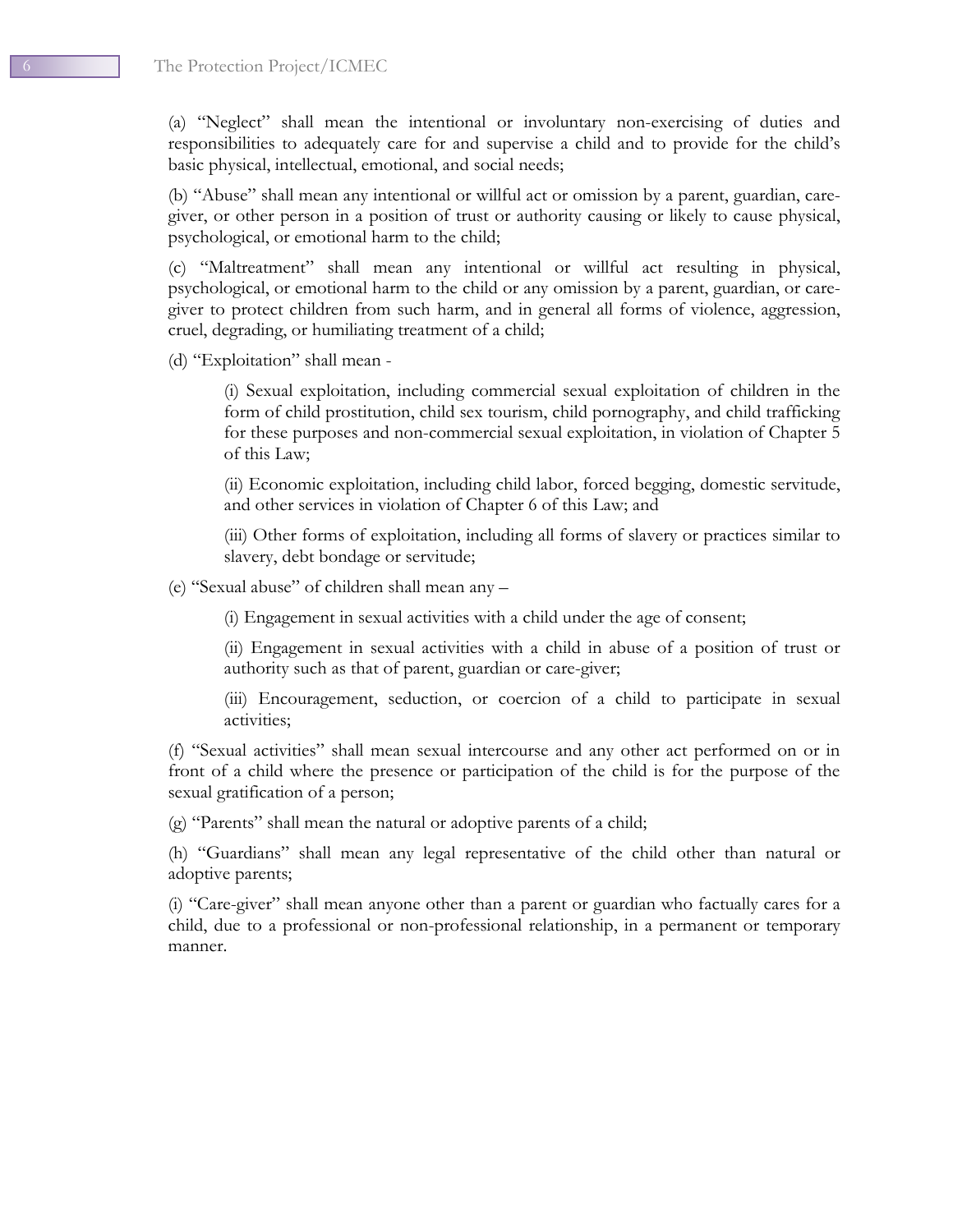#### <span id="page-6-0"></span>**Article 3 – Scope of Protection.**

This Law aims to protect the child's best interests from any negative effect, including but not limited to acts or omissions constituting neglect, abuse, maltreatment, or exploitation of children such as –

(a) Impairing the health, well-being, or physical integrity of a child, including the use or threat to use any form of violence or aggression;

(b) Damaging the moral or psychological integrity of a child by threatening, frightening, intimidating, or humiliating the child;

(c) Neglecting or acting in negligent manner in front of a child, particularly one lacking a stable and safe family environment;

(d) Depriving a child of basic education or vocational training;

(e) Abducting, selling, or trafficking of a child for any purpose in any form;

(f) Committing or participating in the sexual abuse of a child, particularly by family members, guardians, care-givers or any other person who has a close relationship with the child;

(g) Causing the sexual exploitation of children, through producing or using sexual goods or services involving a child, including child pornography, child prostitution, child sex tourism, and trafficking in children for these purposes;

(h) Causing the economic exploitation of children, especially the worst forms of child labor, child labor not in accordance with the regulations of this Law, and disregard for a child's right to play and engage in leisure;

(i) Inducing the participation of a child in or the exposure to any exploitative activities or activities that are harmful to the child's physical, mental, moral, and educational development;

(j) Failing to protect a child affected by armed conflict and other situations of unrest and instability, such as the non-protection of civilian children and the recruitment of children in armed forces, of a child refugees, internally displaced or migrant children;

(k) Failing to protect a child under suspicion of violating the law, in judicial detention, or involved with the justice system as a victim or witness.

#### <span id="page-6-1"></span>**Article 4 – Principles.**

(1) The protection of the child's right to life shall be the primary obligation for any person, institution, or other body dealing with children. The child's right to survival and development, meaning the physical, psychological, intellectual, emotional, and social development and well-being of a child shall be protected to the maximum extent possible.

(2) In all actions concerning children, whether undertaken by any person, private or public institution, or other body in application of this Law, the best interests of the child shall be a primary consideration. To ensure the best interests of the child the following principles shall be observed –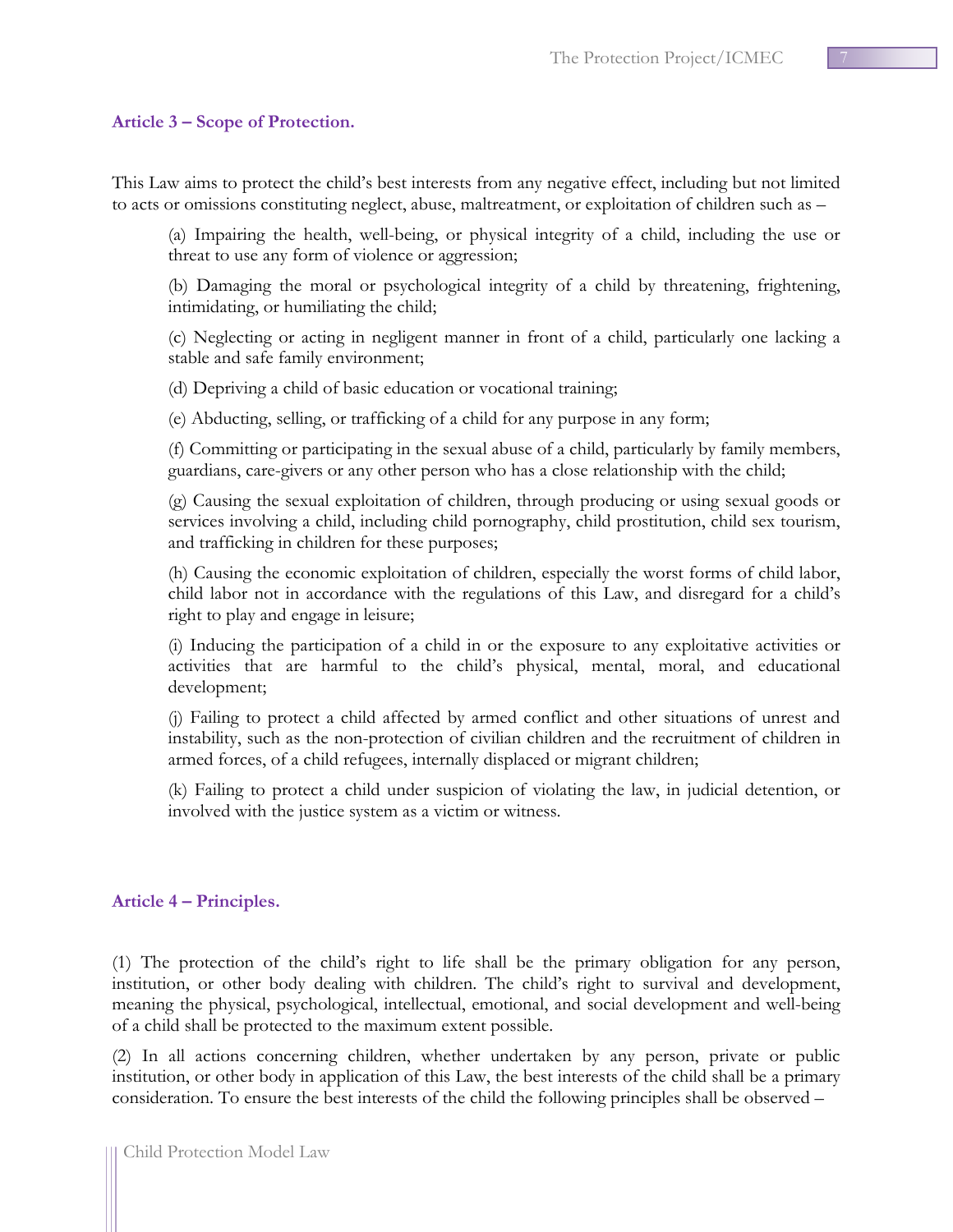The Protection Project/ICMEC

(a) The protection of the child's right to life, development, health, and safety and the guarantee of the child's dignity, honor, and personality shall be the fundamental objective of any such act;

(b) The family shall be primarily responsible to care for and to protect children; the State shall assist families with this obligation and intervene only when the family is unable to protect children from exploitation;

(c) Permanency shall be a key goal, choosing the least intrusive intervention in the life of the child to assure stability of the child's personal relationships and social environment and to guarantee the continuity of the child's education, training, or employment;

(d) Parents or guardians of the child shall participate in all stages of the proceedings unless it is contrary to the child's best interest;

(e) Administrative and judicial decisions affecting a child and their implementation shall happen timely and without unreasonable delay; and

(f) All decisions, initiatives, and approaches falling under the scope of this Law, shall be made on a case-by-case basis, taking into account the individuality, age and maturity, native language, sex, sexual orientation and gender identity, health status and special abilities of the child and aiming to preserve the ethnic, racial, religious, and cultural identity of the child.

(3) Every child is entitled to the same rights and level of protection without discrimination on the grounds of her/his or of her/his parents' or guardians' age, race, sex, sexual orientation, gender identity, nationality, ethnic or social origin, language, religion, socio-economic position, family status, familial relations, health, disability status, or political, religious, or other opinion.

(4) When determining the best interests of the child, the child's views and wishes, in accordance with the age and maturity of the child, shall be taken into consideration. This requires that –

(a) The child receives adequate information about the proceedings and decisions, in a manner and language that the child can understand;

(b) The child receives the necessary assistance to express her/his views and wishes;

(c) The child understands the importance and potential effect of her/his participation in the proceedings;

(d) The child is informed about the outcomes of each stage of the proceedings; and

(e) The child is given the opportunity to respond to the proceedings and decisions.

## <span id="page-7-0"></span>**Article 5 – International Law.**

The protection of children under this Law shall at a minimum guarantee the standard of protection provided by the Convention of the Rights of the Child and other international conventions ratified by this State. International law shall be used as a source of interpretation of this Law.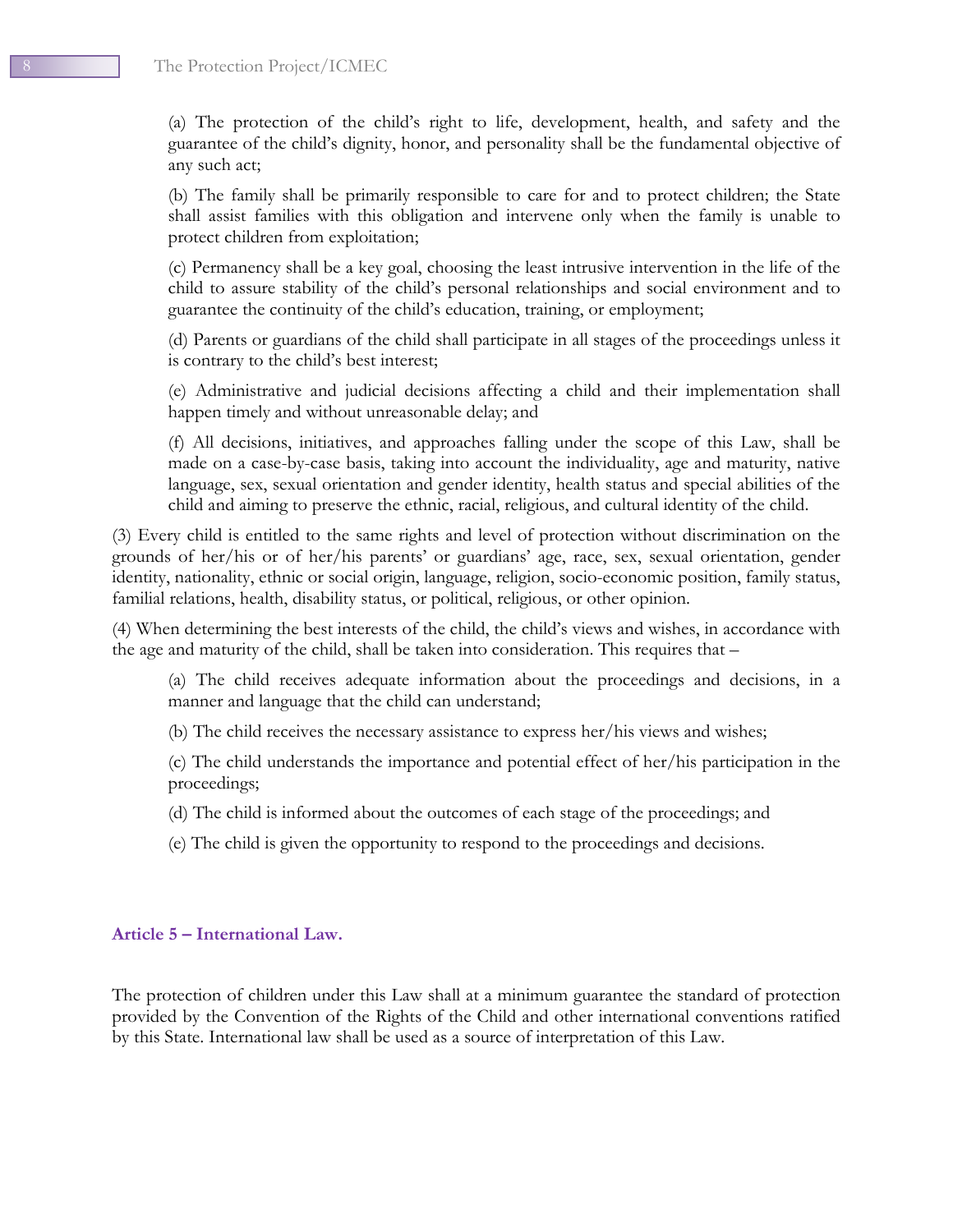## <span id="page-8-0"></span>**Chapter 2 – Implementation and Application.**

## <span id="page-8-1"></span>**Article 6 – National Child Protection Policy and Highest Child Protection Agency.**

(1) The Highest Child Protection Agency (HCPA) shall be established. It shall have the status of a legal person. Its overall function shall be to coordinate, monitor, supervise, and encourage the activities of the Child Protection Committees (CPCs) and all child protection service providers. The composition, organization, and mandate of the HCPA shall be determined by law/regulation.

(2) The HCPA shall coordinate all child protection activities in this State and advice on formulating the national child protection policy, specifically by –

(a) Organizing and coordinating the implementation of all child protection policies;

(b) Proposing to the legislative/executive organs and taking part in the deliberations of draft legislative acts in the field of child protection;

(c) Preparing and bringing into effect national and regional programs to ensure child protection by providing the necessary financial resources and allocating them amongst the CPCs;

(d) Guaranteeing that all members of the HCPA and the CPCs possess the necessary expertise to perform tasks related to child protection and receive continuing education about recent developments in the area of child protection; and

(e) Informing the public about its activities and about incidents where children's best interests are at risk aiming to ensure the progressive advancement of children's rights and welfare in this State.

(3) Throughout all its activities, the HCPA shall take into consideration the research carried out in accordance with Article 7 of this Law. It shall consult with the CPCs and with representatives from all subordinated governmental and non-governmental child protection service providers on a regular basis.

(4) The HCPA shall be responsible for monitoring and supervising the CPCs, specifically by assessing the reports submitted by the CPCs on a regular basis.

(5) The HCPA shall report on all its activities to a legislative/executive body on a regular basis. This report shall address cases where children's best interests are at risk, such as child neglect, abuse, maltreatment, and exploitation, their root causes and the appropriate responses in accordance with this Law, and the general child policies. It shall be made available to the general public.

## <span id="page-8-2"></span>**Article 7 – Research, Prevention, Training Activities, and Technical Assistance.**

The HCPA shall conduct and coordinate research and training activities and provide technical assistance as part of a preventive approach to guarantee the protection of children's best interests.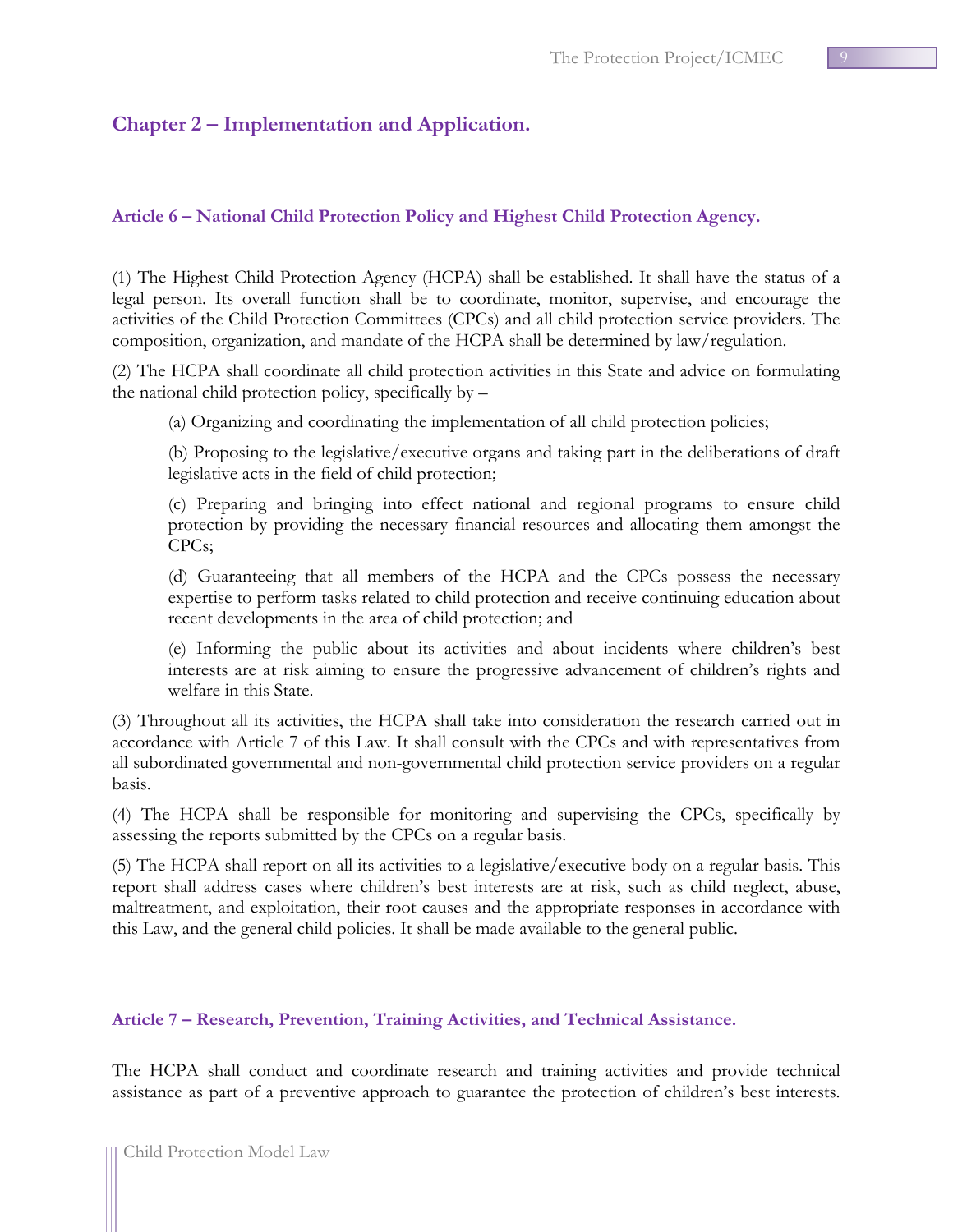These activities shall create awareness for the issues, understanding and addressing their root causes. This shall include especially –

(a) The execution, promotion, and coordination of research on national incidences where children's best interests are at risk, such as cases of child neglect, abuse, maltreatment, and exploitation, on an interdisciplinary and inter-institutional level;

(b) The analysis of such research to better understand the economic, social, and/or cultural root causes of these incidents and to develop policies to protect the child's best interests;

(c) The establishment of a constructive dialogue between the HCPA, the CPCs, the child protection service providers, academia, experts in the field (including teachers, medical professionals, and child-care workers), and representatives from civil society on the issue of child protection;

(d) The provision of technical assistance, such as administrative and logistical support, to such experts in order to effectively plan, improve, develop, and carry out programs and activities aimed at protecting children based on the research findings with a specific focus on the prevention of cases of child neglect, abuse, maltreatment, and exploitation;

(e) The development and implementation of awareness-raising activities through national conferences and seminars, especially by integrating the mass media, including print media, television, radio, and online media in the process;

(f) The development of training activities, including on the provisions of this Law and its implementation, for professional and volunteer personnel in the fields of education, medicine, law enforcement, judiciary, social work, and other fields relevant to child protection to increase their knowledge about the various forms of child neglect, abuse, maltreatment, and exploitation, to facilitate the investigation of cases, and the identification of victims and offenders; this shall include the integration of such issues in the curricula of institutes of higher education in the fields of education, social work, medicine, and law and of police academies;

(g) The encouragement of private-sector initiatives to promote children's best interests, including the enactment of codes of conduct;

(h) The education of children and adults on the rights of children to have their best interests protected, including through the development and dissemination of adequate training material;

(i) The education of children and adults on the available protection mechanisms for child victims and witnesses, including the established formal response system; and

(j) The enactment of the required legislation to establish and carry out all relevant research, training activities, and technical assistance.

#### <span id="page-9-0"></span>**Article 8 – Child Protection Committees.**

(1) Child Protection Committees (CPCs) shall be established in each regional district. Their establishment, organization, and competences shall be defined by law/regulation.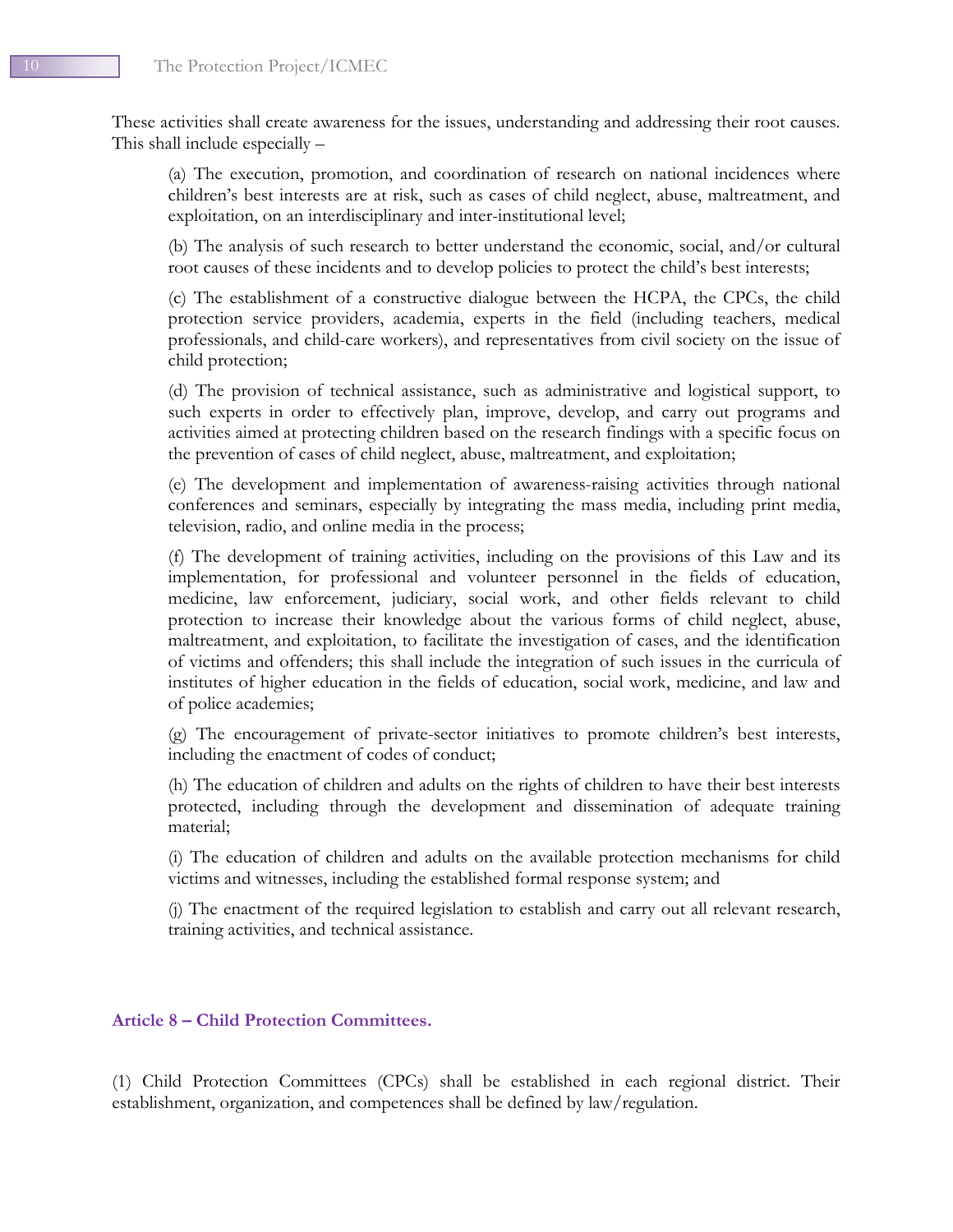(2) The CPCs shall be responsible for the implementation of the national child protection policy and the child protection measures provided for in this Law. In cooperation with governmental and nongovernmental child protection service providers, the Committees shall establish an operating system of child protection measures as provided for in Chapter 3 of this Law to implement and coordinate all activities, including but not limited to:

(a) Organizing a formal response system to receive and coordinate reported cases where a child's best interest is at risk;

(b) Maintaining a helpline and/or websites to advise and assist actual or potential child victims;

(c) Managing programs of support and assistance to parents, other family members, and guardians who find difficulty protecting the child's best interests or who are unable or unwilling to exercise appropriate care.

(d) Managing a system of safe accommodation for actual or potential child victims;

(e) Operating centers of medical and psychological assistance for actual or potential child victims;

(f) Establishing programs of reintegration and rehabilitation for child victims;

(g) Coordinating with the system of free legal assistance available to children; and

(h) Coordinating with the system of Child Courts established in Chapter 8 of this Law.

(3) Means of regular coordination with the subordinate governmental and non-governmental child protection service providers in charge of implementing the measures in accordance with Paragraph (2) shall be set up. To this end, the CPCs shall administer a network of child protection service providers, including representatives from organizations offering safe accommodation, medical services, psychological counseling, and legal aid to children as well as social workers, specialized police officers, court personnel, and representatives from schools and other educational institutions.

(4) The CPCs shall report on all its activities to the HCPA on a regular basis.

## <span id="page-10-0"></span>**Article 9 – Child Protection Service Providers.**

(1) Child protection service providers shall carry out the system of child protection measures established by the CPCs in accordance with this Law. Service providers shall include governmental and non-governmental child protection organizations and institutions, support families, and individuals. These services shall include education and leisure activities, programs of support and assistance to parents, other family members, and guardians, measures of investigation and intervention in cases where a child's best interests are at risk, medical assistance, psychological counseling, legal aid, and safe accommodation for actual or potential child victims.

(2) In order to establish a child protection institution or organization or to render individual child protection services, a license must be obtained from the CPCs in coordination with the HCPA. The requirements for the application to and the granting of licenses shall be specified by law/regulation.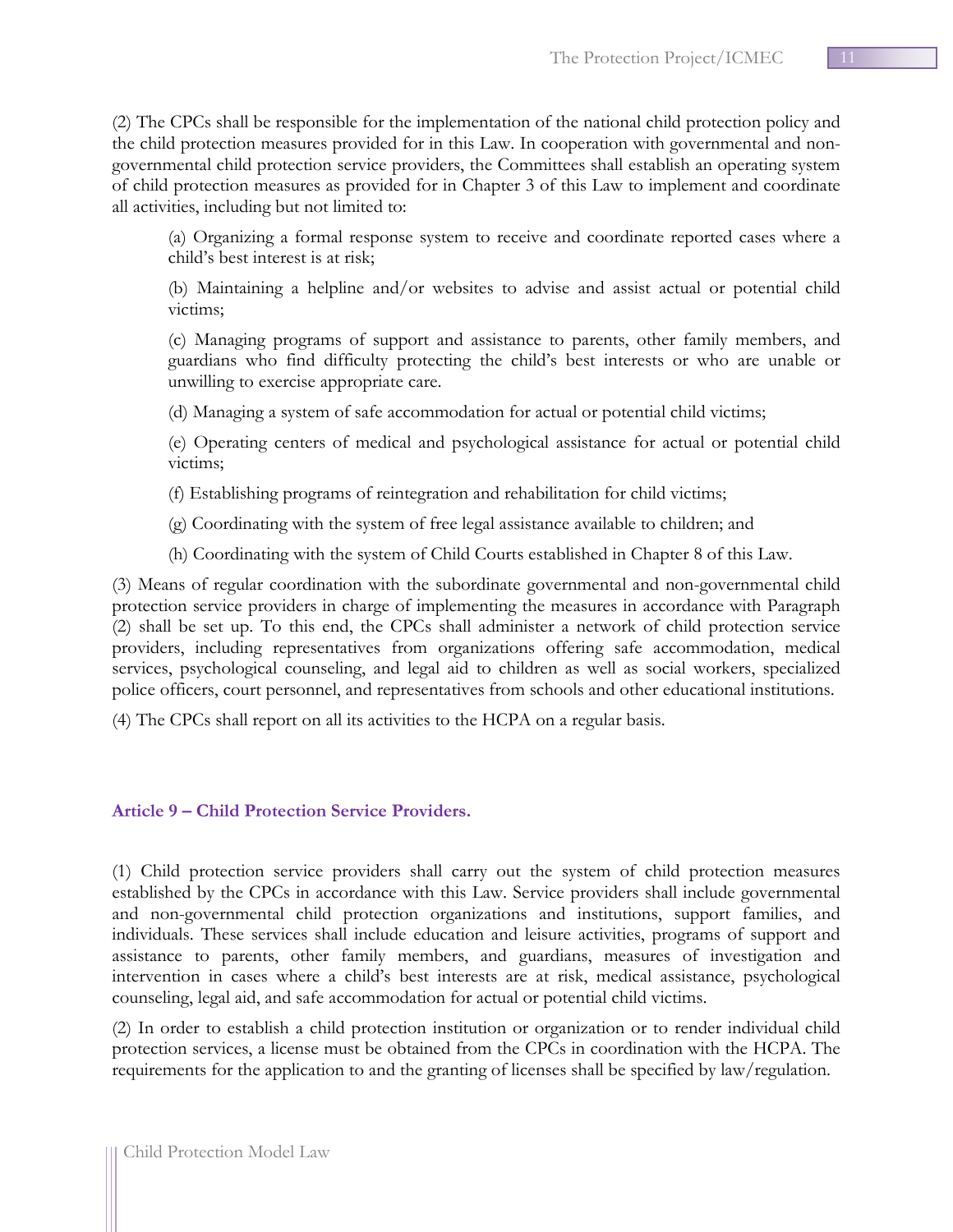(3) In order to obtain a license, service providers must abide by certain minimum standards of safety and hygiene as specified by law/regulation to protect the security, health, and optimal development of children.

(4) Any person who wants to provide child protection services shall show clear criminal records, specifically with regards to offenses of child sexual abuse, child sexual and economic exploitation, child trafficking, and violation of care and education obligations. Any person who committed an offence against a child in violation of this Law shall not be employed by a child protection organization or institution and may not offer services as part of a support family or as an individual.

(5) All persons offering child protection services shall receive adequate and continuous training to prepare them for their work with children.

#### <span id="page-11-0"></span>**Article 10 – Financial Responsibilities for HCPA and Child Protection Committees.**

(1) The State shall allocate a sufficient amount of its budget to fund the activities of the HCPA and the CPCs.

(2) If a case of child protection requires the intervention of the CPCs, parents or guardians may be ordered to pay for the protection and maintenance of the child, specifically the costs of the child's stay in a place of safe accommodation or in alternative care, if they dispose over the necessary financial resources.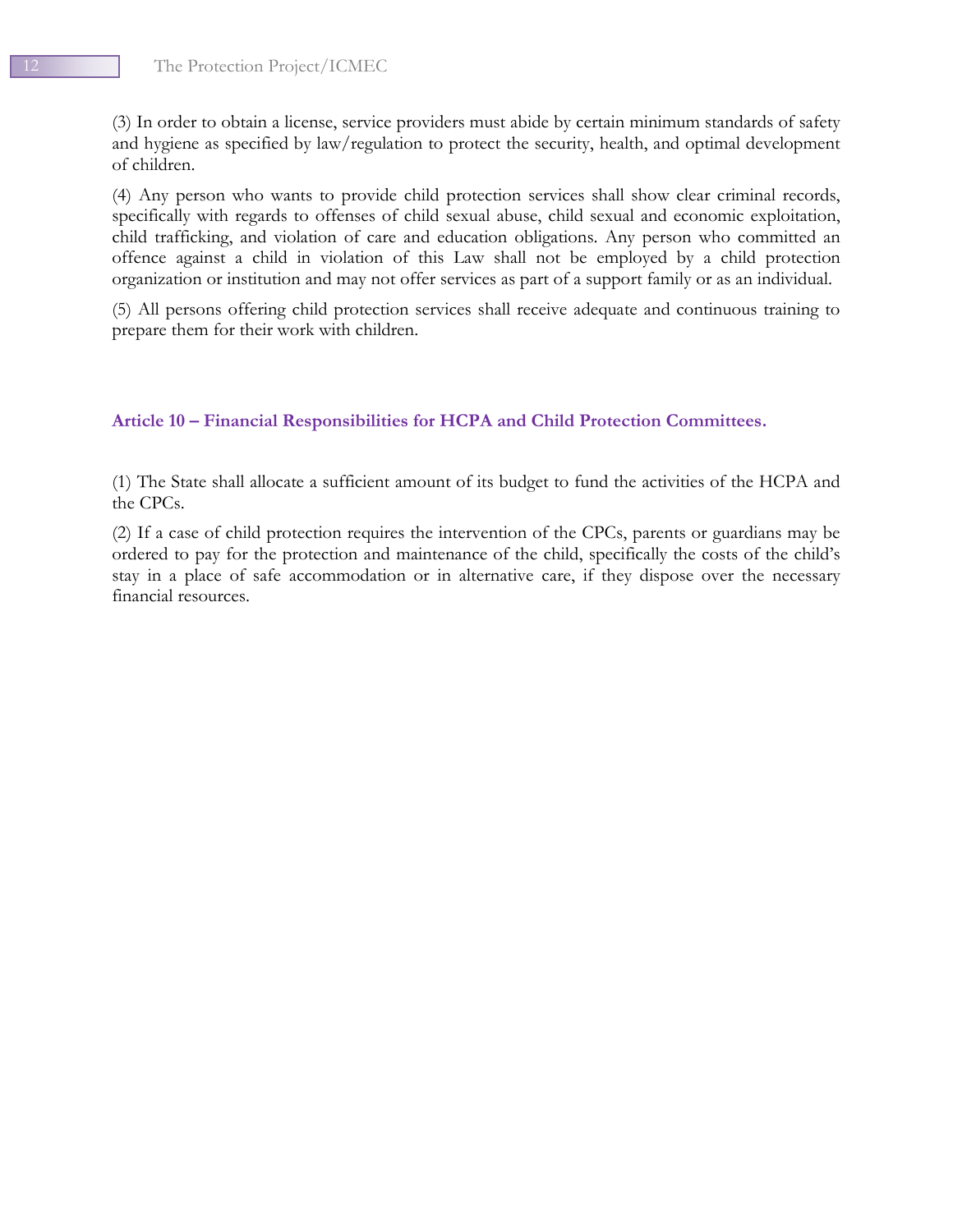## <span id="page-12-0"></span>**Chapter 3 – Child Protection Measures.**

#### <span id="page-12-1"></span>**Article 11 – Formal Response System and Child Helpline.**

(1) A formal response system shall be established to receive and coordinate cases where a child's best interest is reported to be at risk. This response system shall include measures of emergency medical and psychological assistance and possibilities to place the child in a safe environment. The response system shall be operated by specifically trained child protection service providers.

(2) A national child helpline free of charge to which children can turn to ask for advice and support shall be established. Its existence shall be widely publicized. Through the national helpline, children shall be informed about their possibility to submit their case to the formal response system.

(3)Alternative mechanisms such as websites and the use of social media can be established instead or in addition to the child helpline.

#### <span id="page-12-2"></span>**Article 12 – Reporting Obligations.**

(1) Any family member, care-giver, or other person who becomes aware of a situation or act which causes or is likely to cause significant harm to the child's best interests, shall be obliged to immediately report the same to the police or any other competent domestic authority. At request of the authority, any such person is obligated to communicate all information that is likely to facilitate the investigation and to identify perpetrators or victims.

(2) Any person who becomes aware of a situation or act which causes or is likely to cause significant harm to the child's best interests in the course of exercising their profession or occupation, shall immediately report the same to the police or any other competent domestic authority irrespective of any requirement of occupational secrecy. At request of the authority, any such person is obligated to communicate all information that is likely to facilitate the investigation and to identify perpetrators or victims.

(3) Anyone providing such information in good faith shall be exempt from civil or criminal liability which may be linked to the act of reporting. They shall have to right to special protection if necessary for their personal safety and security.

(4) The confidentiality of the information provided in accordance with paragraphs (1) and (2) of this Article shall be guaranteed. The personal details of the family member, care-giver, professional, or other person who provides the information and those of the affected child shall not be revealed. Reports may be made anonymously.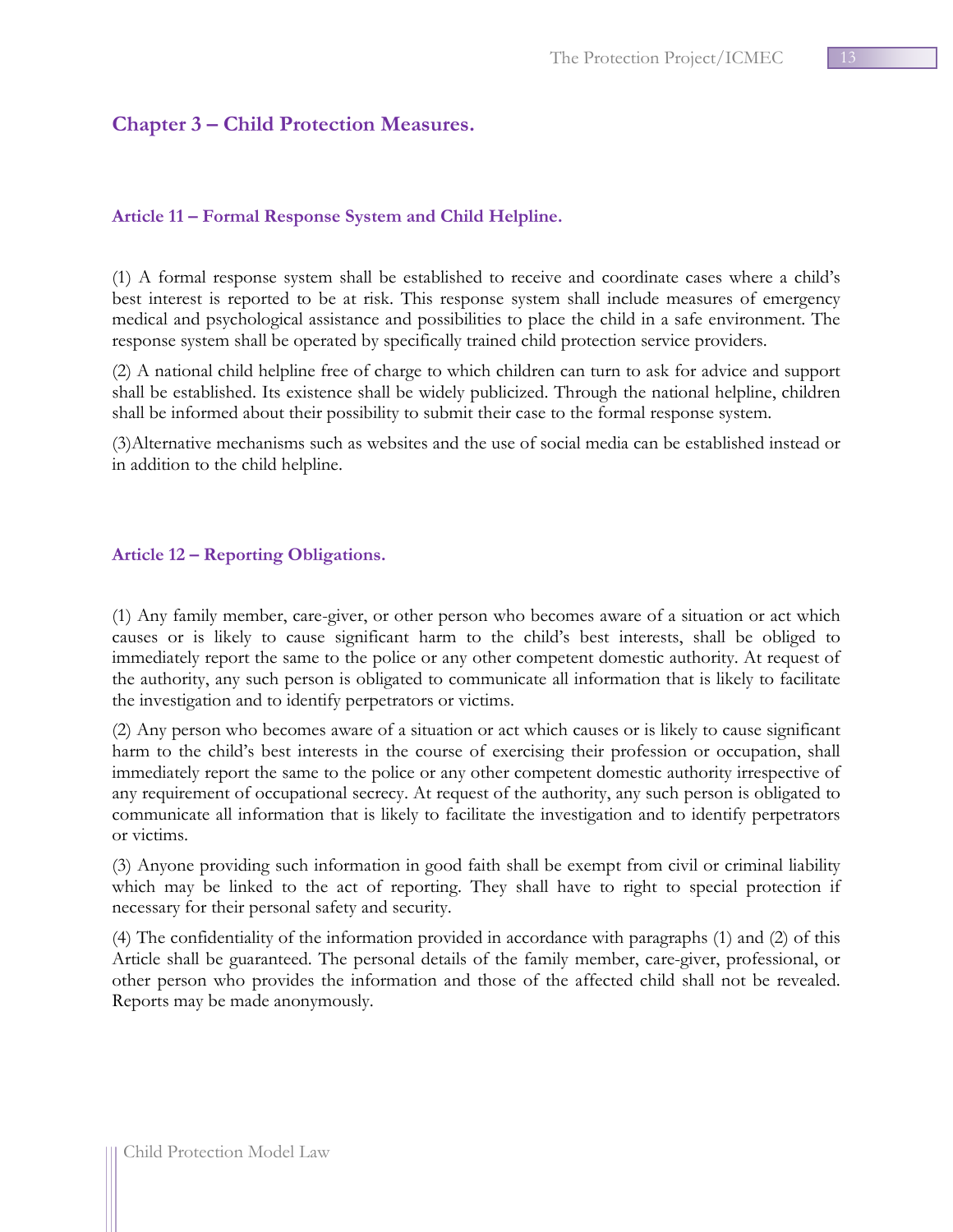## <span id="page-13-0"></span>**Article 13 – Investigation and Intervention Obligations; Order of Removal.**

(1) The CPCs shall have a duty to facilitate the investigation of cases where a child's best interest is reported to be at risk and the prompt intervention guaranteeing the maximum safety and protection of the actual or potential child victim.

(2) A child protection service provider who is entitled by law/regulation with an obligation to intervene and who is led to believe on reasonable grounds that a child's best interests are at risk may search the location in which the child may be staying to verify the circumstances.

(3) A child protection service provider who is entitled by law/regulation with an obligation to intervene and who is led to believe on reasonable grounds that a child's best interests are at risk in the place the child is staying may order the child to be removed, to be placed in alternative care, and to be temporarily kept in such place of safety (order of removal).

## <span id="page-13-1"></span>**Article 14 – Safety Order and Supervision Order.**

(1) After an order of removal has been issued, the case shall be brought before a competent child court without undue delay. The court shall investigate the circumstances and issue a safety order. This order shall decide whether or not the child be kept in the place of safety. The order shall also determine a long-term solution regarding the stay and custody of the child.

(2) The court may order that parents or guardians pay for the accommodation of the child in the place of safety.

(3) If the child is not ordered to stay in the place of safety, the court may issue a supervision order. The order shall place the child under the supervision of a designated child protection service provider and it shall be aimed at preventing any significant harm being caused to a child whilst she/he remains at the family home in the custody of his parents or guardians.

## <span id="page-13-2"></span>**Article 15 – Right to Safe Accommodation.**

(1) Child victims and children whose best interests are at risk shall be entitled to find accommodation in a place of safety. This right shall include temporary and long term accommodation of the child in such a place of safety and the relevant aftercare.

(2) To guarantee this right, various forms of alternative care shall be established by law/regulation. They shall be operated by governmental or non-governmental child protection service providers or in cooperation of both. Funding shall be allocated by the State in accordance with Article 10.

(3) Alternative care shall comprise -

(a) Informal care, meaning any private arrangement provided in a family environment, whereby the child is looked after on an ongoing or indefinite basis by relatives or other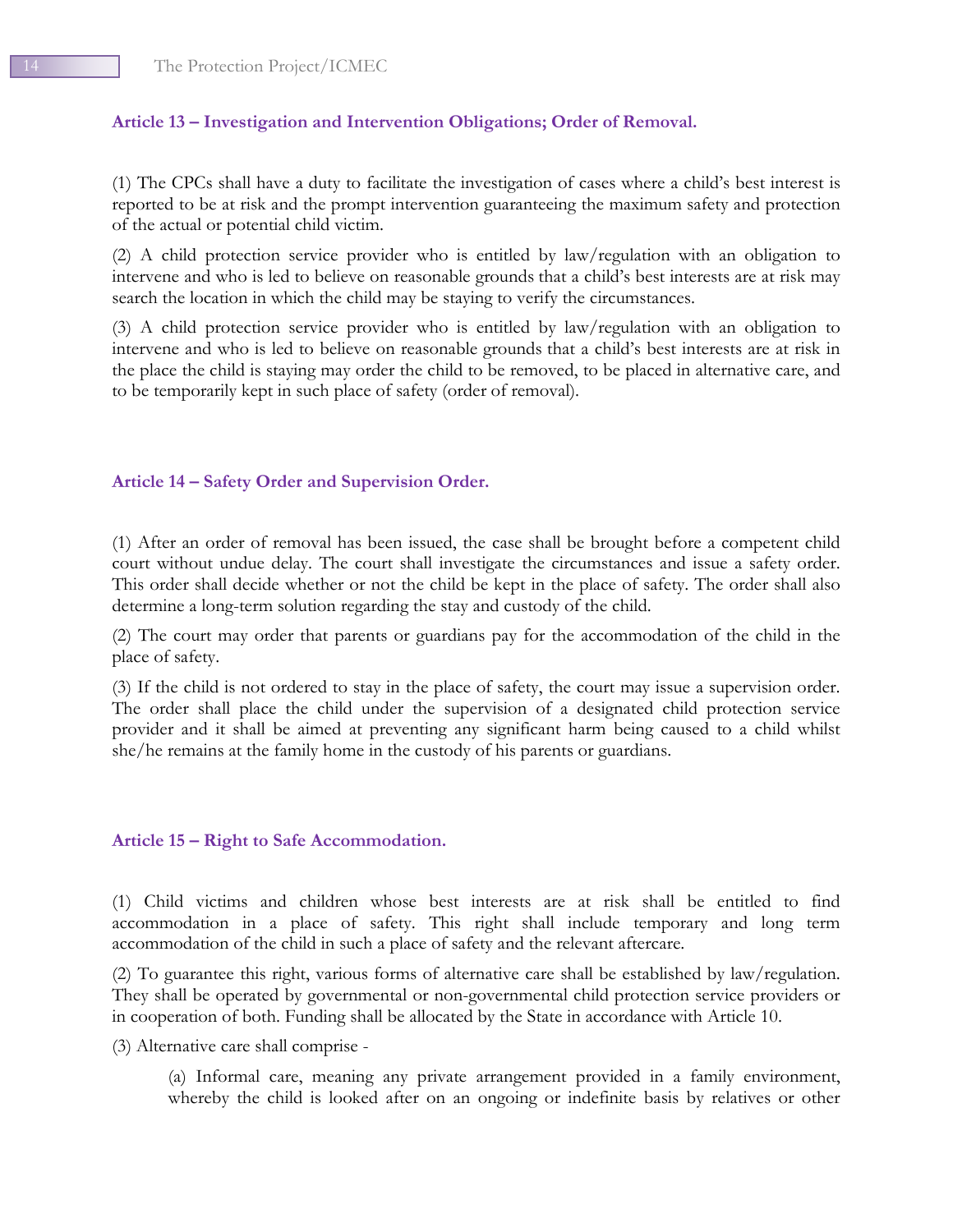persons close to the child in their individual capacity, at the initiative of the child, her/his parents, or other person without this arrangement having been ordered by the competent CPC or child court;

(b) Formal care, meaning all care provided in a family environment which has been ordered by the competent CPC or child court, and all care provided in a residential environment whether or not as a result of administrative or judicial measures;

(c) Family-based care, meaning -

(i) kinship care within the child's extended family or other persons close to the child, and

(ii) foster care, where children are placed by the competent CPC or child court in the domestic environment of a family other than the child's that has been selected, qualified, approved, and supervised for providing such care;

(d) Residential care, meaning all residential care facilities and institutions, including emergency shelters and group homes; and

(e) Supervised independent living arrangements for children.

(4) In choosing the appropriate place of alternative care, the child's views and wishes shall be heard and respected.

(5) Accommodation in a place of safety shall not involve the deprivation of liberty, meaning any form of detention or imprisonment or the placement of a child in a place of alternative care, from which this child is not permitted to leave at will.

## <span id="page-14-0"></span>**Article 16 - Administration of Alternative Care.**

(1) All care facilities, institutions, and private persons must receive authorization from the competent CPC. The CPCs shall administer a registry of all authorized institutions, facilities, and private persons providing alternative care. Rendering services without the required authorization and registration shall constitute an offence punishable by law. The authorization shall be regularly reviewed by the competent CPC.

(2) Personnel working in the care facilities or institutions and private care-givers, shall be adequately trained to care for and educate children. Training shall include the specific vulnerability of children to exploitation and the rights of children to be protected from exploitation.

(3) All facilities, institutions, and private homes providing alternative care shall abide by certain minimum standards of safety and hygiene as specified by law/regulation to protect the security and health of children. No authorization shall be granted to individuals or an institution or facility where personnel cannot guarantee the requirements of Article 9 (3) and (4). In case of a violation of these requirements, an authorization previously granted shall be revoked.

(4) Comprehensive and up-to-date records shall be maintained regarding the administration of alternative care services, including detailed files on all children in their care.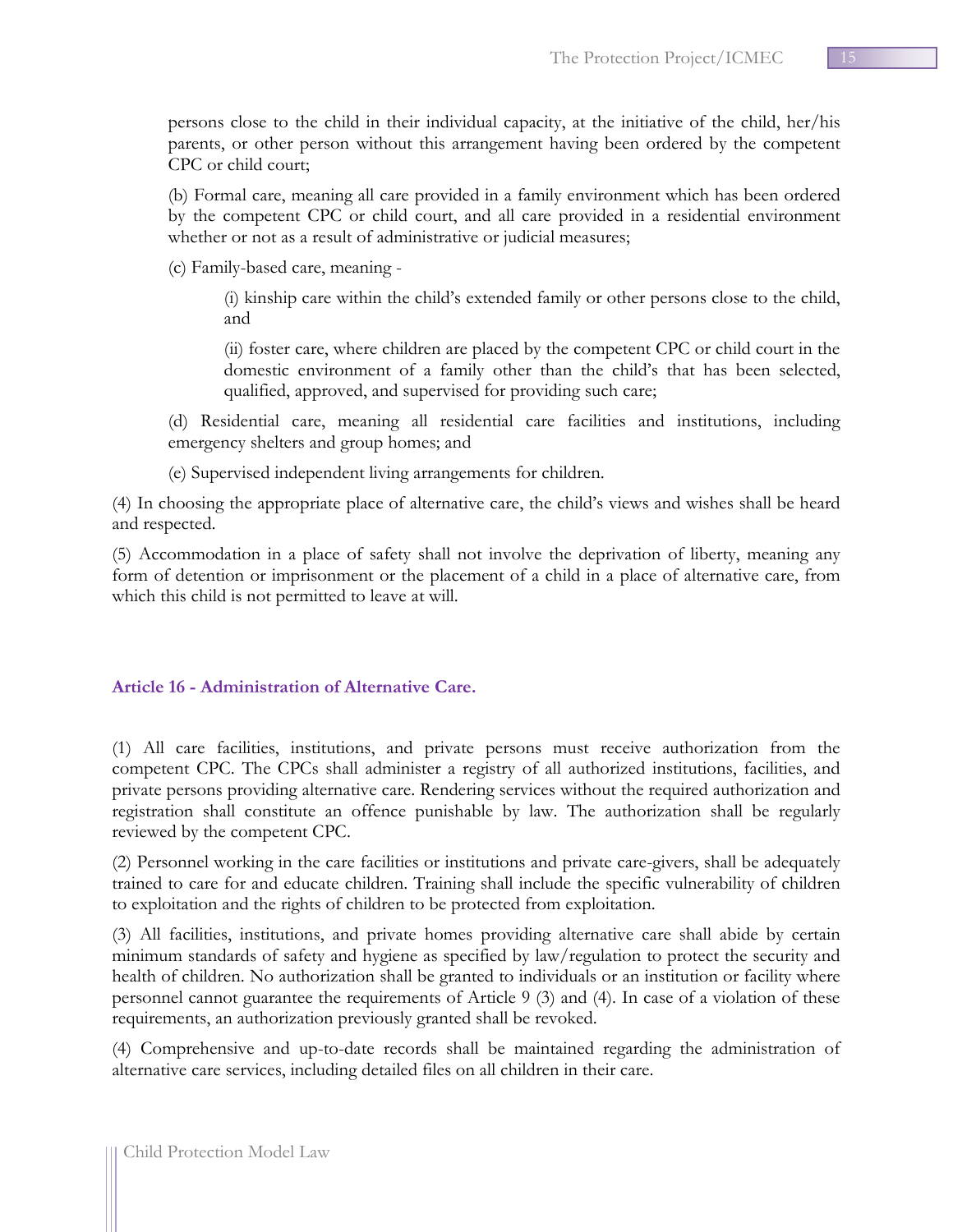(5) An independent inspection and monitoring mechanism for the operation of alternative care providers including regular on-site inspections, controlling the safety and hygiene standards and the staff performance, shall be established. A reporting procedure on allegations of misconduct by any staff member shall be in place.

(6) Children in alternative care shall have access to a mechanism where they can file complaints or concerns regarding their treatment or conditions of placement. This mechanism shall be accessible to parents and those responsible for children in alternative care.

#### <span id="page-15-0"></span>**Article 17 – Principles of Alternative Care.**

(1) Removal of a child from the care of her/his family shall be seen as a measure of last resort and shall be temporary and for the shortest possible duration. Preference shall be given to placing the child in family-based care.

(2) Contact with the child's family and other persons close to her/him shall be encouraged and facilitated. To allow for a continued contact with the parents, guardians, or other persons close to the child, the possibility of children to spend the weekends with their families, guardians, and other persons shall be provided. Special attention shall be paid to facilitate the contact of children with their parents when the children are in alternative care due to parental imprisonment or prolonged hospitalization.

(3) In order to guard the principle of permanency and continuity, all decisions concerning alternative care shall aim to maintain the child as close as possible to her/his habitual place of residence in order to facilitate contact and potential reintegration with her/his family and to minimize disruption of her/his educational, cultural, and social life.

(4) Care-givers shall ensure the health, safety, and physical and psychological well-being of the child and the child's rights to education and vocational training, to leisure and play, and to other means of protection in accordance with this Law.

(5) Decisions to place a child in alternative care shall be regularly reviewed and the child's return to parental care shall be facilitated. Children in alternative care shall be prepared to assume an independent life and integrate fully into the community. The appropriate after care and follow up with children once they leave alternative care shall be ensured.

(6) Appropriate measures shall be taken to ensure that children in alternative care are not stigmatized during or after their placement.

(7) The State shall adopt an overall deinstitutionalization strategy which allows for the progressive elimination of large residential care facilities and the replacement by family-based care. Care standards ensuring the quality and conditions conducive to the child's development, such as individualized and small-group care, shall be established in residential care facilities and institutions.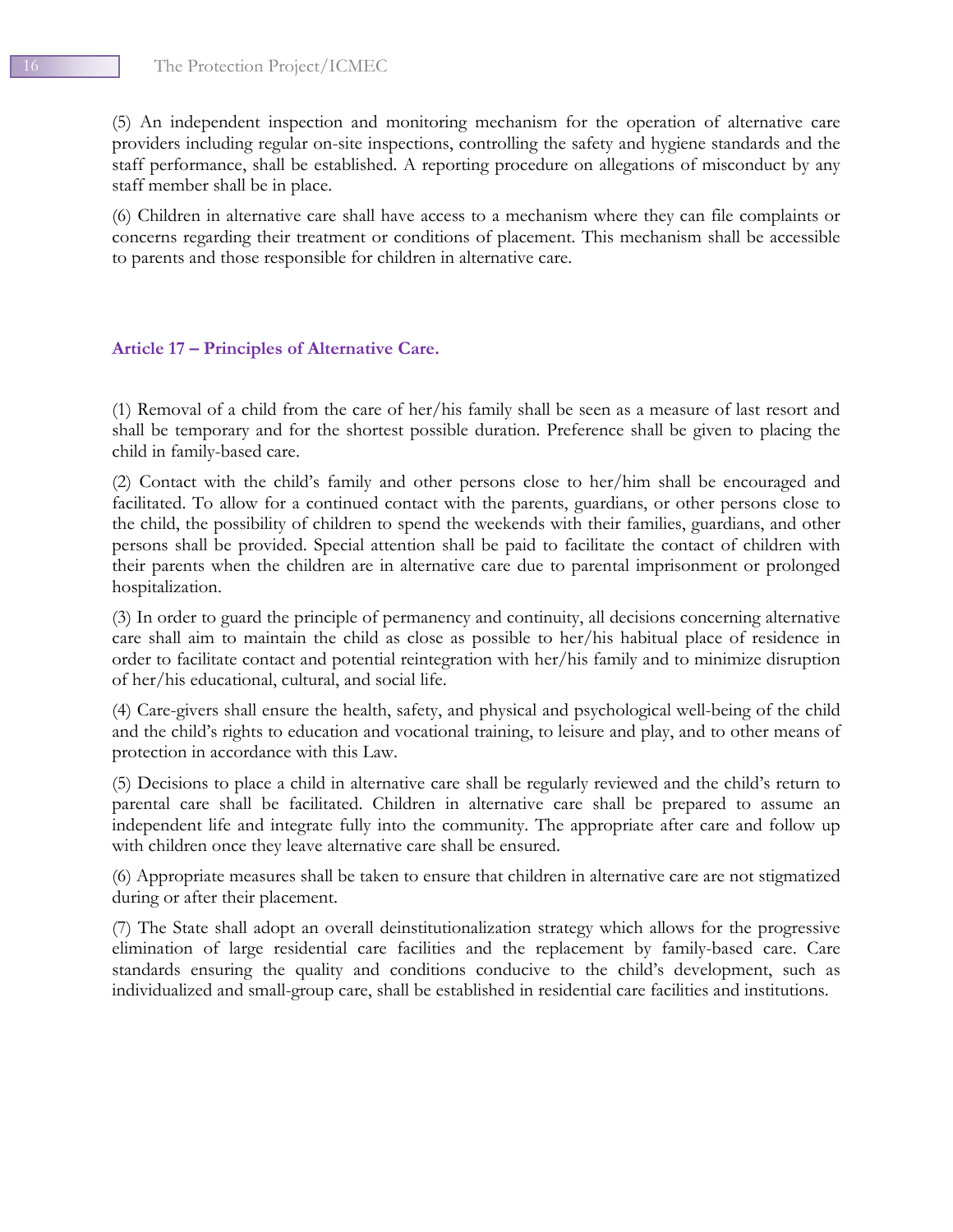## <span id="page-16-0"></span>**Article 18 – Medical and Psychological Assistance, Rehabilitation and Reintegration Measures.**

(1) A child who has been victimized by a violation of this Law shall be provided with free medical assistance in order that the child regain physical and mental health and recover from the physical or mental trauma she/he may have experienced. The child shall be provided with free assistance in order to reintegrate into society.

(2) Medical assistance shall include the necessary physical emergency treatment and psychological counseling as well as long-term rehabilitative measures.

(3) Reintegration measures shall be tailored to the specific needs of the child and the experienced type of suffering with the goal of enabling a dignified return of the child to her/his family, community, and social life. Such measures shall include medical and psychological care as well as educational and vocational consultation and training. The child shall be afforded continued mentoring and guidance to avoid revictimization and social exclusion.

(4) Measures as described in paragraphs (2) and (3) of this Article shall take place in an environment favorable to the safety, health, self-esteem, and dignity of a child and shall carefully guard the child's right to privacy. Measures shall include the protection of the child from confrontation with the alleged perpetrator, including the accommodation of the child a place of safety and the psychological preparation for possible future encounters.

## <span id="page-16-1"></span>**Article 19 – Legal Assistance and Access to Justice.**

(1) A child who has been victimized by a violation of this Law shall be afforded legal assistance for the realization and protection of her/his rights. For the purpose of this Law, legal assistance shall include legal representation and advice on the rights of the child and on legal procedures. In enabling the child to have legal assistance, a social worker should be present at all stages of the proceedings.

(2) In order to ensure the child's access to justice, it shall be provided that –

(a) Professional legal assistance is free of charge if the child has no legal representation already;

(b) The CPCs decide on the person in charge of legally representing the child while no consent of the parents or guardians is required to obtain such legal representation;

(c) Legal assistance is afforded in a zealous and diligent manner and adheres to the principles of non-discrimination and the best interests of the child, including informing the child about the legal proceedings in a way that the child understands;

(d) The privacy of the child is protected and the child's identity is not released; and

(e) Other necessary protective measures for child victims and child witnesses are established in accordance with Chapter 8 of this Law.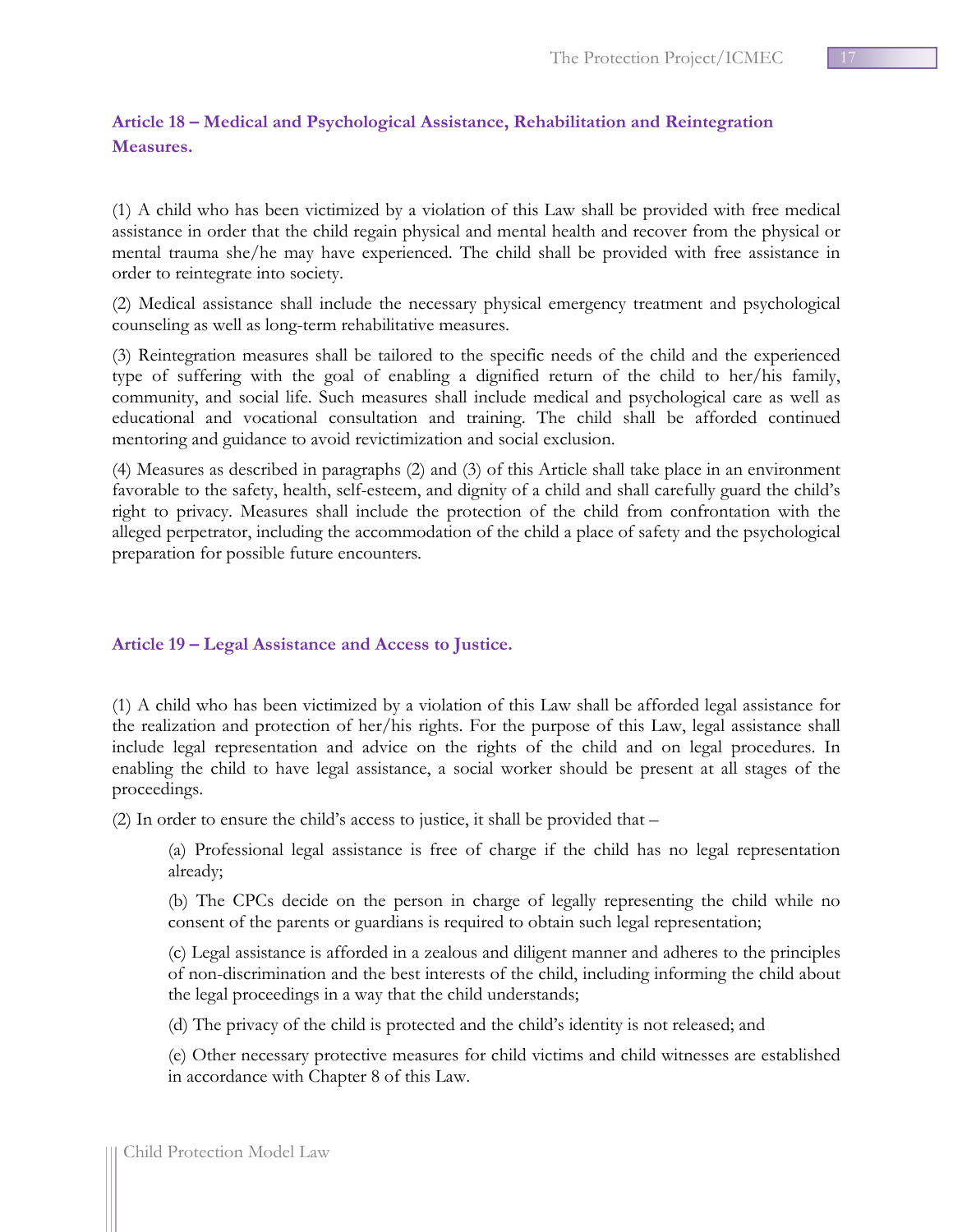(3) Children accused of having violated the law shall have their cases heard by special children's courts and shall receive the required protection in accordance with Chapter 8 of this Law.

#### <span id="page-17-0"></span>**Article 20 – Right to Full Compensation.**

(1) A child who has been victimized by a violation of this Law has the right to be fully compensated for any damages suffered. This shall include fair and adequate compensation for –

- (a) Moral damages, resulting from physical injury and psychological harm,
- (b) Material damages, including expended labor during the time of exploitation,
- (c) Lost opportunities of education and vocational training, and

(d) Any other costs that the child may incur due to a violation of this Law such as for medical, physical, psychological, or psychiatric treatment, including long-term therapy or rehabilitation, for legal services, housing, and transportation.

(2) A child whose rights have been violated according to this Law shall have the direct right to enforce her/his claims for compensation in criminal, civil, or administrative procedures.

(3) This right to full compensation shall not be subject to a statute of limitation when the child seeks compensation for a case involving sexual abuse or sexual exploitation.

(4) A child shall be informed about the right to full compensation in a manner and language that the child can understand.

#### <span id="page-17-1"></span>**Article 21 – Forfeiture of Assets.**

(1) Anyone who violates a provision of this Law shall forfeit all revenues and assets acquired through such acts and omissions. The possibility of a forfeiture of revenues and confiscation of any assets resulting from acts which violate this Law shall be established.

(2) Forfeited assets shall be used in a fund to be disbursed in programs providing for reintegration and rehabilitation measures according to Article 22.

#### <span id="page-17-2"></span>**Article 22 – Victim Compensation Fund.**

If compensation is not fully available from the offender and assets forfeited, the State is responsible for guaranteeing full compensation. For this purpose, a victim compensation fund shall be established and it shall be administered by the HCPA. A child victim shall be entitled to receive compensation from the fund irrespective of her/his nationality. The court shall inform a child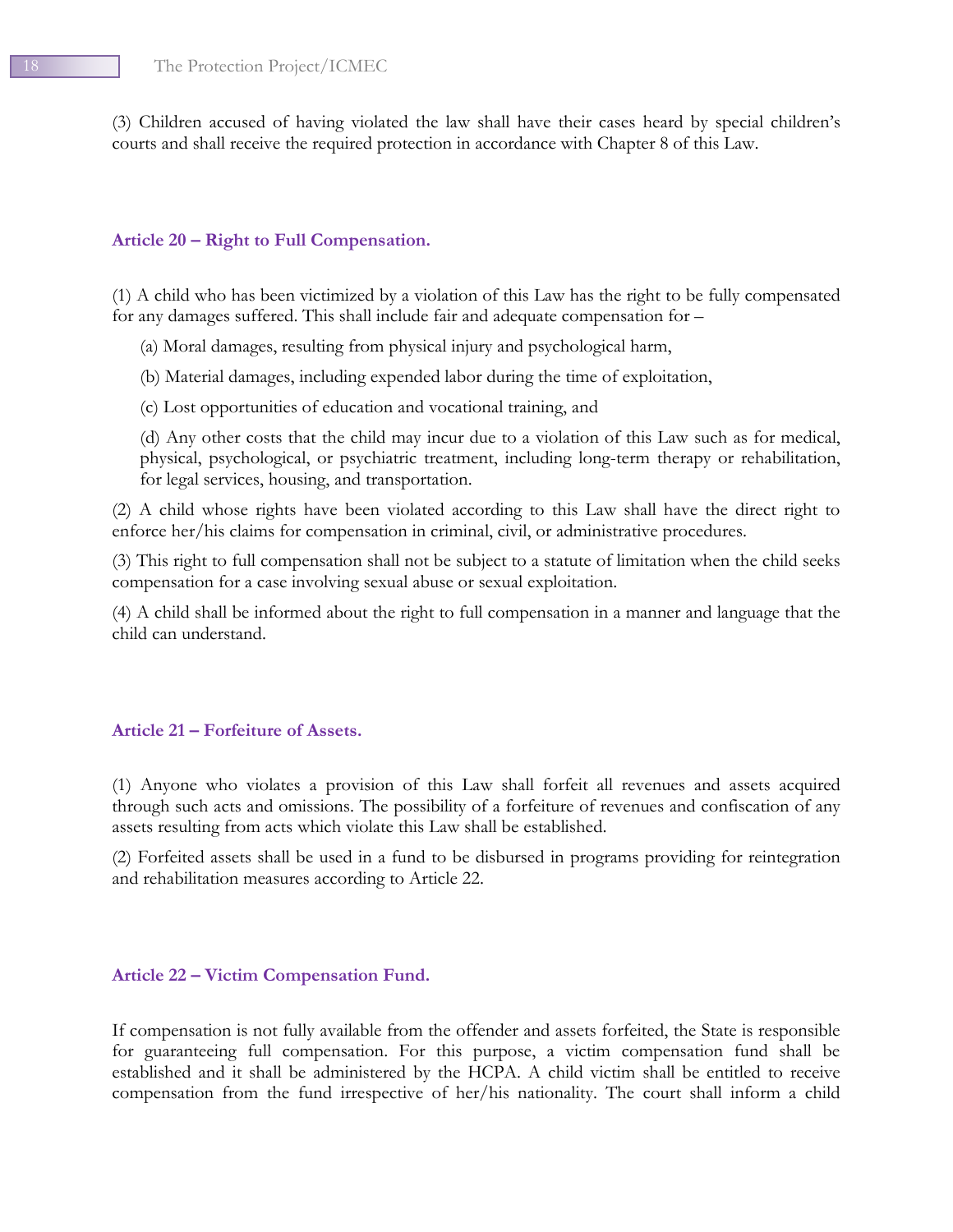victim, her/his parents or guardian and her/his lawyer about the procedures for claiming compensation.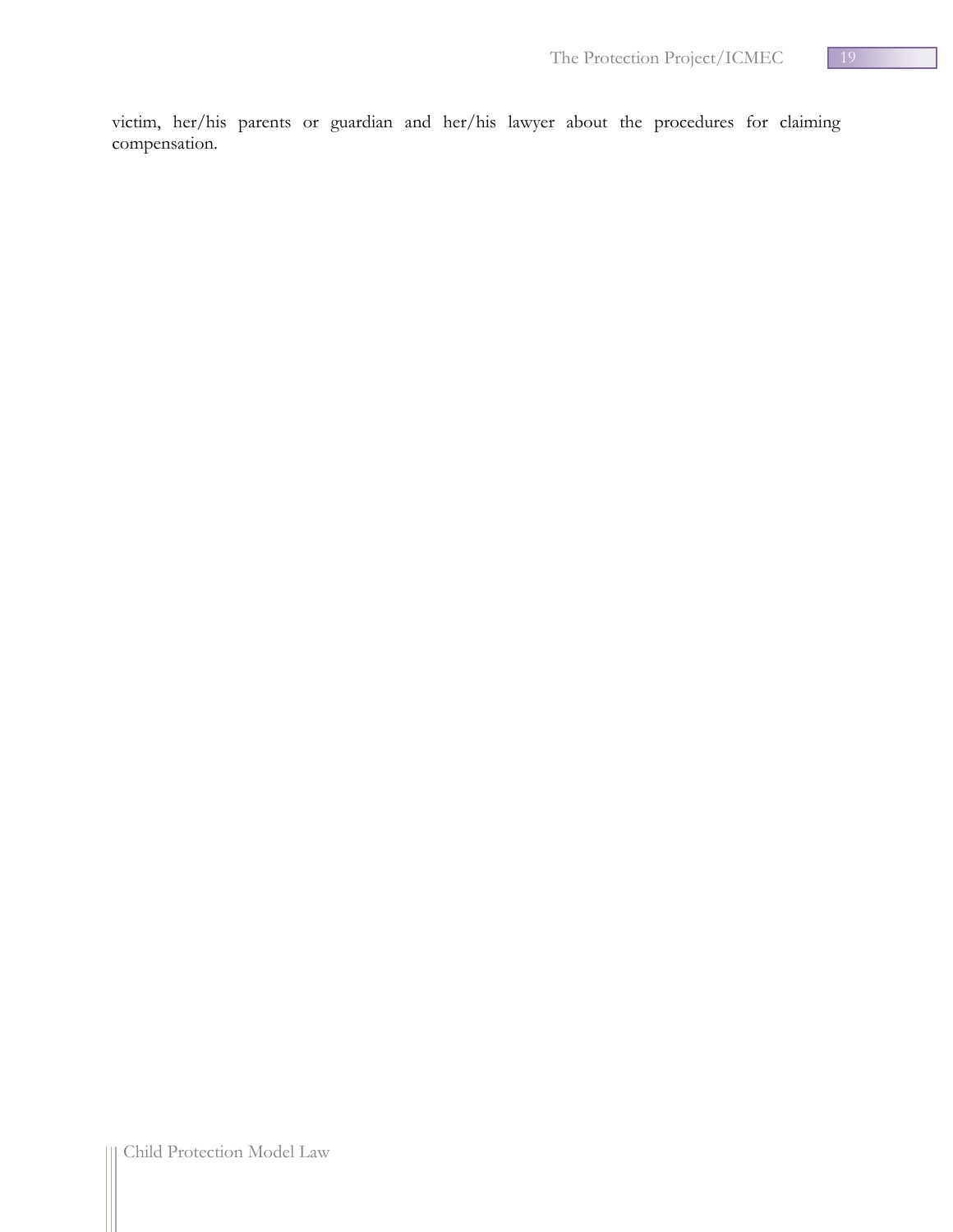# <span id="page-19-0"></span>**Chapter 4 – Protection of Children in the Family and Community.**

## <span id="page-19-1"></span>**Article 23 – Family Responsibilities.**

(1) The family being the fundamental group of society and the natural environment for the growth, well-being, and protection of children shall be primarily responsible for the care and upbringing of a child. The family shall ensure that children grow up in an atmosphere of happiness, love, and understanding which promotes the development of the child's full potential.

(2) Parents, other family members, and guardians shall protect the child's right to life and development and respect the child's dignity, honor, and personality. Methods of upbringing shall value and protect the individuality of the child and the sex, sexual orientation and gender identity, health status and special abilities, and the ethnic, racial, religious, and cultural identity of the child. The views and wishes of the child shall be taken into account in accordance with the age and maturity of the child.

(3) Parents, other family members, and guardians are responsible for protecting children from all acts and situations that put the child's best interests at risk.

(4) Parents, other family members, and guardians shall have the duty to –

(a) Provide good guidance, direction, and assistance for the child and prepare her/him for a self-dependent and responsible life in society;

- (b) Respect and promote the child's right to education, health, and well-being;
- (c) Defend the rights and interests of the child protected by law; and

(d) Ensure that in the temporary absence of a parent, the child shall be cared for by a competent person.

## <span id="page-19-2"></span>**Article 24 – State Responsibilities.**

(1) The State shall ensure that families have access to forms of support in the care-giving role. Parents, other family members, or guardians who find difficulty in providing for the child's basic physical, intellectual, emotional, or social needs, or who are unable or unwilling to exercise appropriate care, shall be afforded the necessary assistance.

(2) Where the family is unable to provide adequate care for the child and puts the child's best interests at risk, the State shall be responsible for protecting the child's best interests and ensuring appropriate alternative care in accordance with Articles 15 - 17. Specifically, the State shall be responsible for protecting children from parental neglect, abuse, sexual abuse, maltreatment, economic and all other forms of exploitation, by parents, other family members, and guardians.

(3) In situations where staying in the parental home jeopardizes the safety and well-being of the child, and where assistive measures prove to be contrary to the child's best interests, it shall be the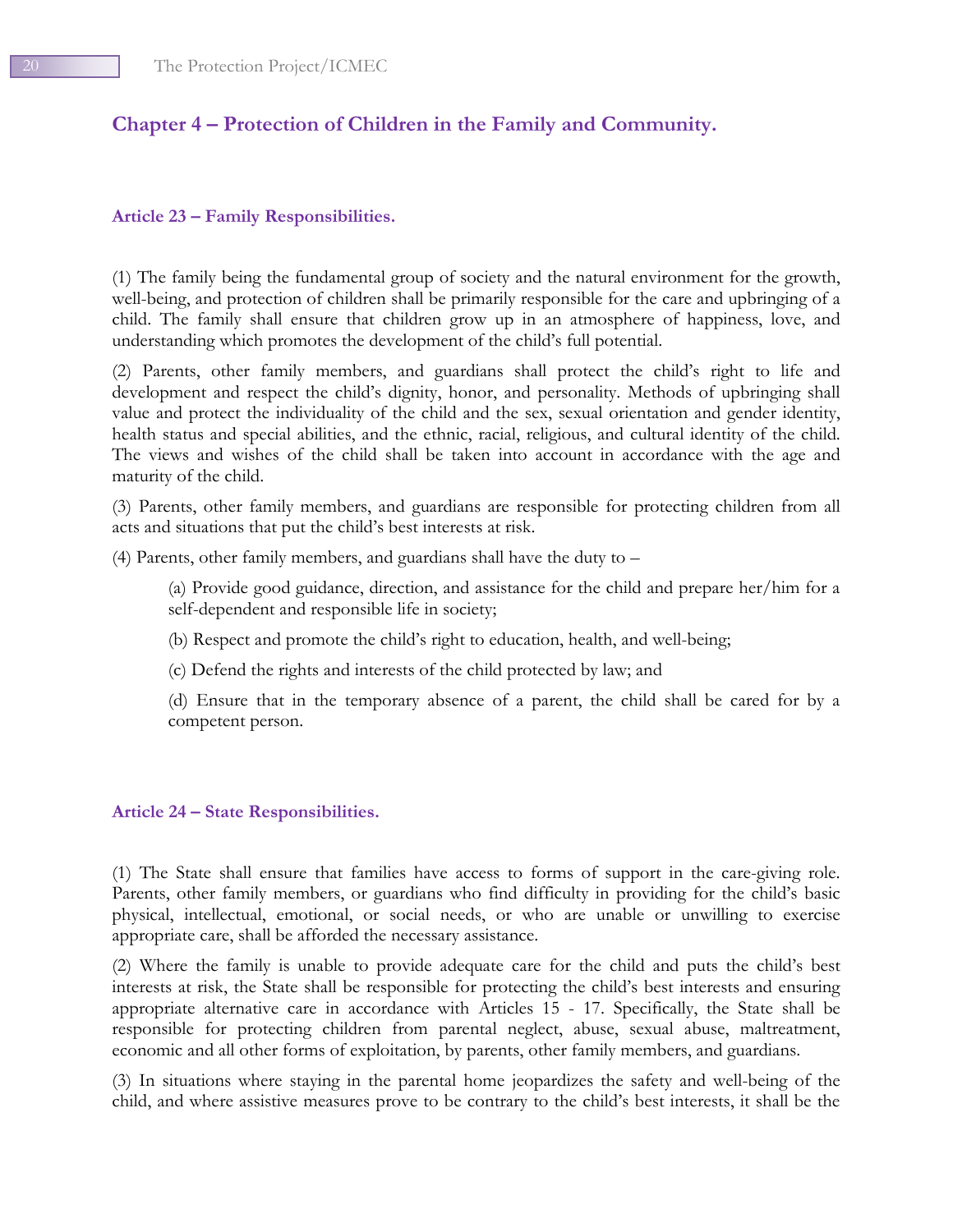responsibility of the competent child protection service provider to promptly provide a child with temporary care and assistance, and to arrange a long-term or permanent solution for the care and custody of the child.

## <span id="page-20-0"></span>**Article 25 - Children Deprived of a Protective Family Environment.**

(1) The best interests of children deprived of a stable and protective family environment shall be protected. This includes children whose parents or guardian cannot be found, are imprisoned or deprived of their liberty in any form, or dead, and children living without the constant care of their parents or guardian, such as street children, children expelled from home, or children who left their parental homes by their own choice.

(2) These children shall have the right to be placed in alternative care. Articles 23 and 24 shall apply to any person exercising temporary care or custody over a child.

## <span id="page-20-1"></span>**Article 26 – School and Vocational Training.**

(1) It is prohibited to deprive a child of her/his right to education.

(2) The HCPA and CPCs shall cooperate with the educational institutions to develop curricula that promote the harmonious intellectual, physical, psychological, emotional, and social development of the child to achieve her/his full potential through –

(a) An education based upon the individual child's interests and talents, which includes the creation of special conditions for the advancement of children with disabilities and children with unusual talents or outstanding abilities;

(b) An education which creates favorable conditions for the development of the child's personality and prepares her/him to lead a responsible life; and

(c) An education which develops respect for human rights and fundamental freedoms, for the child her/himself and for others, and for the natural environment.

(3) Methods of maintaining discipline and order shall be based on a sense of mutual respect and justice and shall be in accordance with Article 27.

(4) Children attending school, other educational or vocational facilities, kindergarten or nursery shall be protected against physical and psychological maltreatment, sexual abuse, violence, humiliation, and exploitation from teachers, administrative managers, and schoolmates. In particular –

(a) Teaching and administrative staff may not enforce corporal punishment in violation of Article 27;

(b) Instruction shall not promote hate or violence;

(c) Teachers and administrative staff shall obviate hostile and unfriendly relations between schoolmates and any other condition which may hinder a child's ability to fully participate in the school or vocational training institution and to develop her/his specific talents; and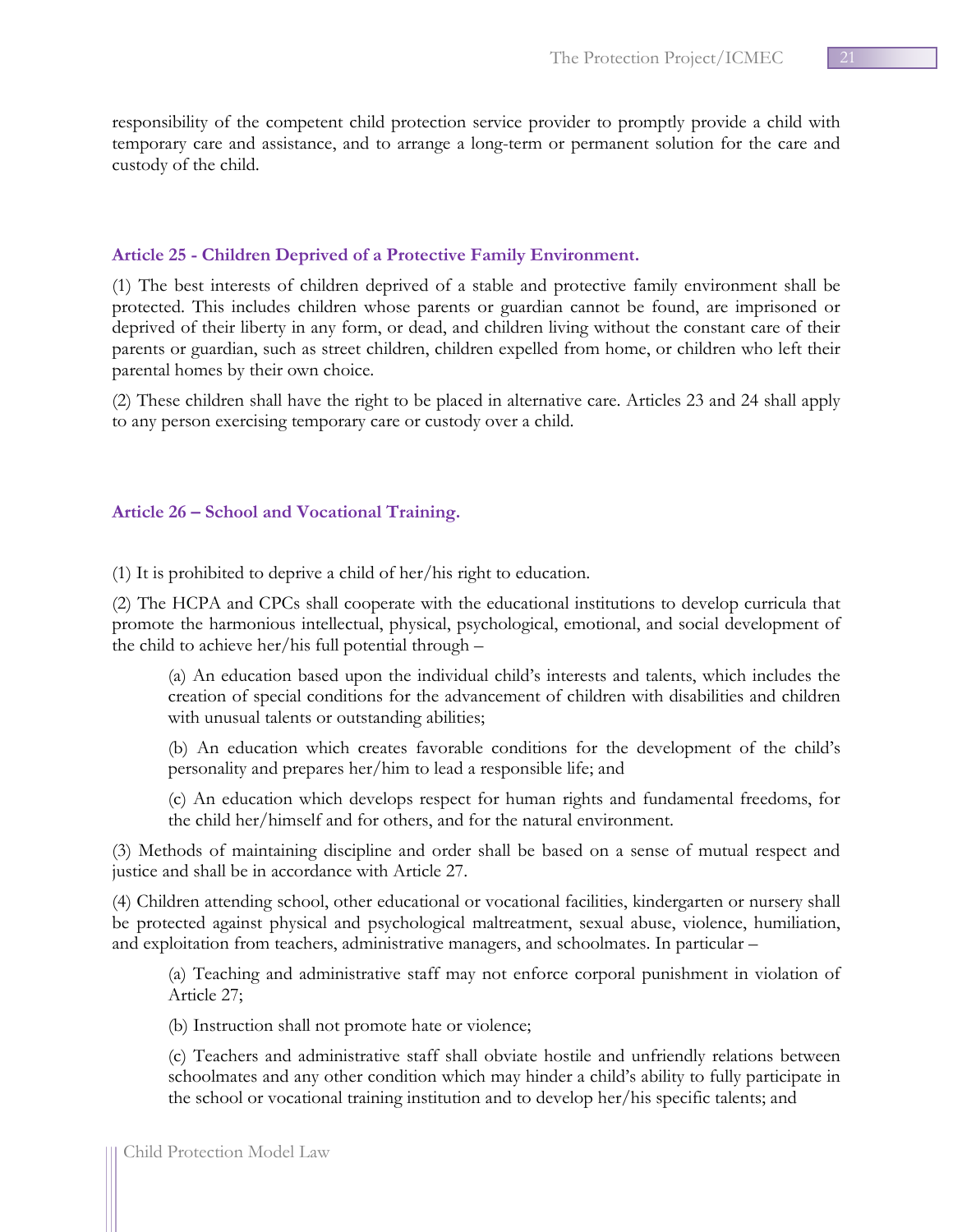(d) A child shall not be forced or allowed to engage in any activity that is dangerous to her/his personal safety or health.

(5) The principles under this Article shall also apply to institutions of private education.

## <span id="page-21-0"></span>**Article 27 – Prohibition of Corporal Punishment.**

(1) It shall be prohibited to subject a child to torture or other cruel, inhuman, or degrading treatment or punishment.

(2) Corporal punishment and disciplinary measures that weaken the child's dignity, including all forms of physical and psychological violence, and other behavior likely to humiliate the child, shall be prohibited. All disciplinary measures shall be reasonable and proportionate according to the age, the physical and mental conditions, and the maturity of the child.

(3) The HCPA in cooperation with the CPCs shall ensure the promulgation of –

(a) Education and awareness-raising programs concerning the deleterious effects of corporal punishment; and

(b) Programs promoting non-violent ways of discipline at homes and schools.

#### <span id="page-21-1"></span>**Article 28 – Protection of the Right to Privacy.**

(1) The child's right to privacy shall be protected from malicious, arbitrary, or unlawful interference which is likely to harm the child's dignity, honor, or reputation.

(2) Privacy shall include the child's right to maintain friends, secrets, opinions, beliefs and a religion without the undue influence of others, including parents or guardians. The child's written correspondence, use of a telephone and other means of communication, and her/his medical records and health-status shall remain confidential unless stated otherwise in this Law.

(3) The advertisement or dissemination of any information on a child or the child's parents or guardians which is likely to cause damage to the mind, reputation, dignity, or any other interest of the child shall be prohibited.

#### <span id="page-21-2"></span>**Article 29 – Leisure and Play.**

(1) The child's right to leisure, recreation, and play appropriate to her/his age, physical and psychological development shall be protected. The child's participation in sports, cultural events, art, and other leisure activities shall be promoted.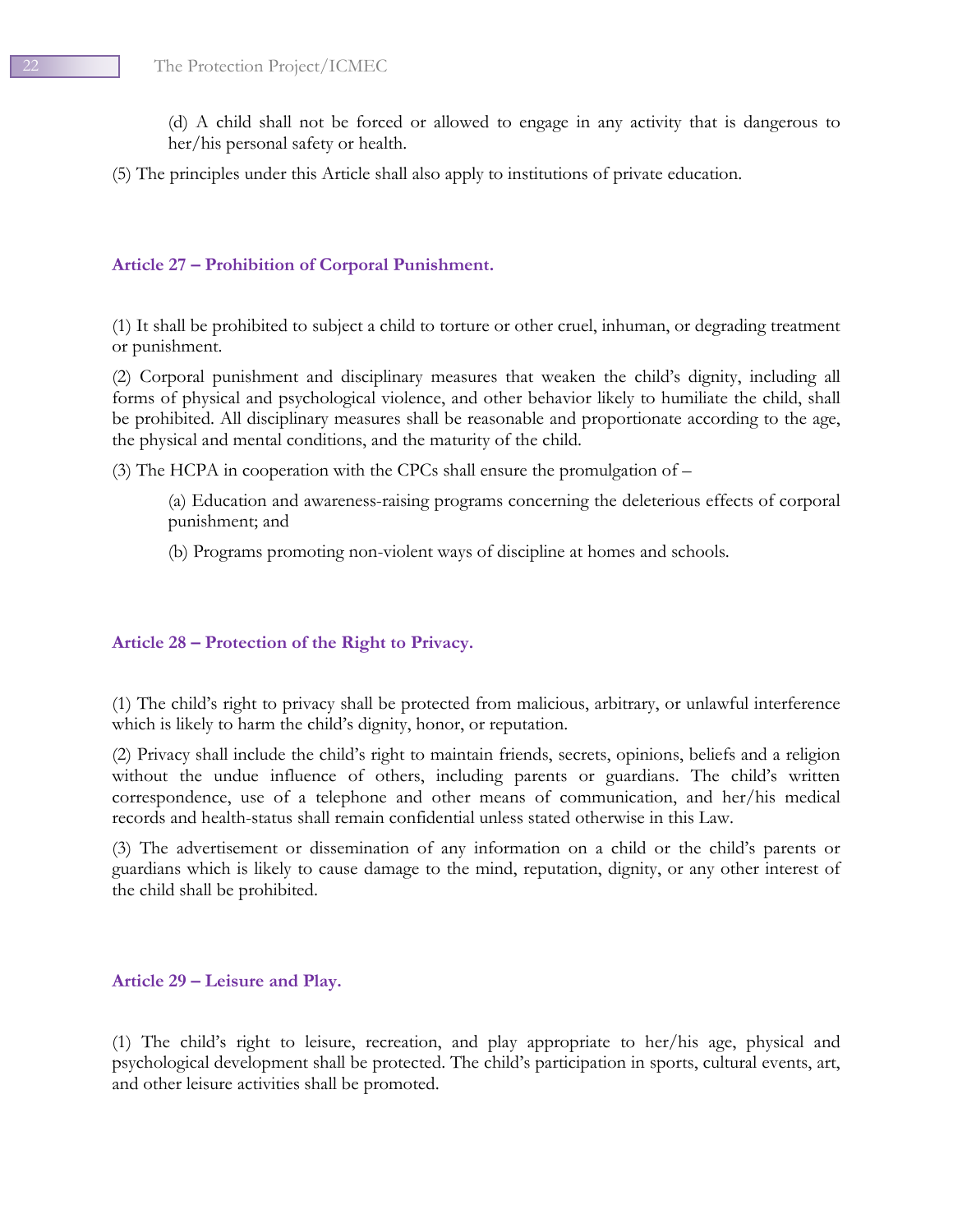(2) Any forcible or harmful involvement or the misuse of children for political or religious activities, and any forcible or harmful involvement in social, cultural, and sporting events and in contests in which the child's appearance is evaluated shall be prohibited.

## <span id="page-22-0"></span>**Article 30 – Harmful Customary Practices.**

(1) A child shall be protected against any social, cultural, religious, ritual, or traditional practice that dehumanizes the child or is injurious to the physical or psychological well-being, health, or development of the child.

(2) In particular, infanticide, sex selective abortions, female genital mutilation, subjection of a child to a dowry transaction, forced impregnation, and virginity testing shall be considered injurious to the physical or psychological well-being, health or development of the child.

(3) A minimum age for marriage shall be established by law. The marriage of a person under this age shall have no legal effect.

#### <span id="page-22-1"></span>**Article 31 – Health.**

(1) The physical and psychological health, well-being, and development of children shall be protected. Access to health, medical assistance, care, and treatment shall be guaranteed.

(2) Parents and guardians shall be prohibited from intentionally refusing any required preventive or necessary medical exam and treatment from their child regardless of their religious and moral beliefs. A list of the required preventive or necessary medical exams and treatments shall be created by the HCPA and it shall at a minimum include the recommended immunization and any essential medical, surgical, or other remedial treatment that is necessary to guarantee the health of the child.

(3) In case of such refusal, a court may order the parents or guardians to provide the child with the required treatment. The court shall also be competent to order the child to be removed from the parents' or guardian's home and to be provided with the required treatment.

(4) Without prejudice to the progress of science, any type of scientific experimentation that is detrimental to the child's life, health, or personal development shall be prohibited even if the child and/or her/his parents or guardians consent to the procedure.

## <span id="page-22-2"></span>**Article 32 – Narcotic Drugs and Harmful Substances.**

(1) Children shall be protected from the use of narcotic drugs, alcohol, tobacco products, toxics, psychotropic substances, and other substances that are declared harmful by the HCPA.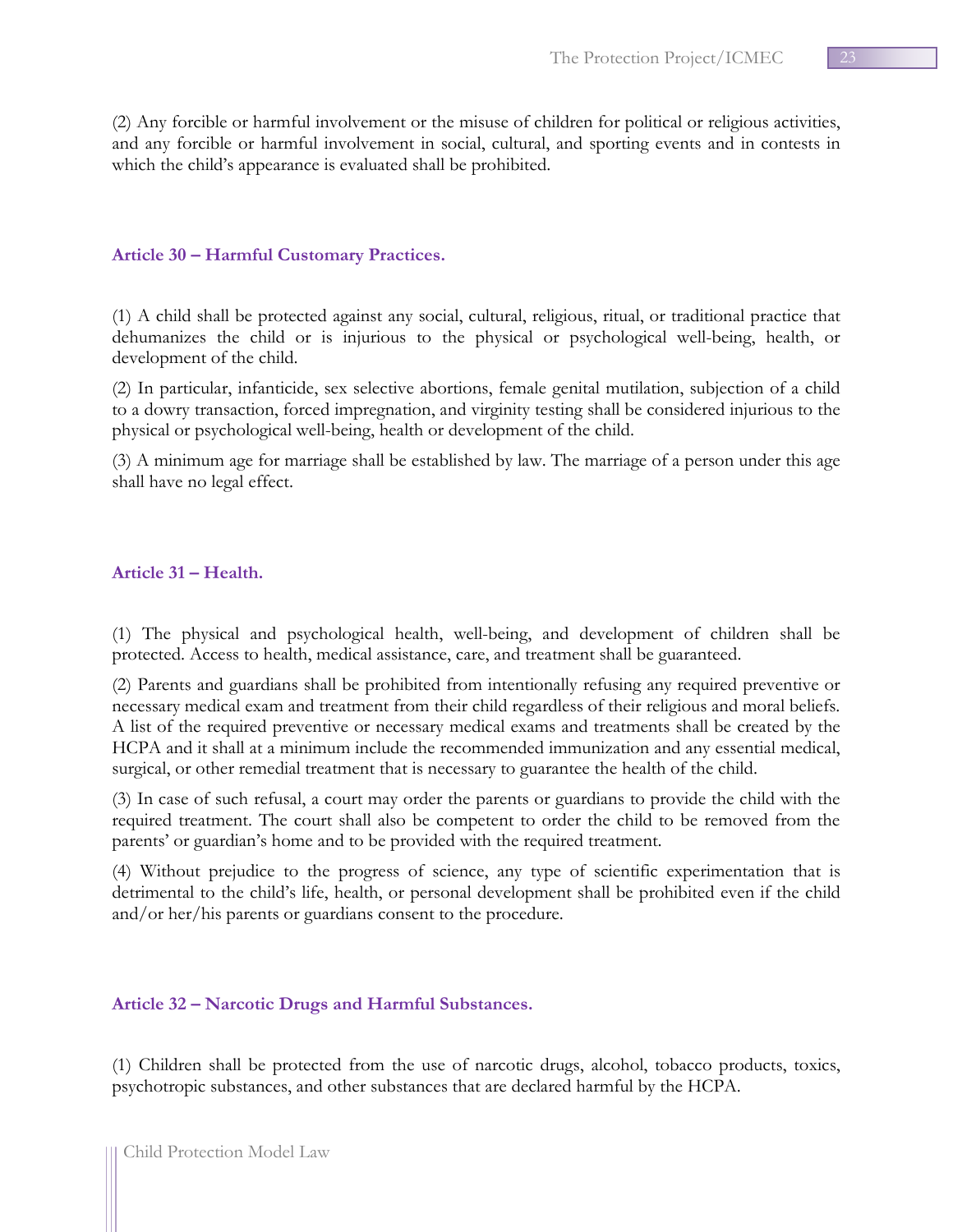(2) The use or engagement of children in the production, distribution, or trafficking of such substances, and the bringing of a child to places where such substances are sold, is prohibited.

(3) Appropriate protective and preventive measures, including advocating a healthy way of living and discouraging any kind of substance abuse, shall be established and implemented by the HCPA and the CPCs.

## <span id="page-23-0"></span>**Article 33 – Public Locations and Entertainment Events.**

(1) The circumstances and times at which children may be present in restaurants, bars, movie theaters, and other public locations during night hours shall be regulated by law/regulation.

(2) Children shall not be allowed to enter night clubs and comparable entertainment establishments, gambling rooms and other gambling facilities. Participation in public lotteries shall be restricted to fun-fairs, folklore festivals, and comparable events. The accessibility of online gambling shall be restricted for children.

(3) The competent CPC can impose on an operator of a public event the requirement to restrict access for children in general, or for children below a certain age, if the event has the potential to negatively impact the physical or psychological well-being of children.

(4) If a child is present at a location as described in paragraphs (1) to (3) of this Article, a child protection service provider may ask the child to leave the place and transfer the child to her/his parents or guardians, or, if they are unavailable, temporarily put the child into alternative care.

#### <span id="page-23-1"></span>**Article 34 – Media.**

(1) Children shall be protected from publications, films, video games, music, broadcasts, or other kinds of electronic or written media that are harmful to their health, well-being, or development.

(2) No individual or organization shall show, sell, rent, or disseminate by any other means to children books, newspapers, magazines, and other types of publications, including films and recordings of pornographic, erotic or violent content, or which promote cruelty or discrimination, including racial, religious, sexual, national, and ethnic discrimination or which are otherwise pernicious to children.

(3) It shall be prohibited for children to attend any showing of such materials.

(4) The mass media, including print media, television, radio, and online media, shall actively contribute to promote the protection of children by conducting awareness-raising activities in accordance with Article 7 (e) and by advising the public on the potential negative impacts an exposure to media can have on children.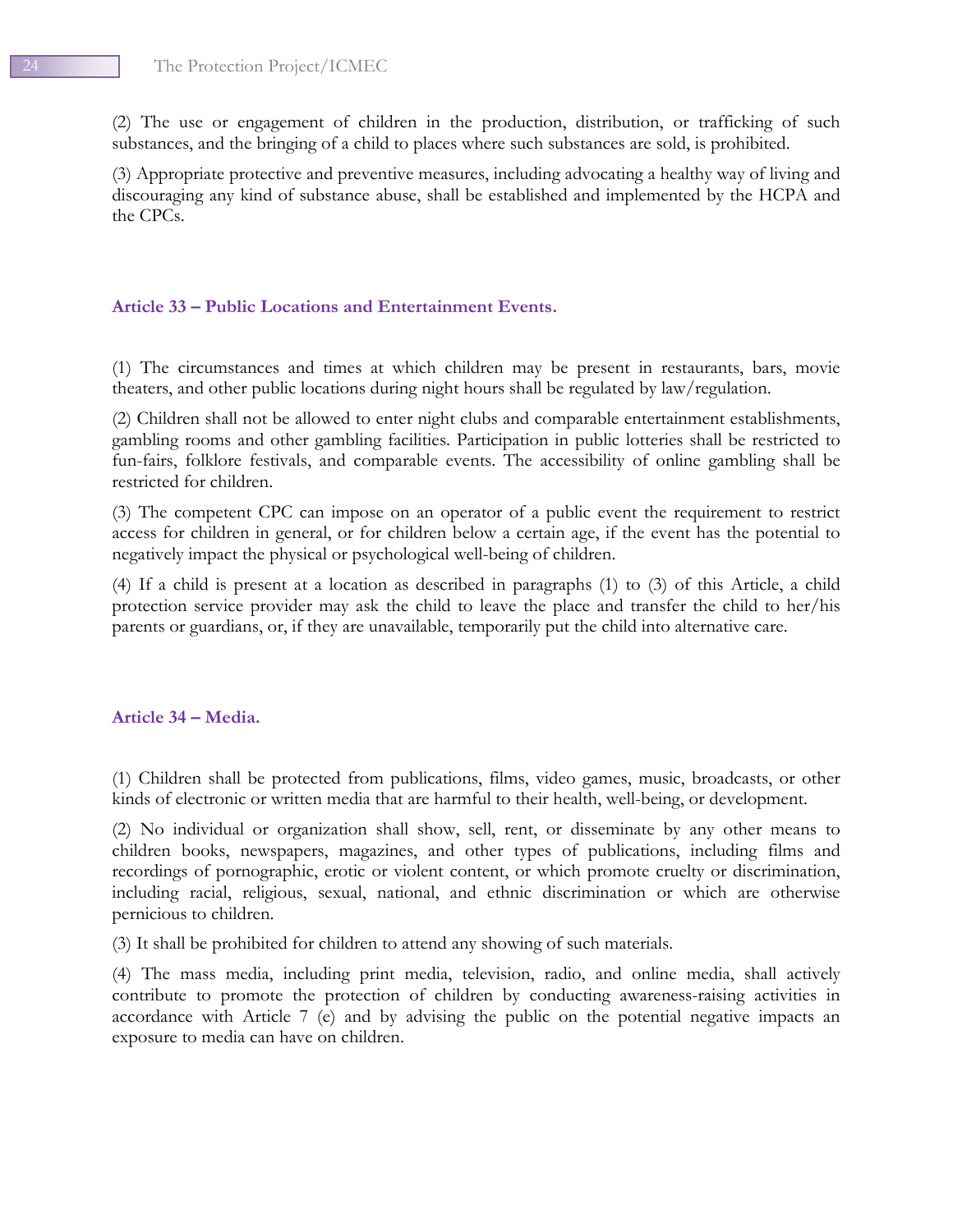## <span id="page-24-0"></span>**Article 35 – Children belonging to Minority Groups.**

(1) Children belonging to national, ethnic, religious, and linguistic minorities shall be protected from exploitation. This requires *inter alia* –

(a) Promoting respect for the difference of all children, irrespective of their provenance;

(b) Allowing and facilitating the maintenance of a child's language, literature, culture, religion, tradition, and custom, provided that this is not in violation of Article 27 of this Law; and

(c) Providing special assistance to children belonging to minority groups and their parents or guardians, enabling them to enjoy the same opportunities as other children regarding their social integration and personal development.

(2) Any kind of stigmatization or discrimination of children belonging to a minority group is prohibited. In cooperation with the HCPA, the State shall promote the elimination of prejudices and stereotypes.

(3) In particular, it is prohibited to –

(a) Restrict or exclude the child from full, active, and effective participation and inclusion in the life of society; and

(b) Deny opportunities for education, development, health, and self-realization equal to those of children not belonging to a minority group.

## <span id="page-24-1"></span>**Article 36 – Children with Disabilities.**

(1) The right of children with disabilities to full and equal enjoyment of all human rights and fundamental freedoms shall be protected. The protection of the right to life and development of children with disabilities require specifically -

(a) Respect for differences and acceptance of persons with disabilities as part of human diversity and humanity, and for the evolving capacities of children with disabilities;

(b) Availability of free or affordable health care for children with disabilities of the same range, quality and standard as other health care programs;

(c) Availability of qualified medical assistance and treatment, including appropriate corrective and rehabilitative methods and devices;

(d) Provision of early identification and intervention programs, as well as services designed to minimize and prevent further disabilities;

(e) Promotion and availability of treatments, devices and programs enabling a child with disabilities to maintain her/his maximum personal mobility and independence;

(f) Promotion of alternative means of communication for children with disabilities;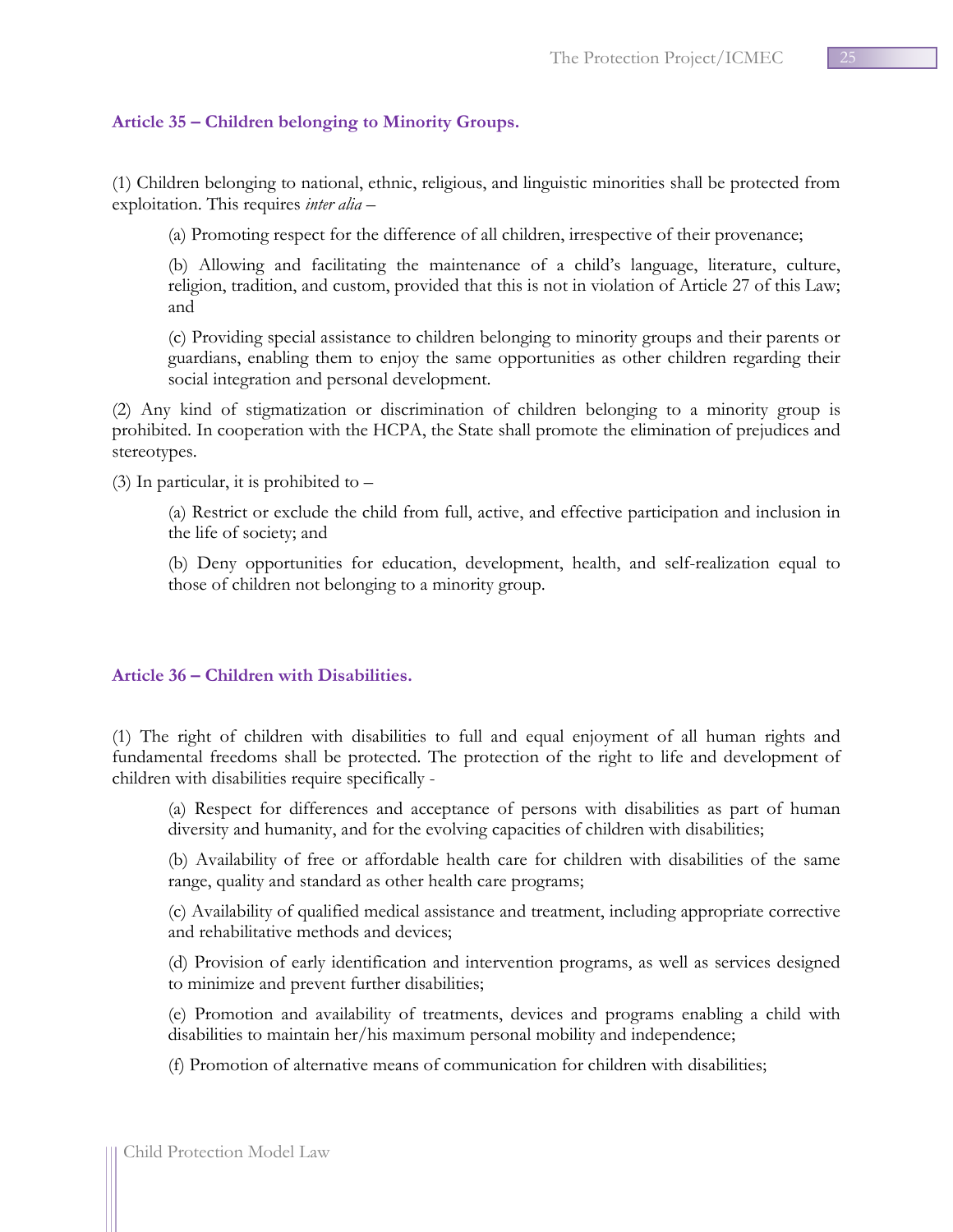(g) Dismantling of physical barriers that hinder the enjoyment of rights by children with disabilities in the public sphere; and

(h) Provision of special assistance and care in accordance with the child's specific needs to the child and the child's parents or guardians.

(2) Any kind of abuse, maltreatment, exploitation, stigmatization, or discrimination of children with disabilities shall be prohibited. In cooperation with the HCPA and the CPCs, the State shall promote the elimination of prejudices and stereotypes.

(3) In particular, it shall be prohibited to –

(a) Restrict or exclude the child from full, active, and effective participation and inclusion in the society;

(b) Restrict her/his right to live with her/his parents and in the community; or

(c) Deny opportunities for education, development, health, and self-realization equal to children without disabilities.

(4) The education of children with disabilities shall be equal in quality, scope, and duration to the education of other children. Integration with other children shall be the primary goal. It shall be guaranteed that -

(a) Children with disabilities are not excluded from free and compulsory primary education, and from secondary education, on the basis of disability;

(b) Children with disabilities receive the adequate technical support to facilitate their communication and free mobility to ensure participation and inclusion in the school community;

(i) Forms of communication used shall include alternative scripts, Braille, sign language, and any other means of communication necessary for the child;

(ii) Forms of mobility used shall include the use of crutches, wheelchair access in schools, or any apparatus which provides the child with the ability to move;

(c) Effective individualized support measures are provided in an environment that maximizes academic and social development, consistent with the goal of full inclusion;

(i) Individualized support measures shall include assigning a trained professional to remain with one child throughout the school day; and

(ii) The establishment of separate classrooms where children with disabilities receive more personalized attention necessary to follow the general instructions;

(d) Children with disabilities have equal access with other children to participation in play, recreation, leisure, and sporting activities.

(5) The principles of Article 9 shall apply for all institutions and organizations dealing with children with disabilities.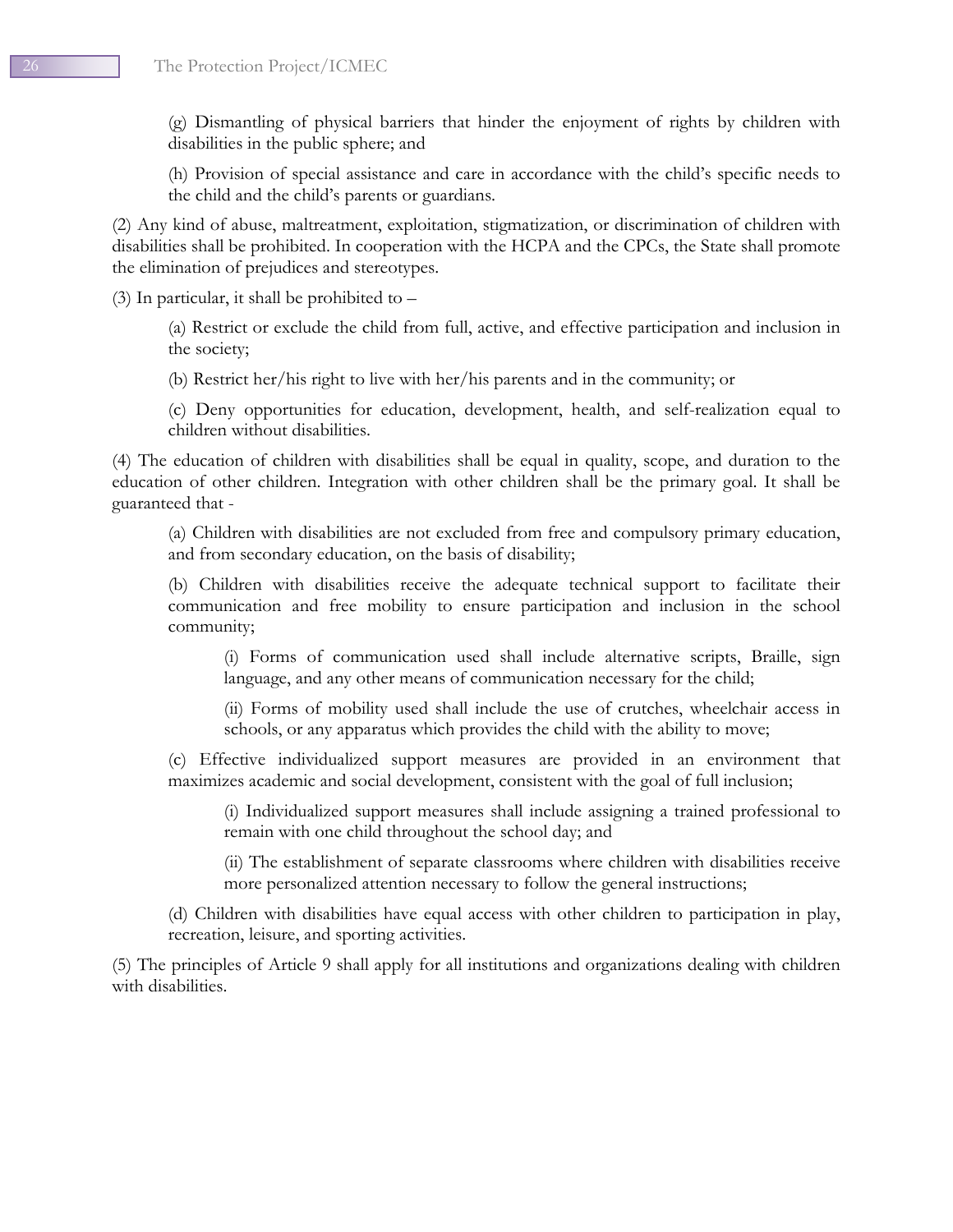## <span id="page-26-0"></span>**Article 37 – Prohibition of the Abduction, Sale of, and Trafficking in Children.**

(1) The abduction, sale of, and trafficking in children for any purpose or in any form shall be prohibited and established as punishable offenses. The prescribed penalties shall be stringent and commensurate with those prescribed for comparably grave offenses.

(2) Abduction of children shall mean –

(a) Unlawfully removing a child from her/his place of residence by means of force, threat, deception, abuse of power, or enticement to a place under the actor's or a third person's control, or

(b) Unlawfully taking a child away from the legal custody of the child's parents, guardian or care-giver,

whether committed, facilitated, or coordinated inside the territory of the State or involving transit to or through the State. This shall include cases of abduction in which one of the actors is a parent of the child.

(3) Sale of children shall mean any act or transaction whereby the custody over a child is transferred by a person or group of persons to another for remuneration or any other consideration for the purposes named under paragraph (4). This includes the offering, delivering or accepting, by whatever means, a child and improperly inducing consent for any of these purposes.

(4) Trafficking in children shall mean the recruitment, transportation, transfer, harboring or receipt of children, whether or not by means of the threat or use of force, other forms of coercion, abduction, fraud, deception, the abuse of power or a position of vulnerability, or the giving or receiving of payments or benefits to achieve the consent of the parents, guardian, care-giver or any other person having control over the child, for the purpose of exploitation, including the following –

(i) Purpose of economic exploitation, forced labor, including child begging, exploitative participation in sporting events, and slavery as defined in Chapter 6 of this Law,

(ii) Purpose of sexual exploitation, prostitution, sex tourism, and pornography;

(iii) Purpose of organ removal;

(iv) Purpose of illegal adoption;

(v) Purpose of illegal drug production and distribution;

- (vi) Purpose of illegal scientific experiments; and
- (vii) Any other illicit purpose.

(5) Article 39 shall apply regarding attempt and aggravated circumstances of these offences. Jurisdiction for these offenses shall be established in accordance with Articles 46 of this Law.

(6) Child victims of abduction, sale, or trafficking shall have the means of protection established in Chapter 3. Prevention activities carried out according to Article 7 shall include conducting research into the root causes of child abduction, sale, and trafficking and raising awareness on the issue.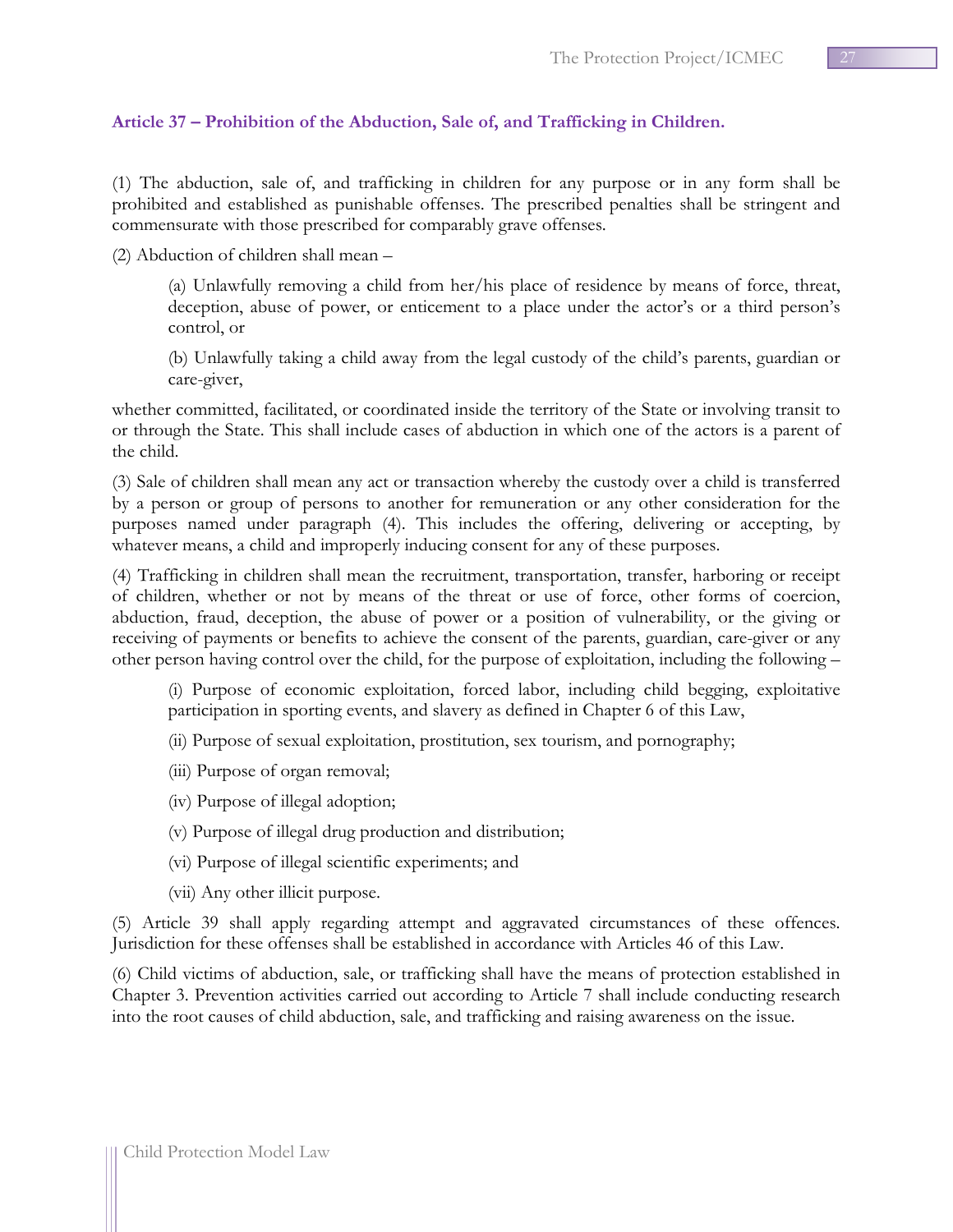# <span id="page-27-0"></span>**Chapter 5 – Protection of Children from Sexual Exploitation.**

## <span id="page-27-1"></span>**Article 38 – Protection of Children from Sexual Exploitation.**

(1) Children shall be protected from all forms of sexual abuse and sexual exploitation. All forms of sexual abuse and sexual exploitation of children shall be established as punishable offenses in accordance with this Chapter. This shall include but not be limited to the following acts –

(a) Engaging in sexual activities with a child under the age established by law as the age at which a child is understood to be able to consent to sexual activities (age of consent);

(b) Engaging in sexual activities with a child in abuse of a position of trust or authority, such as that of parent, guardian, or care-giver;

(c) Encouraging or seducing a child to undertake or participate in sexual activities by making a financial or any other promise of compensation or coercing a child to undertake or participate in sexual activities;

(e) Participating or assisting in the use of a child for the purpose of commercial sexual exploitation in the form of child prostitution, child sex tourism, child pornography, or child trafficking for these purposes; or

(f) Deliberately exposing a child to sexual activities or pornography.

(2) The prescribed penalties must be stringent and commensurate with those prescribed for comparably grave offenses.

(3) The competent domestic authorities shall establish the age at which children may consent to sexual activities.

## <span id="page-27-2"></span>**Article 39 – Attempt and Aggravated Circumstances.**

(1) The attempt to engage in any of the acts prohibited by this Chapter shall render the person so attempting subject to punishment under the law.

(2) Participation in the form of procuring, observing, allowing, or otherwise aiding or abetting any of the acts prohibited by this Chapter shall render a person doing the same subject to punishment under the law.

(3) Aggravated circumstances to any of the offenses established by this Chapter shall apply in cases in which –

(a) At the time the offense is committed the child has not reached the age of consent;

(b) The offense is committed on a regular basis or by an organized group or by a repeat offender;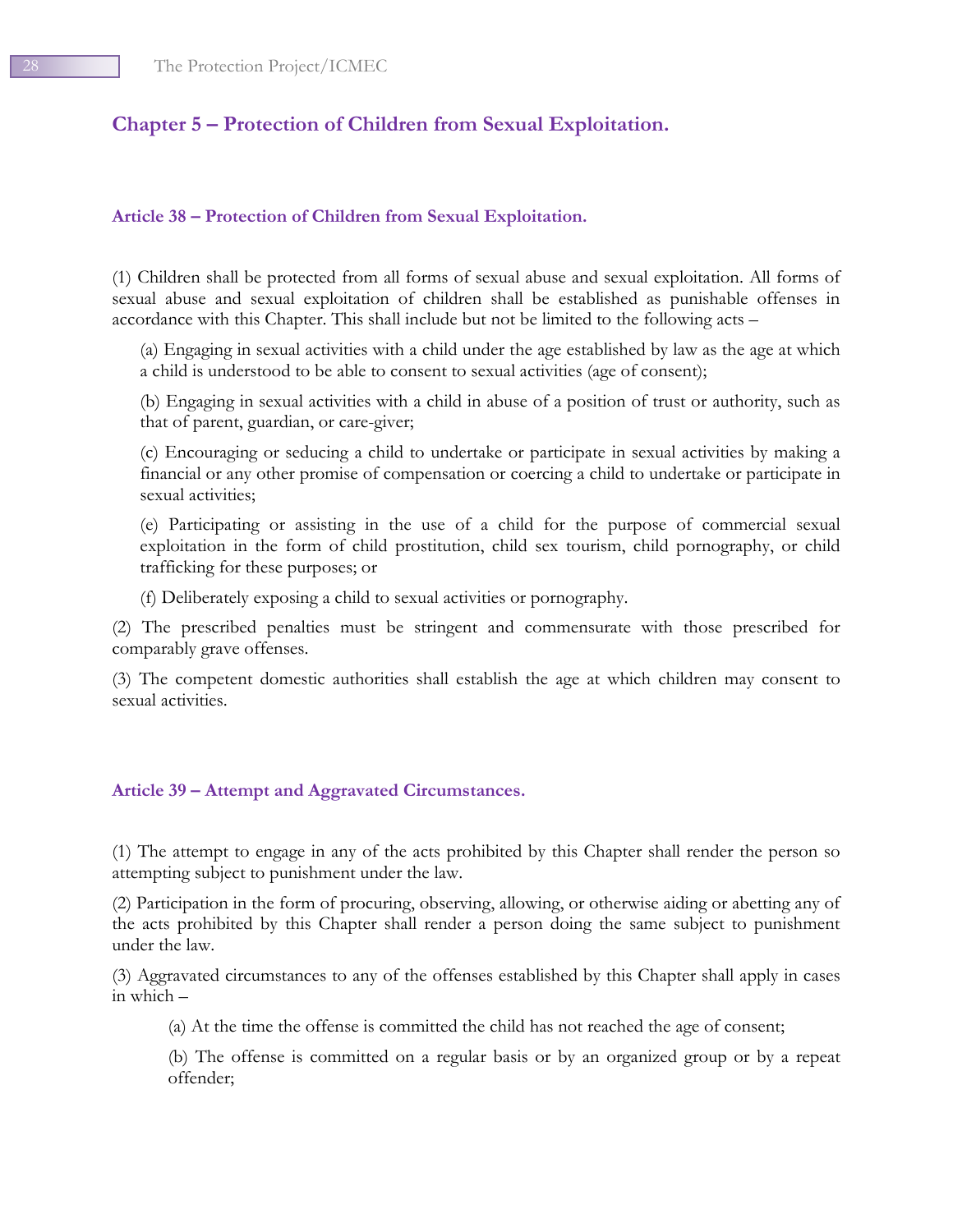(c) The perpetration of any act prohibited by this Chapter is accomplished by means of coercion, threats, or violence, or by taking advantage of a situation of necessity or other specific vulnerability of the child;

(d) The child suffers severe and/or long-lasting physical injury or psychological trauma as a consequence of the offense;

(e) The offense has been committed by a person who is legally responsible for protecting the child or who holds a position of trust or authority to the child;

(f) The offense is established as an international crime.

## <span id="page-28-0"></span>**Article 40 – Prohibition of Solicitation of Children for Sexual Exploitation.**

The intentional proposal, through information and communication technologies, of an adult to meet a child for the purpose of committing any of the offences established in accordance with this Chapter, where this proposal has been followed by material acts leading to such a meeting is criminalized.

## <span id="page-28-1"></span>**Article 41 – Prohibition of the Use of Children in Prostitution.**

(1) Child prostitution shall mean the use of a child in sexual activities accomplished by the giving or promising of financial remuneration or any other form of compensation, irrespective of whether that reward is claimed by, given to or shared with the child, the procurer or any other person who intermediates sexual activities with the child, or the parent, guardian or care-giver of the child.

(2) It shall be prohibited to engage in child prostitution and to receive any benefits therefrom. This shall include but not be limited to the following acts –

- (a) Patronizing a child for prostitution;
- (b) Offering, procuring, or providing a child for prostitution;
- (c) Soliciting or advertising a child for prostitution; or
- (d) Inciting, encouraging, or facilitating the prostitution of children.

## <span id="page-28-2"></span>**Article 42 – Prohibition of Child Sex Tourism.**

(1) It shall be a punishable offense -

(a) To travel and engage in child prostitution or in sexual activities with a child under the age of consent; and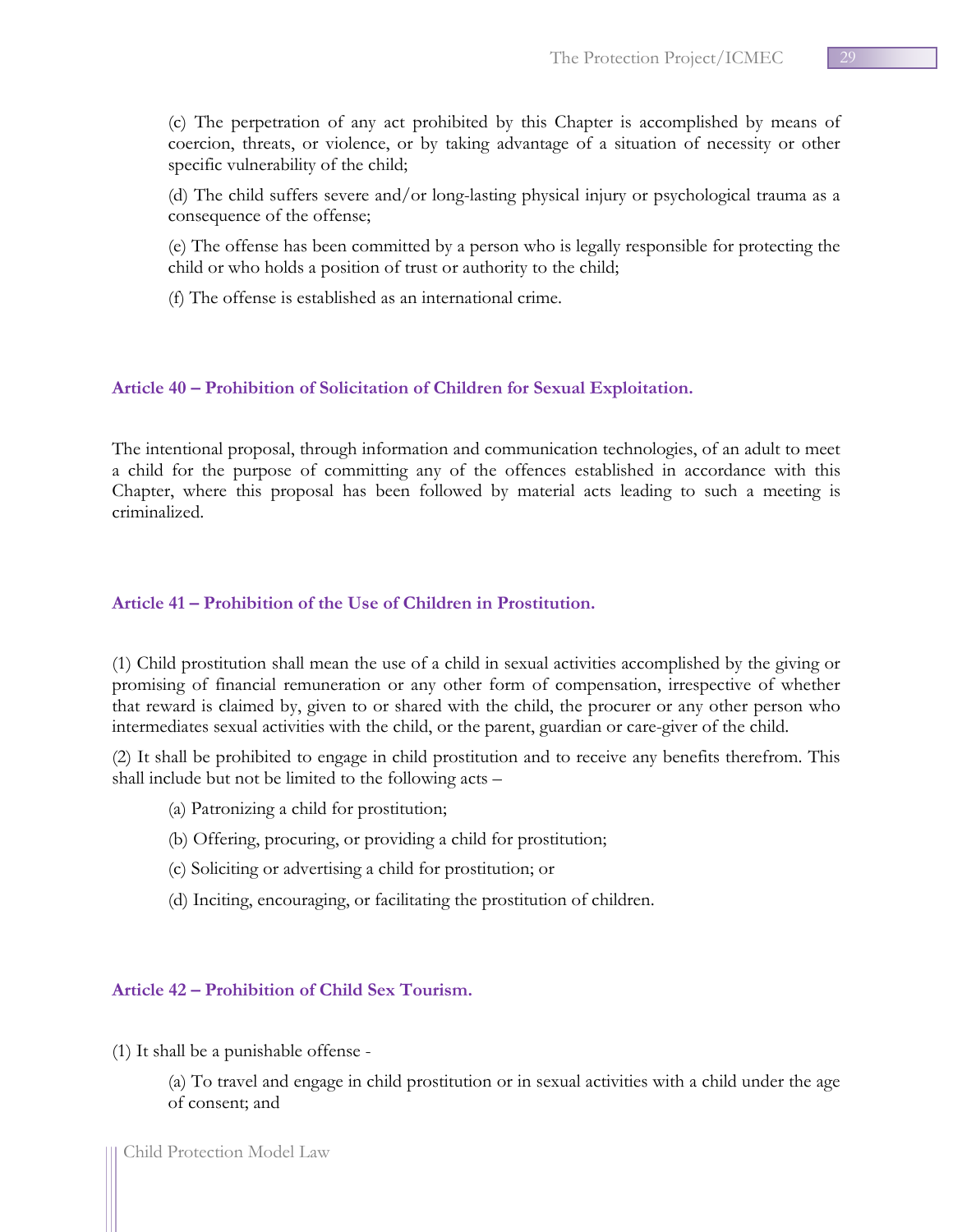(b) To travel with the intent to engage in child prostitution or in sexual activities with a child under the age of consent.

(2) Any engagement in sexual activities with a child under the age of consent outside the territory of this State shall be a punishable offense in this State. Liability of a person for any act committed in violation of paragraph (1) shall be imposed regardless of whether such offense is punishable in the state where the act has been committed.

(3) The organizing, advertising, or facilitating of travels that include the patronization of child prostitution or the engagement in sexual activities with children under the age of consent shall be a punishable offense. In application of Article 39 (2), any participation in or facilitation of such acts shall be a punishable offense. In application of Article 46 (2), the legal person organizing, advertising, or facilitating such travels shall be liable in addition to the natural person.

(4) Activities conducted under Article 7 shall aim to involve companies working in the tourism and travel industry to raise awareness among their customers about the prohibition of child sex tourism.

## <span id="page-29-0"></span>**Article 43 – Prohibition of Child Pornography.**

(1) Child pornography shall mean any representation of a child engaged in real or simulated sexual activities or any representation of the sexual parts of a child for the purpose of sexual gratification recorded by any means including but not limited to print publications, films, audio recordings, games, electronic data, digital images, internet broadcasts, and photographs. This shall include computer-generated images that are indistinguishable from that of a child.

(2) It is prohibited to produce, consume, or participate in child pornography, or to receive any benefits therefrom. This shall include but not be limited to the following acts –

- (a) Producing, reproducing, distributing, disseminating, offering or selling;
- (b) Facilitate or assist with the production of;
- (c) Possessing, intentionally watching or downloading, or in other form consuming; and
- (d) Trading, importing, exporting, or transporting

child pornography.

## <span id="page-29-1"></span>**Article 44 – Dealing with Child Pornographic Contents and Materials.**

(1) Supplementing the obligations under Article 12, a mechanism for the public to report child pornography on the internet shall be established.

(2) Supplementing the obligations under Article 12, an electronic service provider who is aware that the service provided has been or is being used to access child pornography material shall report to the police or any other competent domestic authority. The data shall be used to identify victims and offenders.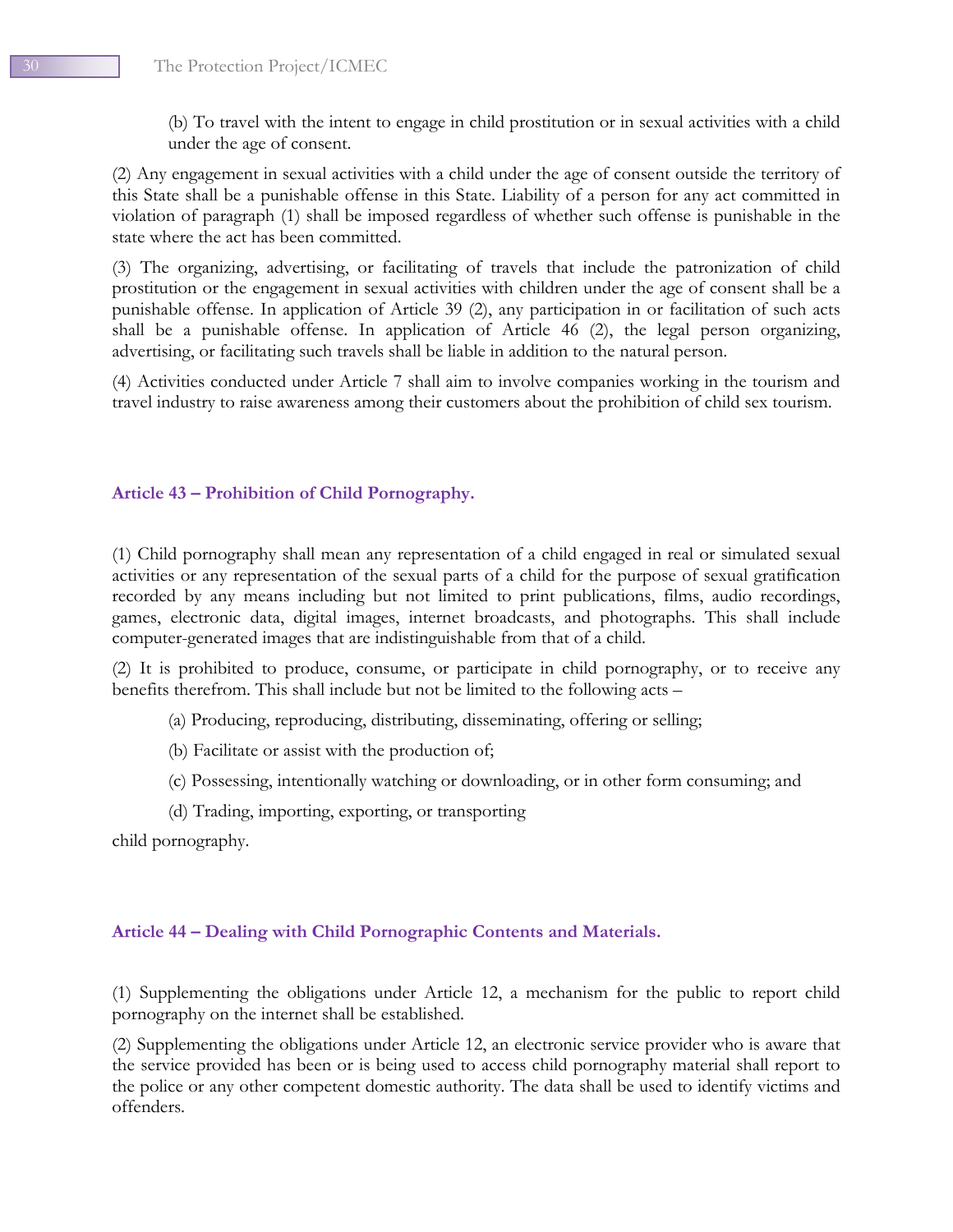(3) A system to remove child pornography content at the source shall be established. The system shall be aimed at facilitating the disruption of access to child pornographic content and the deregistration of domain names dedicated to the distribution of such content.

(4) Supplementing the obligations under Article 13, the competent domestic authorities shall have the duty to search and seize computer data containing child pornography. They shall be provided with the necessary technical means. Law enforcement officials acting in the course of investigation shall not be liable for committing any of the acts of Article 43.

(5) Adequate measures enabling the destruction of the child pornographic material irrespective of the format in which it is presented shall be implemented with full respect to the affected child's right to privacy.

## <span id="page-30-0"></span>**Article 45 – Non-Punishment and Rights of the Child Victim.**

- (1) A child which became victim of sexual exploitation, including
	- (a) A child in prostitution,
	- (b) A child victim of sex tourism,
	- (c) A child victim of the production, distribution, or consumption of child pornography, and
	- (d) A child victim of trafficking

shall not be criminalized for any action linked to or as a result of becoming a child victim and no punishment may be inflicted on her/him. No punishment shall be inflicted for crimes committed by a child victim as a result of being in the situation of exploitation.

(2) Such children shall be provided with assistance, rehabilitation and reintegration measures as provided in Chapter 3 of this Law. They shall be informed of their right to full compensation. Prevention activities carried out in accordance with Article 7 shall include conducting research into the root causes of child sexual exploitation and raising awareness on the issue.

## <span id="page-30-1"></span>**Article 46 – Jurisdiction, Extradition, Liability, and Cooperation.**

(1) Jurisdiction of domestic courts for the offenses in this Chapter shall be established –

(a) If the offences are committed in the territory of, or on board a ship or aircraft registered in, this State; or

(b) If the perpetrator or the victim is a national of this State, wheresoever the crime is committed.

(2) In addition to the liability of natural persons, the liability of a legal person for committing any of the offenses under this Chapter shall be established.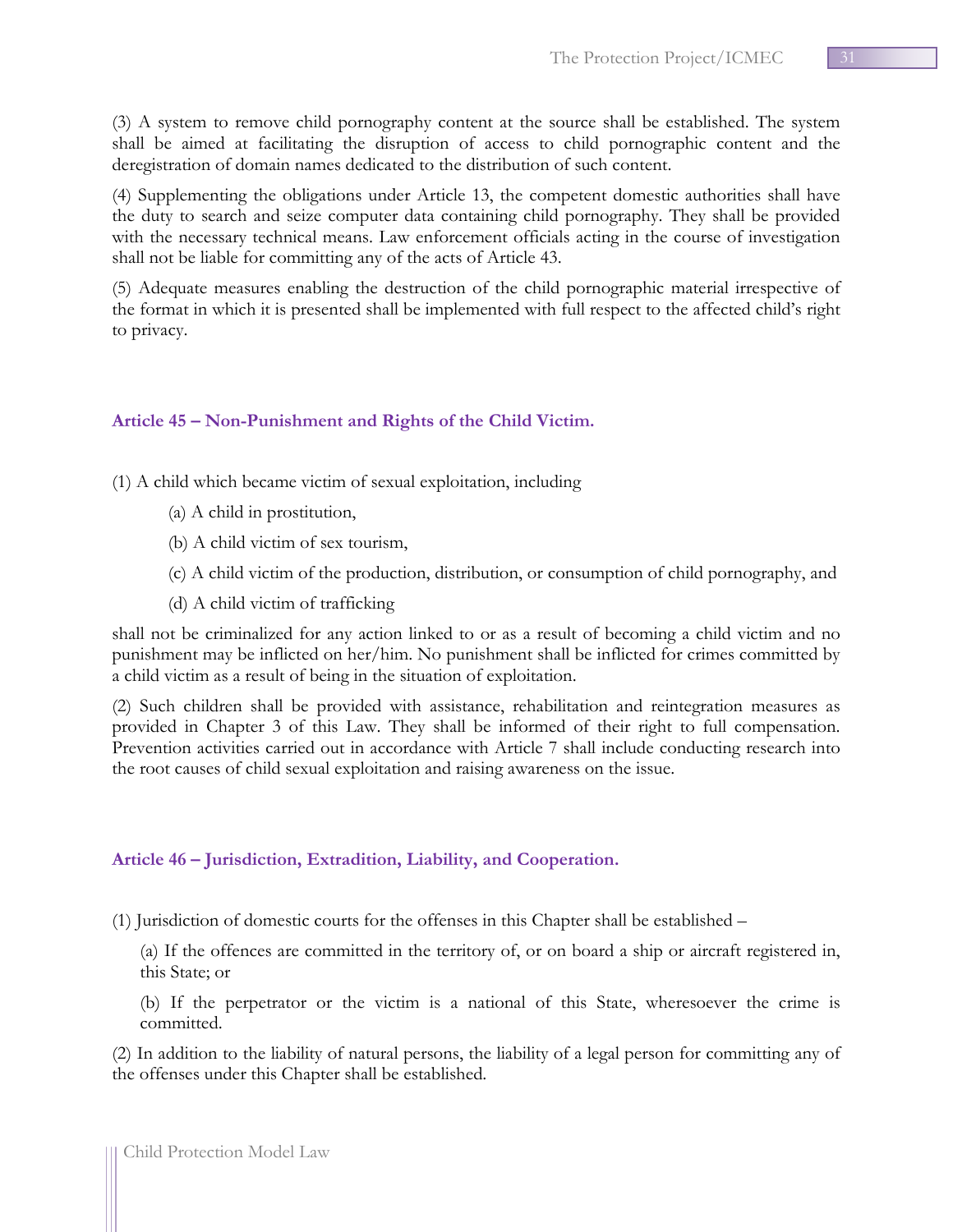(3) The offenses under this Chapter shall be included as an extraditable offence in all extradition treaties by which this State is bound. In cases where the alleged offender cannot be extradited, the domestic courts shall have jurisdiction.

(4) Regarding the offenses under this Chapter, the research and training activities conducted in accordance with Article 7 shall include trans-border cooperation between domestic, foreign, and international law enforcement agencies. Special programs to facilitate investigations, the detection and identification of perpetrators and victims through data exchange and technical cooperation shall be developed and implemented.

(5) Measures of national and international cooperation shall involve the HCPA and the CPCs, academia, experts in the field, and representatives from civil society, and the tourism and travel industry to conduct awareness-raising, and other preventive activities.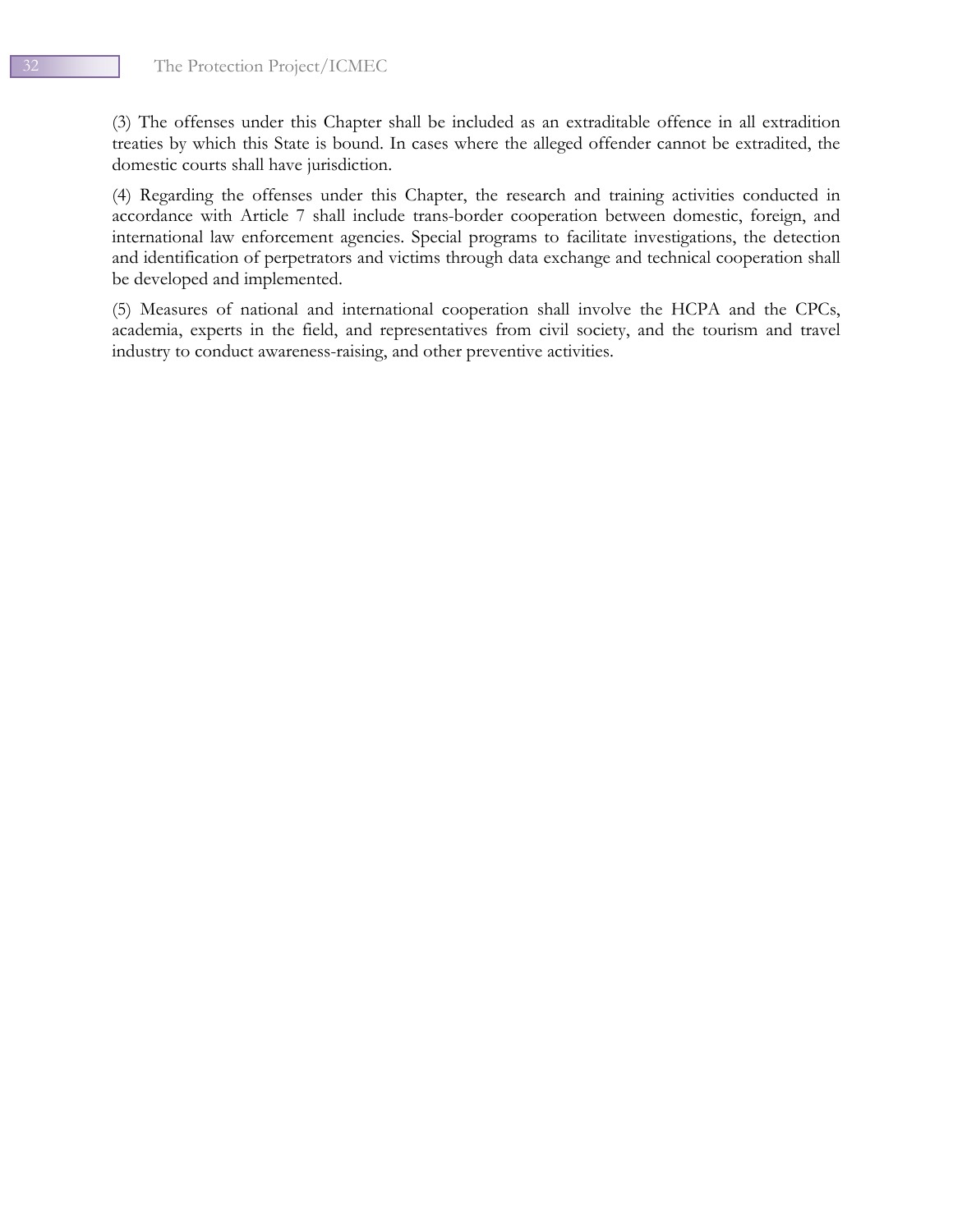# <span id="page-32-0"></span>**Chapter 6 – Protection of Children from Economic Exploitation.**

## <span id="page-32-1"></span>**Article 47 – Principles of Children's Work.**

(1) Children shall have the right to decent work. Children's work shall not jeopardize any of the rights established in this Law, including the right to physical and mental well-being, the right to education, and the right to leisure and play.

(2) Children who are employed in accordance with this Law shall have the right to receive adequate and fair remuneration for their work.

(3) The CPCs shall be responsible for monitoring the employment of children to guarantee the decency and safety of their work and working conditions. The HCPA shall advice on the formulation of policies to promote such working conditions for children.

(4) This Chapter shall be applicable to private employment agencies. Private employment agencies as defined by Article 1 of Convention 181 of the International Labor Organization shall be held liable as legal persons for any violation of this Law.

(5) Any violation of the provisions of this Chapter shall be established as a punishable offense. The prescribed penalties shall be stringent and commensurate with those prescribed for comparably grave offenses. Article 37 shall be applicable to offenses committed under this Chapter. Any employer who has been convicted of violating this Chapter is liable to pay compensation to the child victim in accordance with Article 18.

## <span id="page-32-2"></span>**Article 48 – Minimum Age for Employment of Children.**

(1) Children below the minimum age for employment shall not engage in any employment relationship, remunerated or not. Children who have reached the legal age of employment may engage in an employment relationship in accordance with this Law.

(2) The minimum age for employment shall be established by law taking into consideration the time necessary for children to gain the adequate physical and mental maturity and to complete their basic education. The minimum age for employment shall not be less than the age of completion of compulsory schooling and, in any case, shall not be less than 15 years.

(3) A minimum age for an apprenticeship below the age established in accordance with Paragraph (2) of this Article may be established by law. This shall apply to work done by children at least 14 years of age in a program of vocational or technical training or in a comparable training institution serving the purpose of occupational training, education, guidance, or orientation. Such program must be approved by the CPCs. The CPCs establish the conditions of the program in cooperation with organizations of employers and workers concerned.

(4) A minimum age for light employment below the age established in accordance with Paragraph (2) of this Article may be established by law. The CPCs shall determine the activities that constitute light employment and shall prescribe the conditions in which such employment may be undertaken.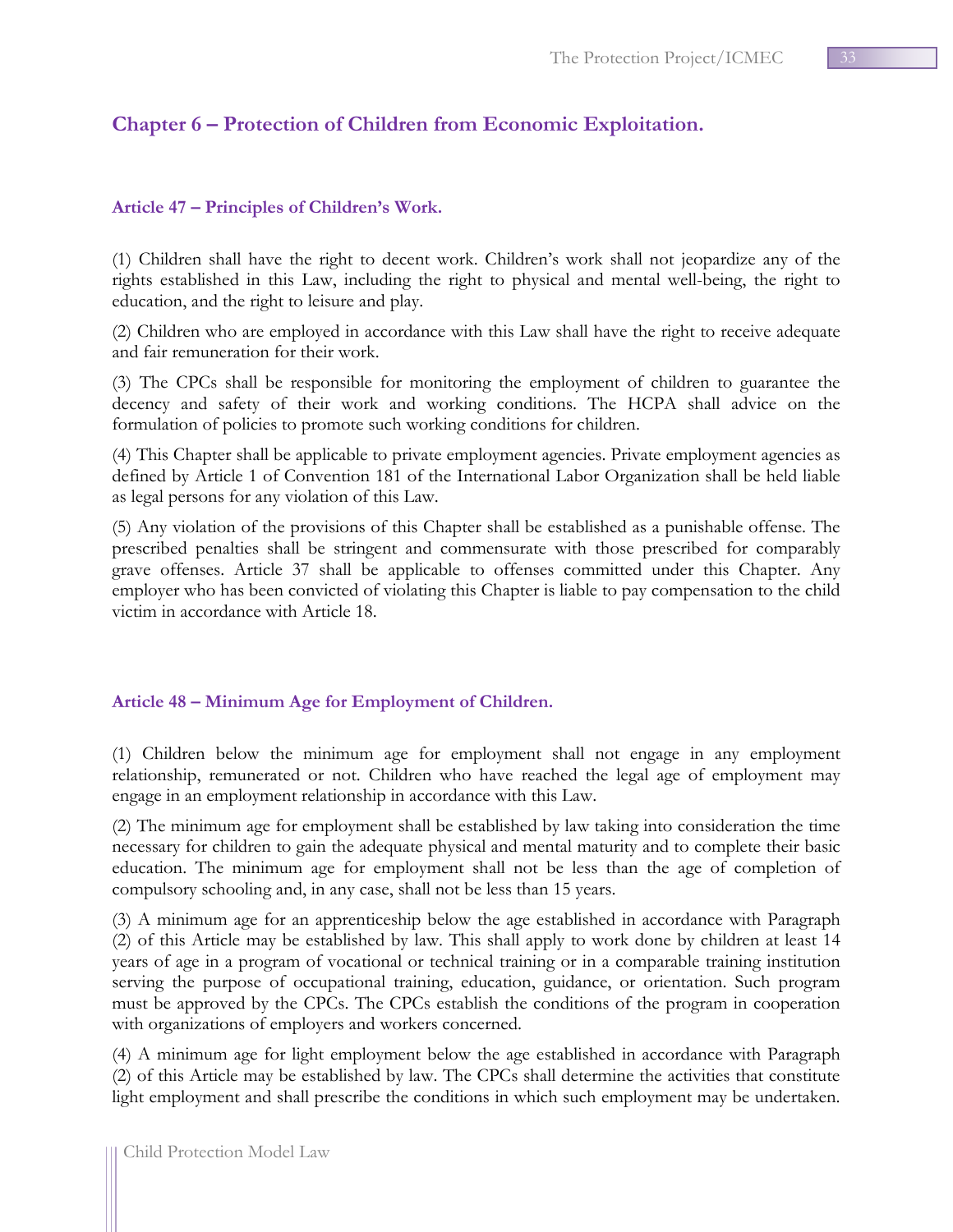The minimum age for light employment may not be less than 13 years. Children may engage in light employment if –

(a) It does not affect their attendance at school or other vocational training as defined under Paragraph (3) and their capacity to benefit therefrom; and

(b) It is not likely to be harmful to their health or development.

(5) Paragraph (4) of this Article shall also apply to children who are 15 years of age and have not completed their compulsory schooling.

(6) Exceptions for certain areas of work where a child under the minimum age for employment may be employed shall be established by law in accordance with the principles of Article 47 and 49.

## <span id="page-33-0"></span>**Article 49 – Prohibition of Harmful, Hazardous, and Indecent Work.**

(1) The employment of children in dangerous occupations or the performance of hazardous processes that are likely to be harmful to the child's health and physical well-being shall be prohibited. The employment of children in areas of work likely to harm their mental, spiritual, moral or social development shall be prohibited.

(2) The exposure of children to materials and fumes likely to damage their health and the handling and manufacturing of toxic or inflammable substances and explosives shall be prohibited.

(3) The worst forms of child labor shall be prohibited, particularly all forms of slavery or practices similar to slavery. These include but are not limited to forced or compulsory labor, debt bondage, serfdom, the sale and trafficking of children for the purpose of economic exploitation and for the purpose of sexual exploitation.

(4) Article 44 shall be applicable regarding the jurisdiction for offenses committed under Paragraph (3).

(5) Child victims who have been submitted to the worst forms of child labor shall be provided with medical and psychological assistance, rehabilitation and reintegration measures, legal assistance, and the right to compensation as provided in Chapter 3 of this Law.

## <span id="page-33-1"></span>**Article 50 – Obligations of the Employer.**

(1) The employer is responsible for assuring the health and safety of the child employee. This includes guaranteeing –

- (a) Cleanliness of the workplace and premises;
- (b) Availability of adequate nutrition and water;
- (c) Non-exposure of child employees to harmful substances;
- (d) Security of the machinery, appropriate for the use by children;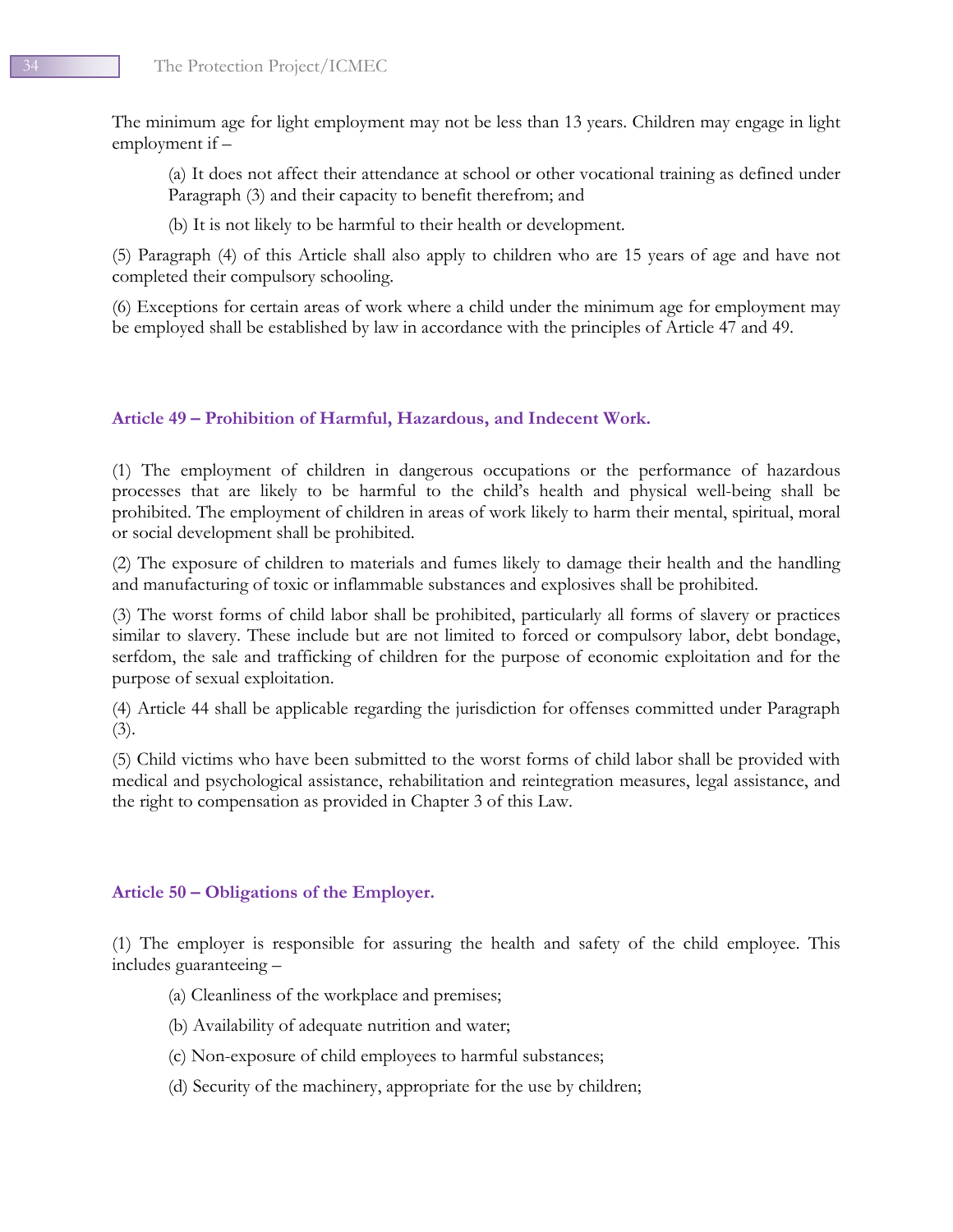- (e) Security of the buildings according to the relevant laws;
- (f) Provision of the necessary protective gear and protective equipment; and
- (g) Labor rights including the child's freedom of movement and freedom of association.

(2) The employer shall be required to maintain a register identifying all child employees, their date of birth, job description and periods of work to be provided to the CPCs for monitoring purposes.

(3) The employer shall pay fair and equal wages to child employees including their social security benefits.

(4) The employer shall encourage the adoption of rules of corporate social responsibility to prevent the exploitation of child employees and to advance the conditions in which children are working.

## <span id="page-34-0"></span>**Article 51 – Regulation of Working Hours and Rest Periods.**

(1) The maximum number of hours a child may work per day and per week and the maximum number of days as child may work per week shall be prescribed by law/regulation taking into consideration the nature of the work and if applicable, the requirement that work shall not negatively affect the child's attendance at school or other vocational training and the possibilities to benefit therefrom. The law/regulation shall provide for adequate rest periods and for time off work.

(2) Employment of children for night work shall be prohibited. A law/regulation shall define what constitutes night hours.

## <span id="page-34-1"></span>**Article 52 – Rights of Child Domestic Workers.**

(1) Child domestic workers shall be guaranteed the same rights as children working in a contractual relationship, specifically the requirements on the minimum age for employment, safe and healthy of work conditions, work hours, and rest periods, ensuring the respect of their human rights and the safety of their work place.

(2) Child domestic workers who reside in the household shall not be required to remain in the household during periods of rest. Their freedom of movement shall be guaranteed.

(3) Child domestic workers shall not be deprived of compulsory education or be denied the opportunity to participate in further education or vocational training.

(4) Child domestic workers shall be protected from exploitation, specifically from sexual abuse and sexual exploitation.

(5) When formulating the national child protection policy, the HCPA shall take into consideration measures aimed at substantially decreasing or eliminating the use of children as domestic workers.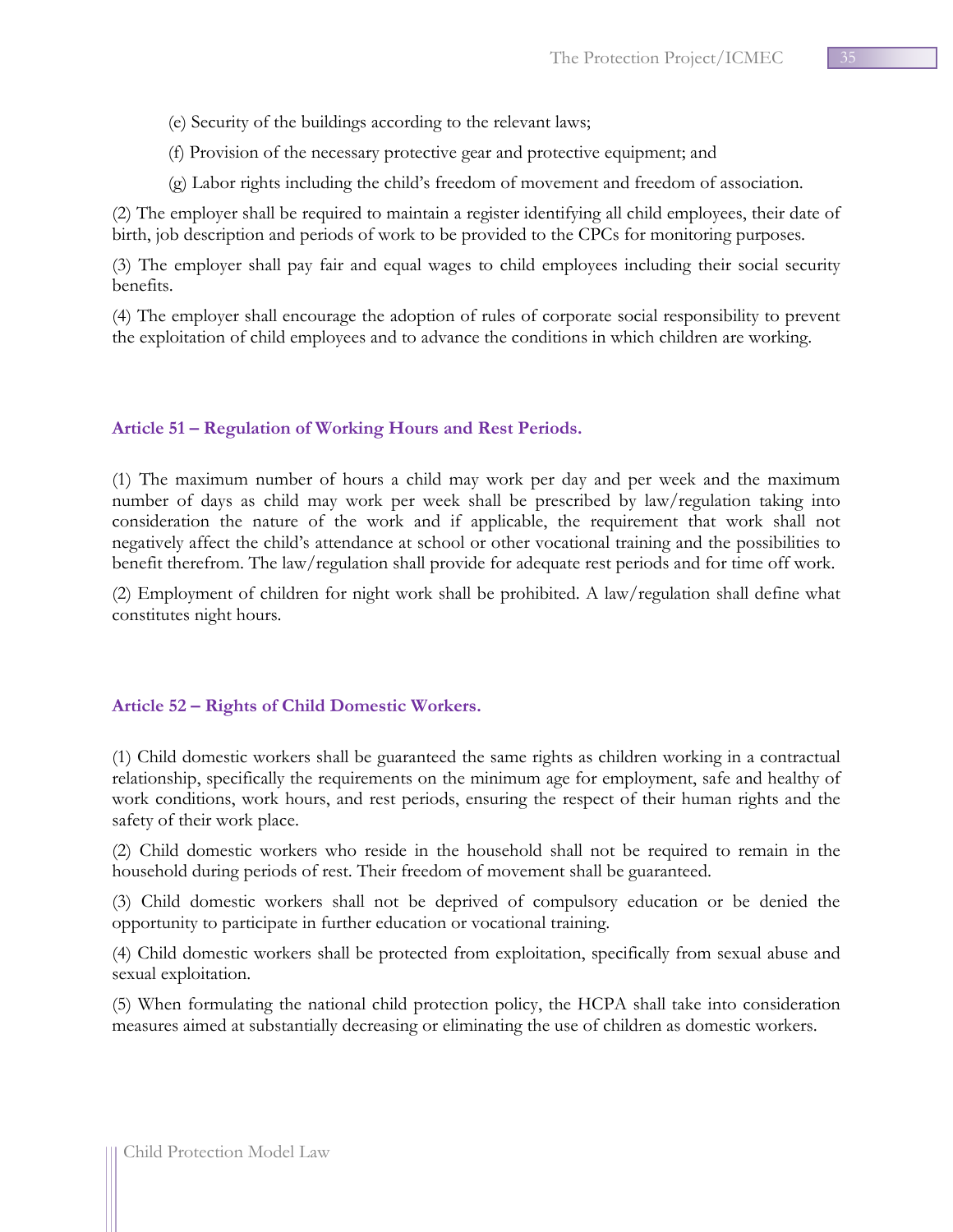# <span id="page-35-0"></span>**Chapter 7 – Protection of Children in Situations of Emergency.**

#### <span id="page-35-1"></span>**Article 53 – Participation of Children in Armed Conflict.**

(1) A child under the age of eighteen shall not directly take part in hostilities (child soldier). This shall apply to any child -

(a) who is part of any kind of a regular or irregular armed force or armed group in any capacity; and

(b) who is not only actively participating in combat but also providing military activities and direct support functions including but not limited to scouts, spies, cooks, porters, messengers, and anyone accompanying such groups, other than family members; and

(c) who is recruited for sexual purposes and for forced marriage.

(2) A child who has not attained the age of eighteen years shall not be recruited into the State's armed forces.

(3) A child between the age of fifteen and eighteen years may voluntarily be recruited to join the State's armed forces if -

- (a) Such recruitment is genuinely voluntary;
- (b) Such recruitment is done with the informed consent of the person's parents or guardians;
- (c) The child is fully informed of the duties involved in such military service; and
- (d) The child provides reliable proof of age prior to acceptance into national military service.

(4) Paragraph (3) shall not apply to schools operated by or under the control of the State's armed forces while safeguarding the child's right to education according to this Law.

(5) Armed groups that are distinct from the State's armed forces shall not, under any circumstances, recruit a child or use a child in hostilities.

#### <span id="page-35-2"></span>**Article 54 – Protection of Children Affected by Armed Conflict.**

(1) In accordance with all obligations under international humanitarian law and international human rights law, it shall be ensured that children affected by armed conflict of national or international nature receive special protection to guarantee their safety and well-being. Children shall be afforded all special protection measures irrespective of their nationality and irrespective of whether or not they directly took part in hostilities.

(2) In particular, it shall be guaranteed that -

(a) No war crimes or crimes against humanity are committed against children, and specifically that children do not become victims of sexual abuse, sexual exploitation, forced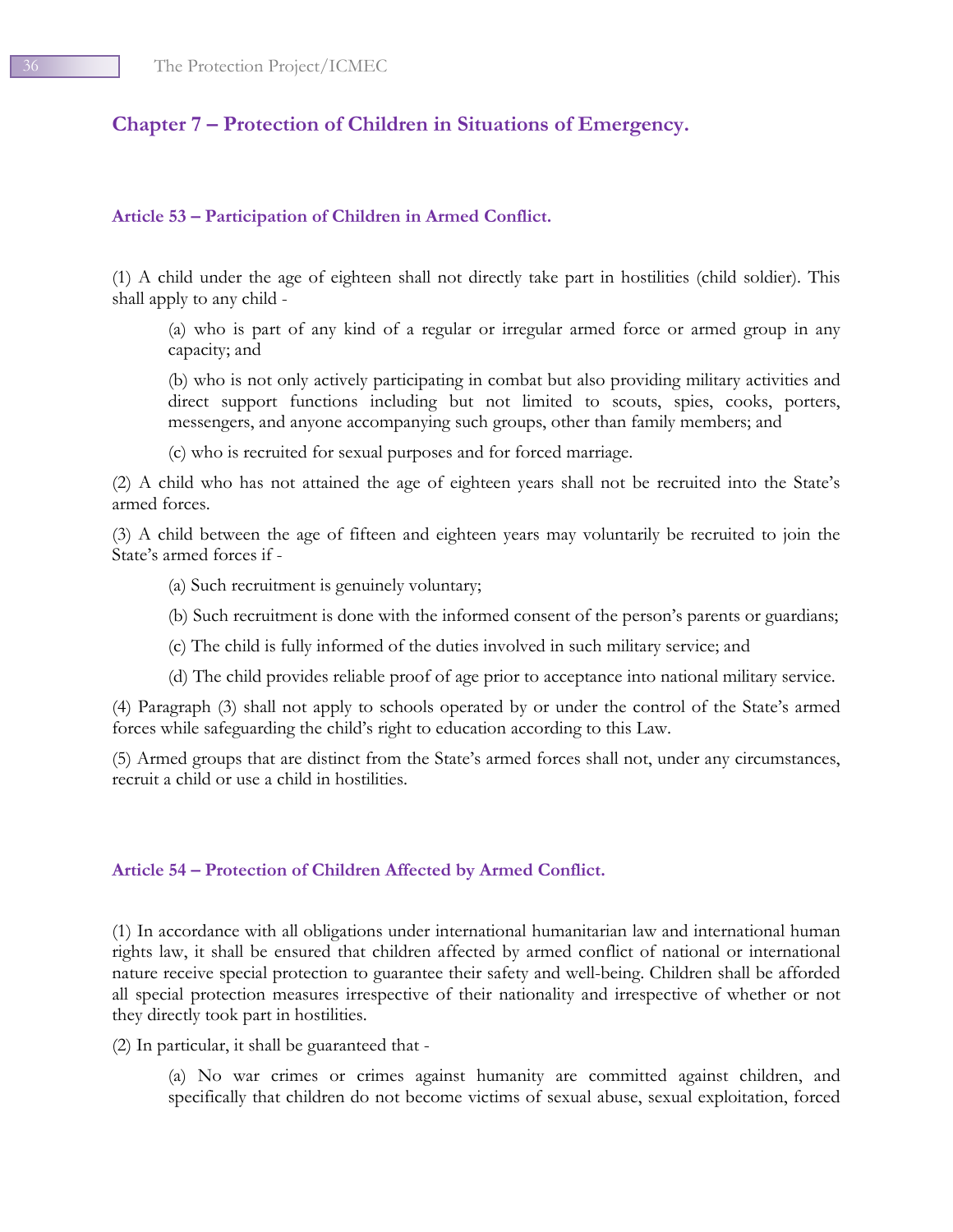labor and economic exploitation, abduction, or human trafficking and from becoming internally displaced;

(b) Children receive essential food and clothing;

(c) Children are removed from the area in which hostilities are taking place to a safer area, accompanied by persons responsible for their safety and well-being and when possible with the consent of their parents or guardians;

(d) Children have continued access to educational and vocational institutions and programs; and

(e) All appropriate steps are taken to facilitate the reunion of families temporarily separated.

(3) The death penalty for an offence related to the armed conflict shall not be imposed or executed on a child who was under eighteen years at the time of the offence.

## <span id="page-36-0"></span>**Article 55 – Protection of Children in an Occupied Territory.**

(1) Children living in an occupied territory shall be afforded special protection to guarantee their safety and well-being.

(2) Occupying and occupied powers shall facilitate the functioning of all institutions devoted to the protection, education, and training of children.

(3) Occupying and occupied powers shall protect children from becoming victims of sexual abuse, sexual exploitation, forced labor and economic exploitation, abduction, or human trafficking and from becoming internally displaced.

(4) Children who are accused or convicted of offences shall be treated favorably. The death penalty shall not be imposed on a person who was under eighteen years at the time of the offence.

## <span id="page-36-1"></span>**Article 56 – Demobilization, Medical Assistance, and Reintegration.**

(1) Children that were involved in armed conflict as child soldiers contrary to the provisions of this Law shall be demobilized or otherwise released from service. In cooperation with child protection service providers working in the region affected by armed conflict, the HCPA shall design programs to guarantee a quick and effective demobilization of child soldiers.

(2) Former child soldiers shall receive appropriate medical assistance for their physical and psychological recovery and assistance for social reintegration under the principles established for child victims in Articles 15-18 of this Law. In cooperation with child protection service providers working in the region affected by armed conflict, the HCPA shall design programs to provide child soldiers with medical assistance, rehabilitation and reintegration measures.

(3) Former child soldiers shall have a right to compensation for moral and material damages and for lost opportunities in accordance with Article 18.

Child Protection Model Law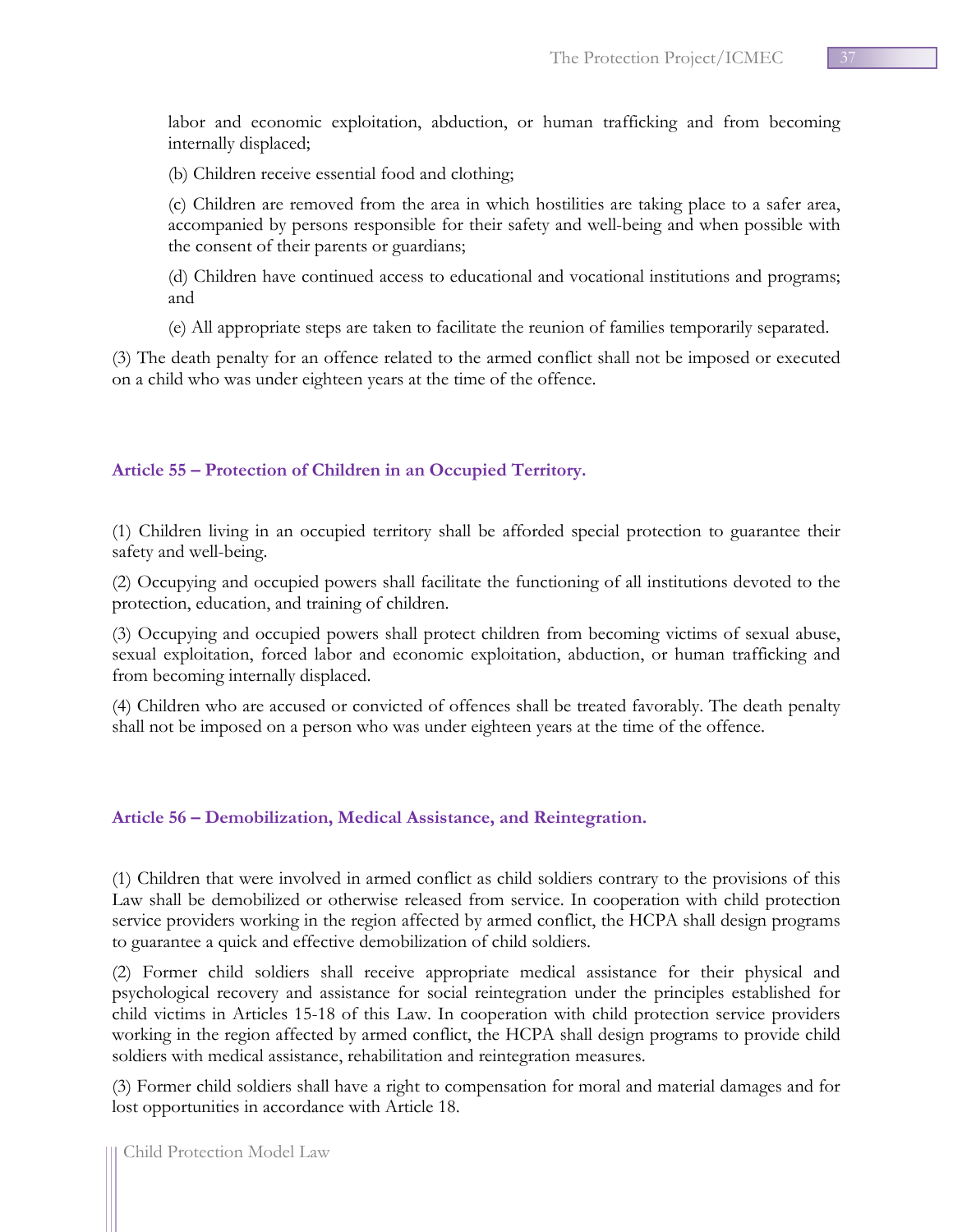## <span id="page-37-0"></span>**Article 57 – Internally Displaced Children.**

(1) The human rights of children who are internally displaced shall be ensured, respected, and protected. This requires realizing the child's specific vulnerability, and –

(a) Ensuring humane treatment and satisfactory conditions of safety and security;

(b) Taking the necessary steps to establish the child's identity and nationality;

(c) Providing humanitarian assistance, which shall include adequate food, water, shelter, medical care and other health services, sanitation, education, and any other necessary social services; and

(d) If the child is unaccompanied, inquiring about the child's parents, providing the parents, the child, or if appropriate another family member with the obtained information concerning their whereabouts, and, if not detrimental to the well-being of the child, taking the necessary measures to reunify the child with her/his family.

(2) It is prohibited to  $-$ 

(a) Arbitrarily displace children;

(b) Stigmatize or discriminate against internally displaced children;

(c) Take advantage of the vulnerable situation of internally displaced children to exploit them physically, psychologically, or sexually.

## <span id="page-37-1"></span>**Article 58 – Refugee and Migrant Children.**

(1) The rights of refugee and migrant children to full and equal enjoyment of all human rights and fundamental freedoms shall be protected. This requires –

(a) Providing protection and rendering appropriate humanitarian assistance, which shall include adequate food, water, shelter, medical care and other health services, sanitation, education, and any other necessary social services, irrespective of whether the child is together with parents or alone;

(b) If the child is unaccompanied, inquiring about the child's parents, providing the parents, the child, or if appropriate another family member with the obtained information concerning their whereabouts, and, if not detrimental to the well-being of the child, taking the necessary measures to reunify the child with her/his family.

(2) Any kind of stigmatization or discrimination of refugee and migrant children shall be prohibited.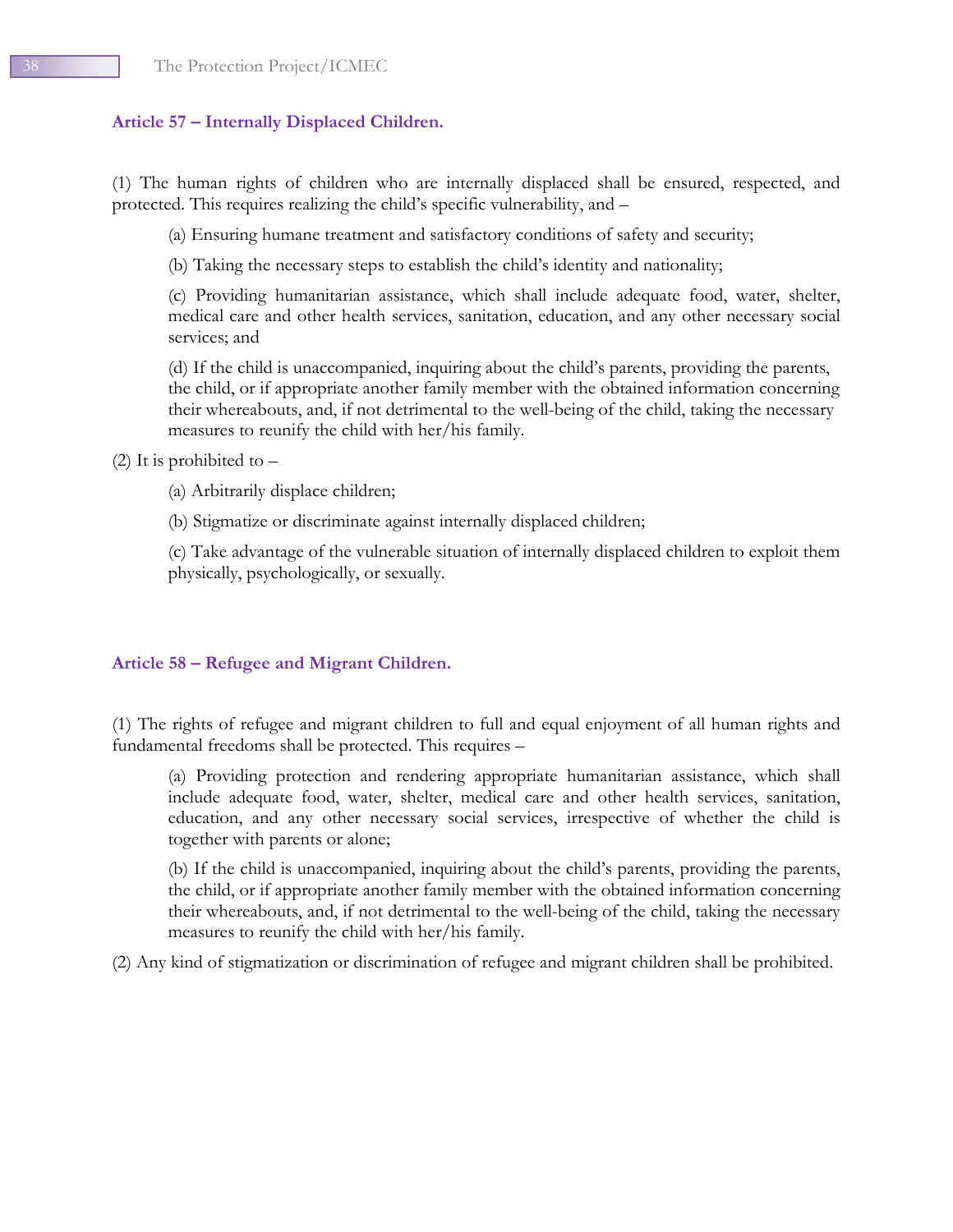# <span id="page-38-0"></span>**Chapter 8 – Protection of Children in the Justice System.**

## <span id="page-38-1"></span>**Article 59 – Child Courts and Child Prosecution.**

(1) In the seat of each adjudication district, one or more Child Courts shall be established to deal with children accused of having violated the law. The Minister of Justice may issue a decree to establish Child Courts in other places. Their areas of jurisdiction shall be determined in the decree establishing them or by law.

(2) The tasks of public prosecution for these Courts shall be undertaken by Specialized Child Prosecution Offices to be established by a decree from the competent executive organ.

(3) Special child units shall be established at police offices to deal with children accused of having violated the law.

## <span id="page-38-2"></span>**Article 60 - Social Workers Assistance.**

(1) Each Child Court shall be assisted by social workers one of whom at least shall be a woman. The presence of the social workers during the proceedings shall be compulsory, and they shall submit their report to the Court after studying the circumstances of the child in all respects before the Court passes its decision.

(2) The social workers shall open a file for each child accused of having violated the law prior to proceeding with the case. The file shall include a comprehensive assessment of the child's educational, psychological, mental, physical, and social status. The case shall be dealt with in light of the findings of this report. The Court, prior to issuing a decision, shall discuss the content of the aforementioned assessment report with those that have compiled it and may order additional investigations.

## <span id="page-38-3"></span>**Article 61 – Principles for Judicial Proceedings involving Children.**

(1) Any judicial proceeding affecting the rights and interests of a child, including the involvement of children as party, victim, or witness, shall provide for the informed consultation and participation of the child in the proceedings. The manner in which consultation and hearing are conducted shall depend on the child's age, maturity, and capacity.

(2) All judicial proceedings affecting the rights and interests of a child shall be heard and conducted by specifically trained law enforcement officials, judges, prosecutors, and lawyers. These persons shall receive continuous training on the rights of children and the adequate proceedings protecting the best interests of children.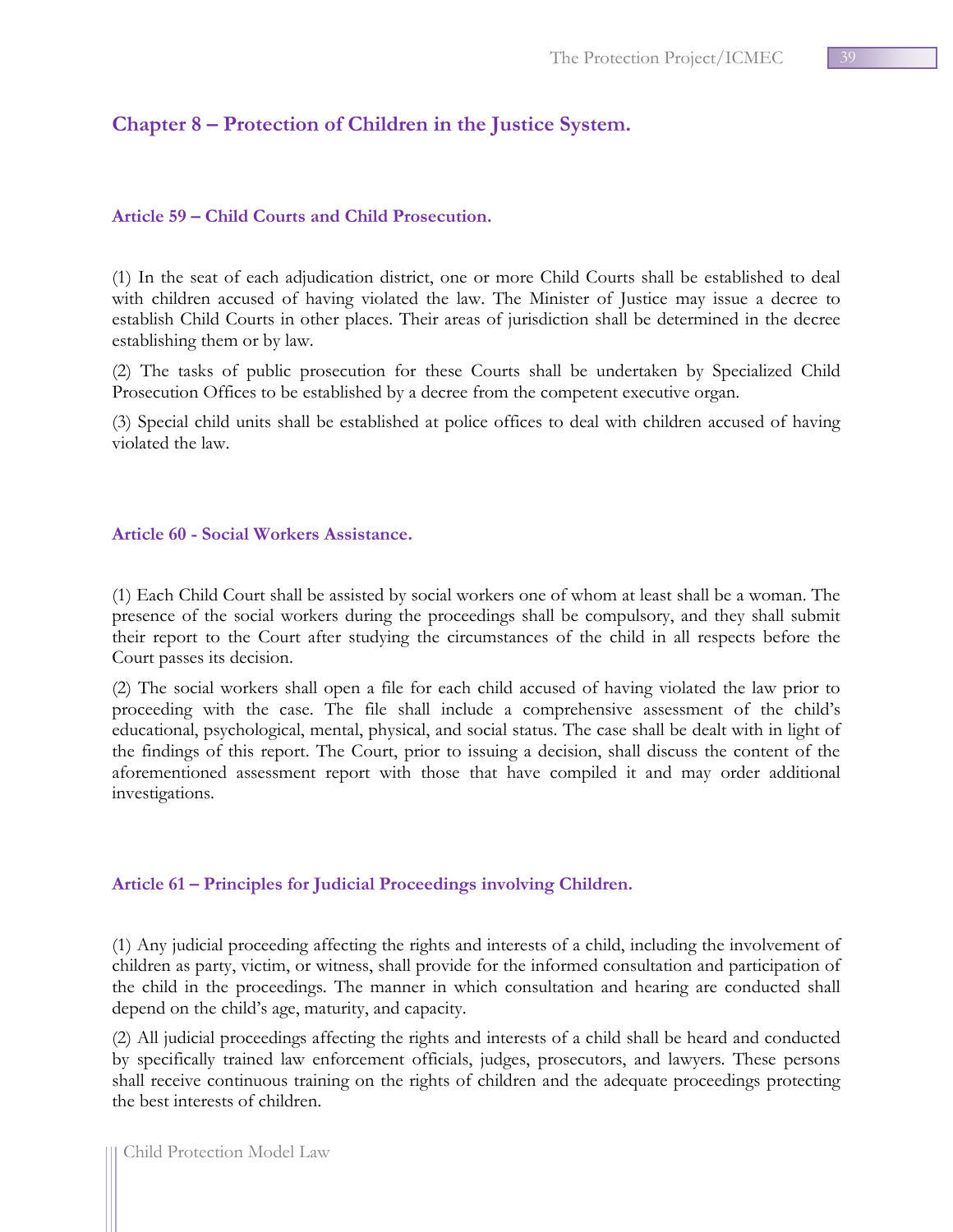(3) Alternatives to the formal and traditional judicial forum, such as mediation and other forms of alternative dispute resolution, shall be encouraged whenever these serve the child's best interests and whenever these guarantee the same level of legal safeguards.

(4) In any proceedings affecting a child's rights or interests, the child has a right to free legal assistance and counseling as described in Article 17.

## <span id="page-39-0"></span>**Article 62 – Children Participating in Court Proceedings.**

(1) Before any participation, hearing or consultation of a child, a court shall provide the child with all information necessary for her/him to make a confident and educated decision about the kind of participation in the proceedings and the possible consequences thereof. The information shall be provided in a child-friendly manner respecting the capacities of the child.

(2) Unless the child's participation in the proceedings is against the best interests of the child, it shall be encouraged through –

(a) Using appropriate surroundings and alternative out of court venues;

(b) Establishing non-public proceeding;

(c) Clearing the courtroom or excluding certain individuals whose presence is likely to humiliate the child or have an adverse effect on the child's participation;

(d) Allowing the support and/or presence of social workers, psychologists, or other people close or significant to the child whose presence the child desires;

(e) Using one-way screens or means of closed-circuit television;

(f) Strictly limiting the use of irrelevant and intimidating cross-examinations of the child;

(g) Questioning through a specifically trained intermediary; and

(h) Admitting statements of the child given prior to the trial, such as statements to social workers or police officers.

(3) Judges shall be obliged to take the child's views into account.

(4) All judicial proceedings involving children shall take place in a language that is simple and comprehensible to the child.

(5) Parents or guardians of a child who is summoned to court as party, victim, witness, or accused shall accompany the child and attend all stages of any proceedings. The Court shall decide otherwise if it deems the attendance of the parents or guardians not to be in the best interests of the child and thus prefers to hear the child alone.

(6) In any proceedings concerning a child's rights or interests, the child's name, identity, home, school, current or last place of residence shall not be published or revealed. No photograph or depiction of the child shall be made public. No identifying details of the child's parents, relatives, or guardians, shall be published or revealed. These specific safeguards shall also be applicable during the pre-trial stage.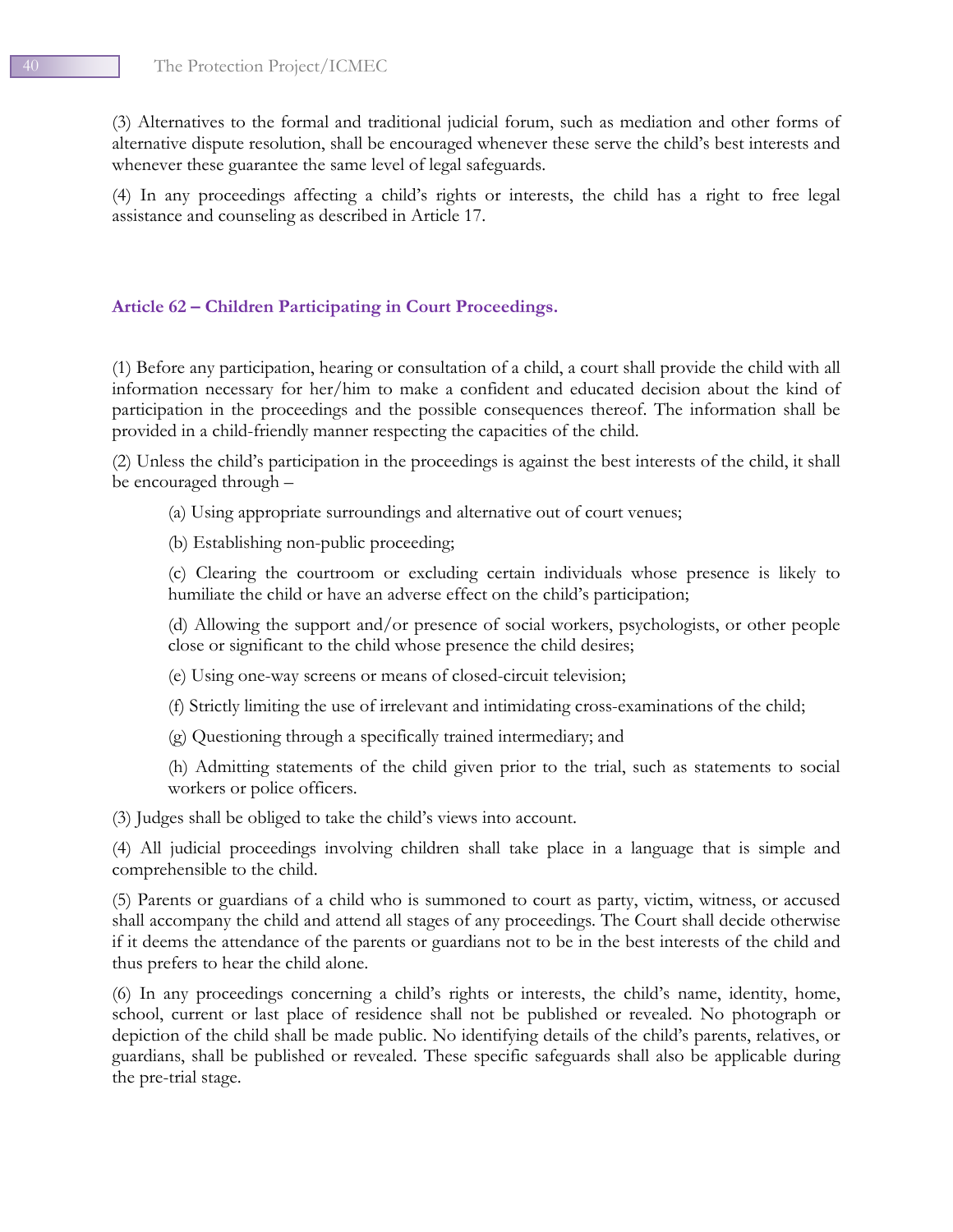## <span id="page-40-0"></span>**Article 63 – Protection of Child Victims and Child Witnesses.**

(1) If a case of violation of a child's best interests is first referred to the police, it shall be heard by a specialized child unit. It shall be possible to video record the hearing of the child and use the material at the subsequent proceedings in court so as to avoid a continued questioning of the child.

(2) The court shall promptly and adequately provide any child victim and child witness participating in judicial proceedings, their parents or guardians, and their legal counsel with information on –

(a) The availability of health, psychological, social, and other relevant services as well as the means of accessing such services;

(b) The procedures for the justice process, including the role of child victims and witnesses;

(c) The importance, timing, and manner of testimony and ways in which "questioning" will be conducted during the investigation and trial;

(d) The availability of protective measures;

(e) The progress and disposition of the specific case, including the apprehension, arrest, and custodial status of the accused and any pending changes to that status;

(f) The prosecutorial decision, relevant post-trial developments, and the outcome of the case; and

(g) The existing opportunities to obtain reparation from the offender or from the State through the justice process, through alternative civil proceedings, or through other processes.

(3) Child victims and child witnesses are entitled to the special protection measures described in Article 59. Direct contact, confrontation, and interaction between a child victim or child witness with an offender or alleged offender shall be avoided, unless at the request of the child which is not against the best interests of the child.

(4) A child is a capable witness subject to examination. The child's testimonies shall not be presumed invalid or untrustworthy by reason of the child's age alone.

(5) A child victim or witness may at any point in the proceedings withdraw her/his statement, report, or testimony without jeopardizing the trial of an alleged offender. The prosecution of an alleged offender shall not be solely dependent upon the report or accusation of the child.

(6) Specialist child victims/witness support units shall be established to support and prepare child victims and child witnesses for the experience of giving evidence. These services shall be staffed by trained counselors, although this shall not preclude the use of volunteers.

## <span id="page-40-1"></span>**Article 64 – Criminal Responsibility of Children.**

(1) A minimum age below which children shall be presumed not to have the capacity to infringe the penal law shall be established by law (age of criminal responsibility).

(2) Any child who is accused of having violated the law shall –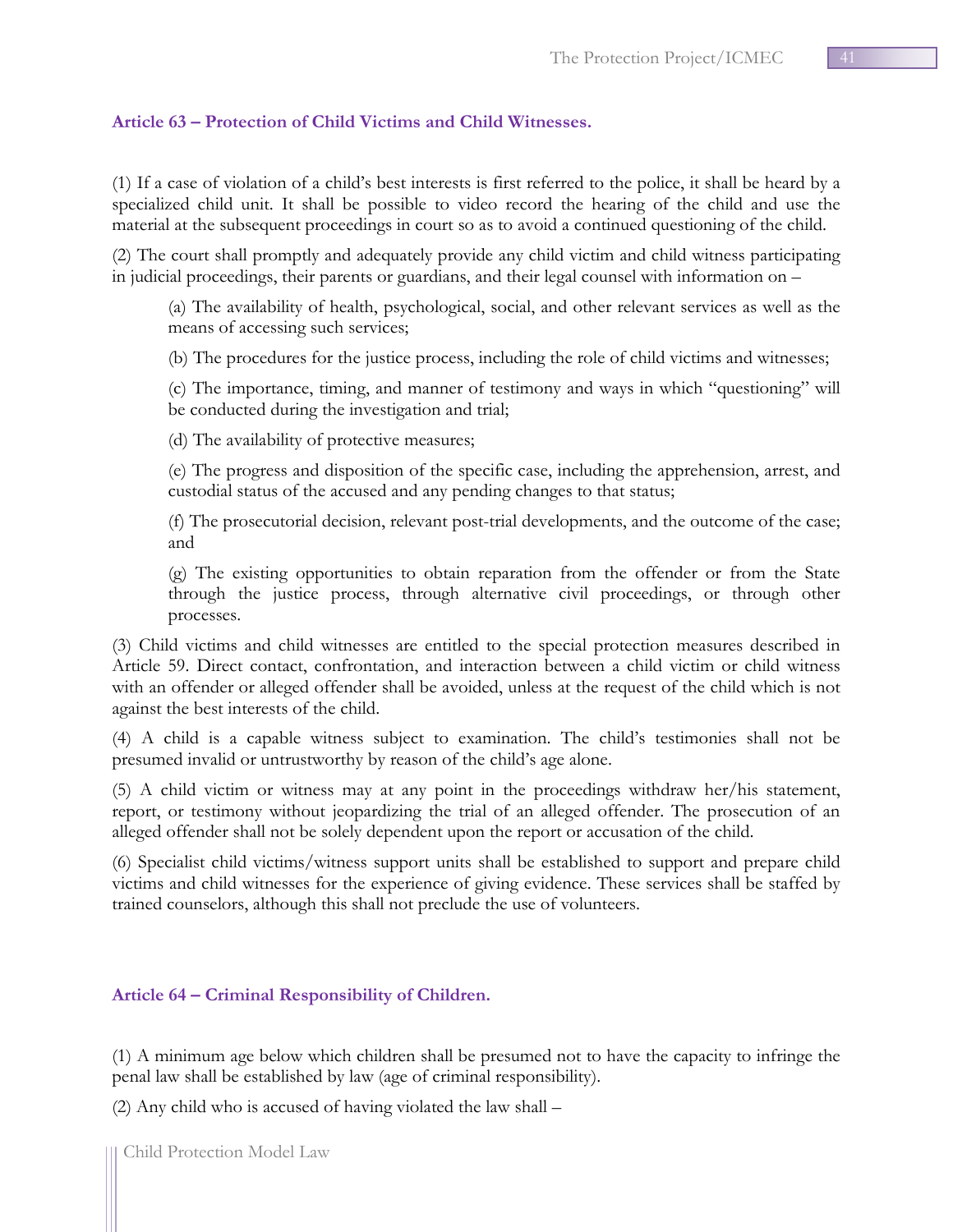- (a) Be informed promptly and directly of the charges against her/him;
- (b) Have prompt access to free legal assistance;
- (c) Have the matter determined without undue delay;
- (d) Be presumed innocent; and
- (e) Be neither compelled to give testimony nor to confess guilt.

(3) Any charges against children shall be heard by special Child Courts as described by Article 57 by specifically trained judges and prosecutors under the presence of social workers.

(4) During the course of investigations, prosecutions and trails, no handcuffs, leg-irons, or other restraints may be used on a child unless reasonable and imminent danger for the child her/himself or another person exists.

(5) A child under the age of criminal responsibility accused of having infringed the penal law, shall not be referred to a court but to the competent child protection service provider so as to assist with her/his education and social environment to prevent future committing of criminal acts.

## <span id="page-41-0"></span>**Article 65 – Sentencing Guidelines for Children in Conflict with the Law.**

(1) The sentences for children convicted under the law shall prioritize their rehabilitation, education, and reintegration in society rather than punishment or retaliation.

(2) Criminal punishment, particularly imprisonment, shall be used only as a measure of last resort and shall be avoided whenever possible. It is prohibited to subject a child to capital punishment or life imprisonment without the possibility of release, or to inflict any other cruel or degrading penalties.

(3) If the Court believes that the physical, mental, or psychological condition of the child necessitates examining her/him before passing a decision, it shall order placing the child under observation in a suitable place for the necessary duration. Court proceedings shall stop until the examination of the child is completed.

(4) In lieu of criminal punishment, or in addition to a sentence, the Child Court may order counseling, probation, reconciliation between perpetrator and victim, mentoring, educational programs for the prevention of future legal offences, and/or other measures appropriate to facilitate the child's development as a responsible member of society. These measures should be constructive and individualized responses to the child's offense and behavior and to her/his character.

(5) A child shall have the right to challenge the legality of her/his conviction before a competent and impartial authority. Prison sentences shall be subject to periodic review to determine the continued need for incarceration and the possibility of a release on parole.

(6) Children shall be afforded the opportunity to clear or close their criminal record. Where the Child Court judge has been convinced that a child sentenced to penalty has proved her/himself to be a law-abiding individual based on irreproachable conduct, the judge shall declare on her/his own motion or on application filed by the convicted person, the parent, guardian, or legal representative, that the entry be struck from the criminal record.